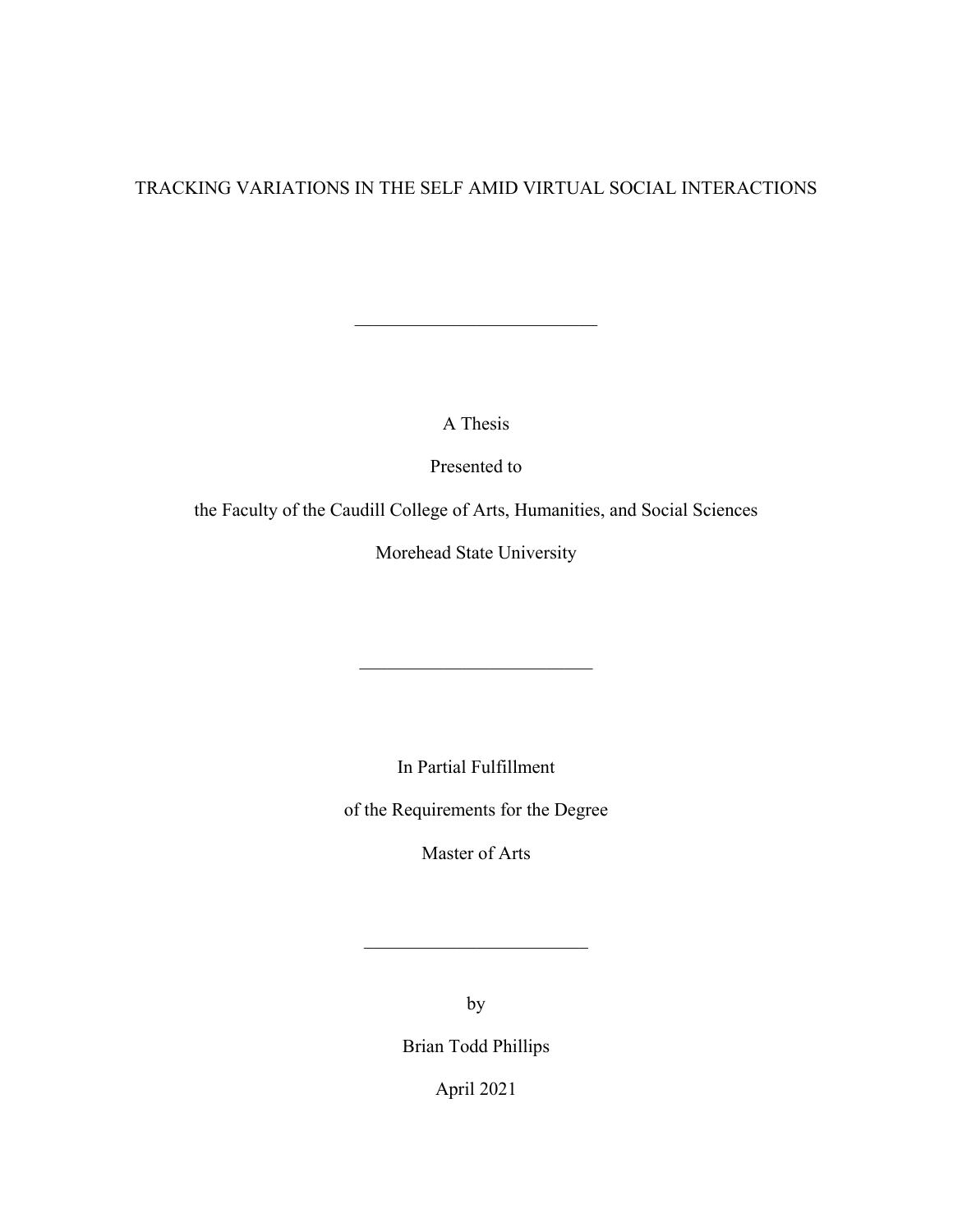Accepted by the faculty of the Caudill College of Humanities, Arts, and Social Sciences, Morehead State University, in partial fulfillment of the requirements for the Master of Arts

> Dr. Timothy Hare Director of Thesis

Master's Committee: \_\_\_\_\_\_\_\_\_\_\_\_\_\_\_\_\_\_\_\_\_\_\_\_\_\_\_\_\_\_\_\_\_, Chair

\_\_\_\_\_\_\_\_\_\_\_\_\_\_\_\_\_\_\_\_\_\_\_\_

 $\mathcal{L}_\text{max}$  , and the set of the set of the set of the set of the set of the set of the set of the set of the set of the set of the set of the set of the set of the set of the set of the set of the set of the set of the Dr. Suzanne Tallichet

Dr. Timothy Hare

Dr. Edward Breschel

 $\mathcal{L}_\text{max}$  , and the set of the set of the set of the set of the set of the set of the set of the set of the set of the set of the set of the set of the set of the set of the set of the set of the set of the set of the

Date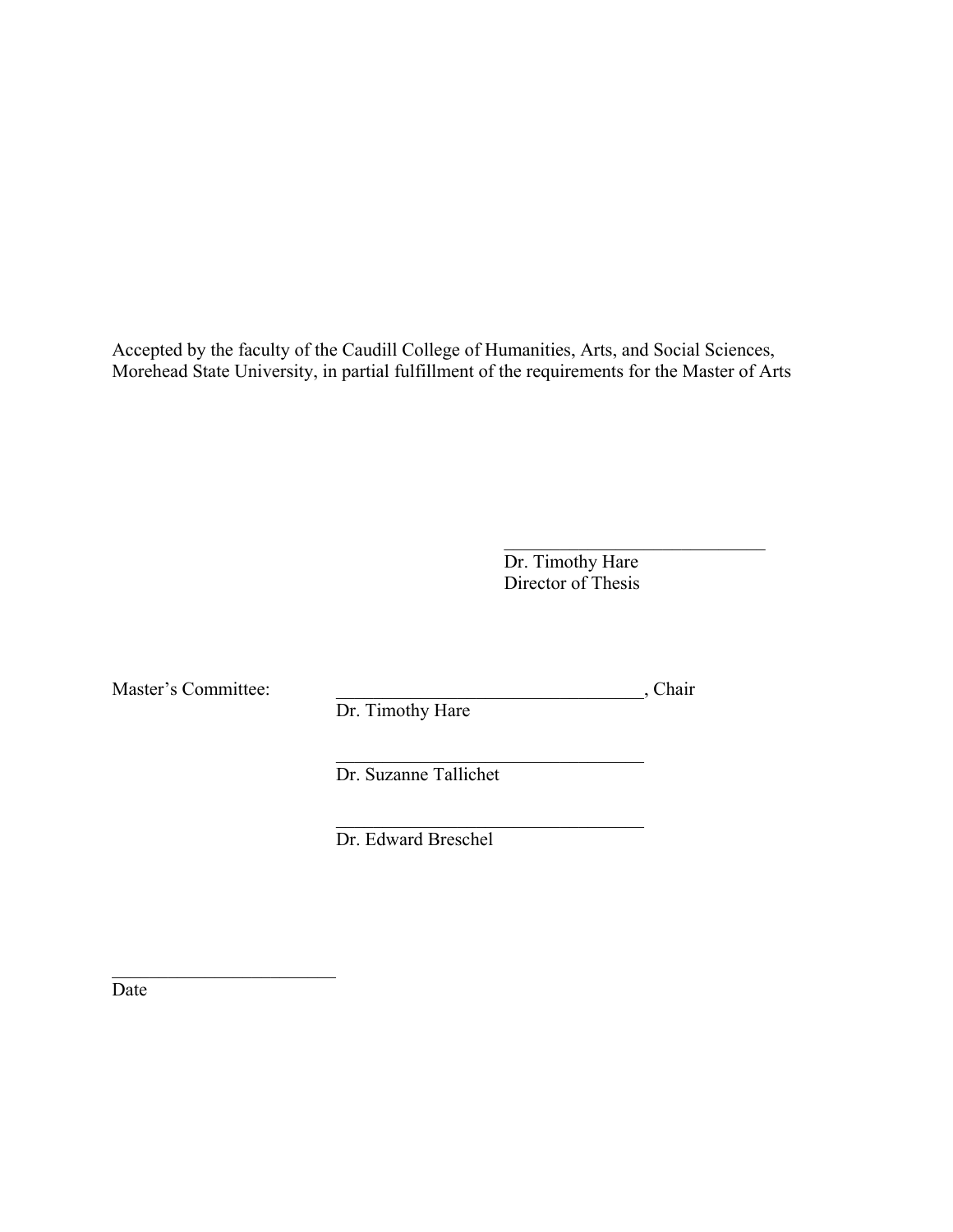# TRACKING VARIATIONS IN THE SELF AMID VIRTUAL SOCIAL INTERACTIONS

Brian Todd Phillips Morehead State University, 2021

Director of Thesis:

# Dr. Timothy Hare

In 1952 a game of tic tac toe changed the world. It was one of the first computer games. Research into the effects of computer games on people is ongoing. Most of the attention is on specific effects on aggression, depression, and addiction, and the results are mixed. This research focuses on a more general effect: Can virtual social interaction within a computer game cause changes to "the self"?

My research evaluates the potential for virtual social interactions to cause shifts in the self through secondary socialization and symbolic interactions. The interactions need not be with another player but can be with artificial, virtual characters simulating social interaction. Based on a review of the literature and the framework used, the research participants completed surveys measuring moral reasoning before and after playing a video game through spaced repetition for three weeks. The game *Around the World in 80 Days* was chosen because it involved players in virtual social interactions through confrontations with a series of moral decisions. The participants played as a character in the game and engaged in making choices that were best for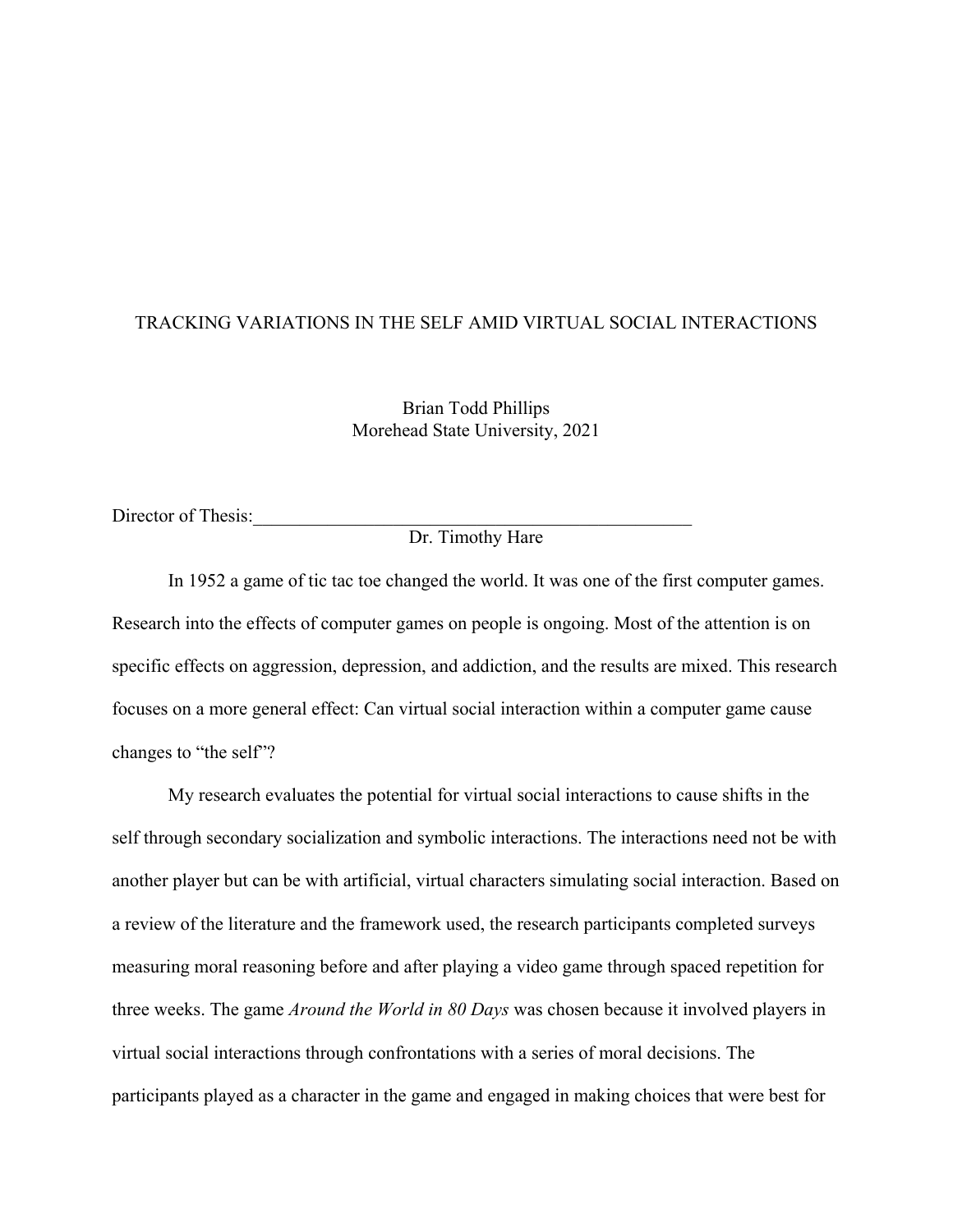that character. Two extensive DIT-2 surveys were given before playing the game and a month later following a non gameplay week. A small survey was given three days a week before and after the game was played. The first week had only two small survey days and game days to accommodate the large survey. Three of the subjects were picked for interviews.

 Analysis of the responses to the DIT-2 surveys shows a change in the subjects' moral choices between taking the first survey and the second. The small surveys that looked at changes in single gameplay showed no change in the self, probably due to the small sample size and short length of the participant involvement. Interviews with respondents during game playing expressed only two answers to the choices made by the virtual character. Because of this, the interviews gave no relevant information.

The results indicate that engaging within social interactions involving symbolic interaction in the virtual game environment resulted in a change in "the self." Further research on socialization through virtual stimulus, especially with a larger sample and more extended periods, would enhance understanding of the processes. Research would also benefit from using a computer game tailored to qualitative interviews and facilitate the study of the reasoning behind the in-game choices. This research will help understand how virtual stimuli can change a person and potentially reveal how games can be designed to assist in treating mental health and well-being.

Accepted by: the set of the set of the set of the set of the set of the set of the set of the set of the set of the set of the set of the set of the set of the set of the set of the set of the set of the set of the set of

Dr. Timothy Hare

 $\mathcal{L}_\text{max}$  , and the contract of the contract of the contract of the contract of the contract of the contract of

 $\mathcal{L}_\text{max}$  , which is a set of the set of the set of the set of the set of the set of the set of the set of the set of the set of the set of the set of the set of the set of the set of the set of the set of the set of

Dr. Suzanne Tallichet

Dr. Edward Breschel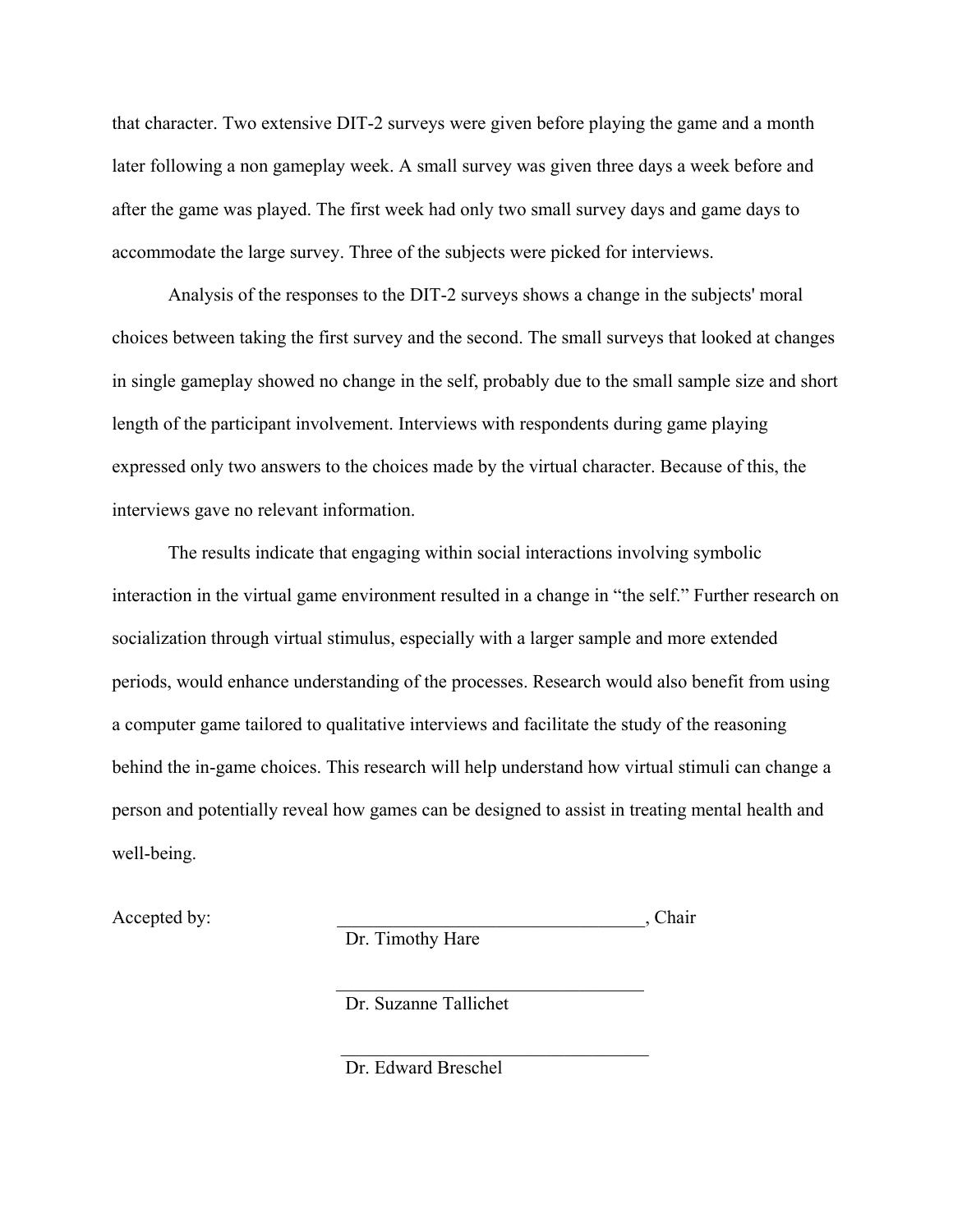## ACKNOWLEDGMENT

I want to express my gratitude for the help given by Dr. Edward Breschel and his help with SPSS. I want to express my gratitude to Dr. Susanne Tallichet for all the times I stopped by her office to talk to about the theories involved. I would also like to express my sincere gratitude to Dr. Timothy Hare for all the help I received in my undergraduate and graduate experience. His mentorship gave me the preparation and the foundation needed for success. His many discussions helped guide me from the simple research of an undergraduate to a more polished result. I appreciate all the instructors I have had throughout my college career. I have learned many things and have gained many skills as a student and researcher. I look forward to continuing my research and academic career with the groundwork they have provided.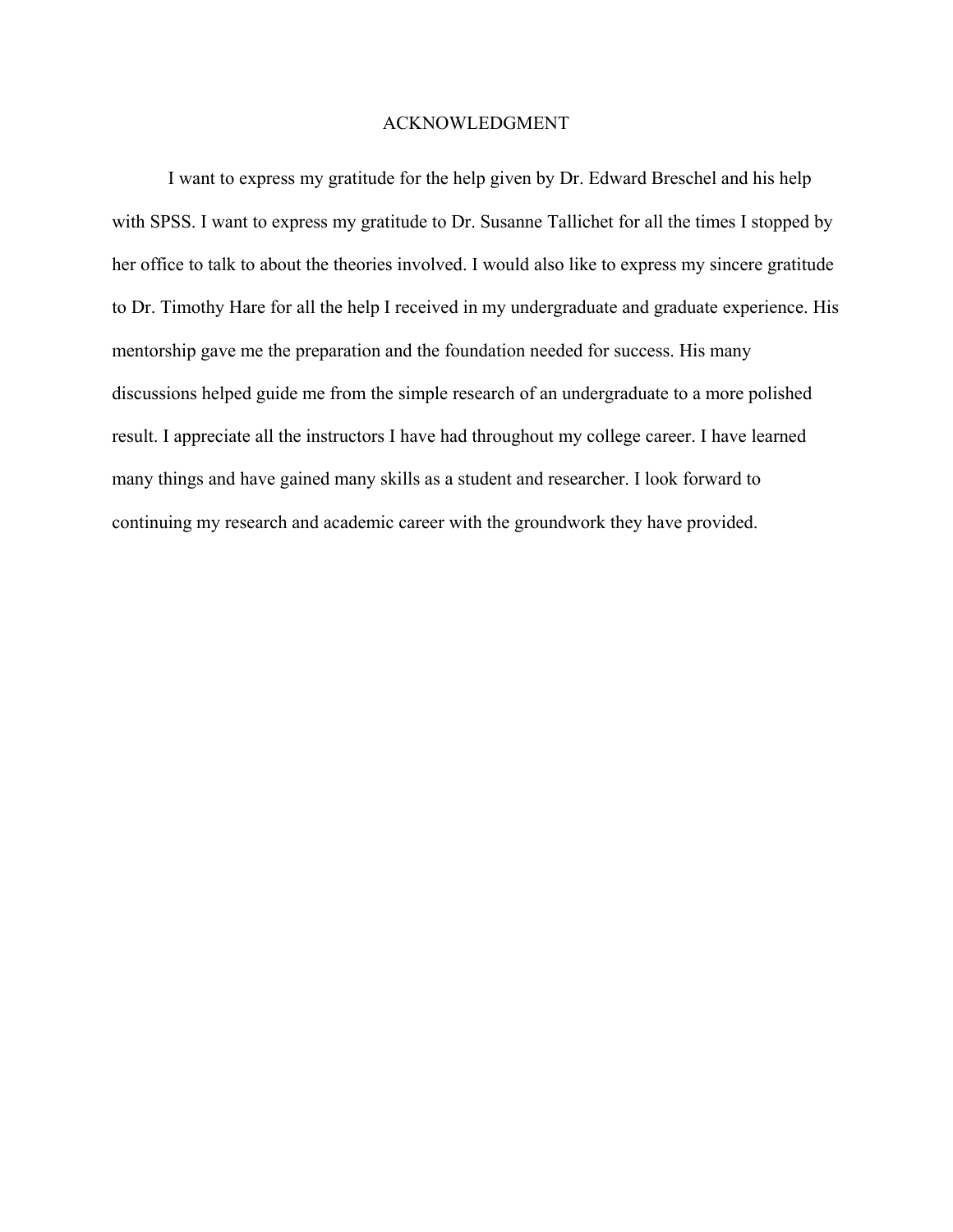# **TABLE OF CONTENTS**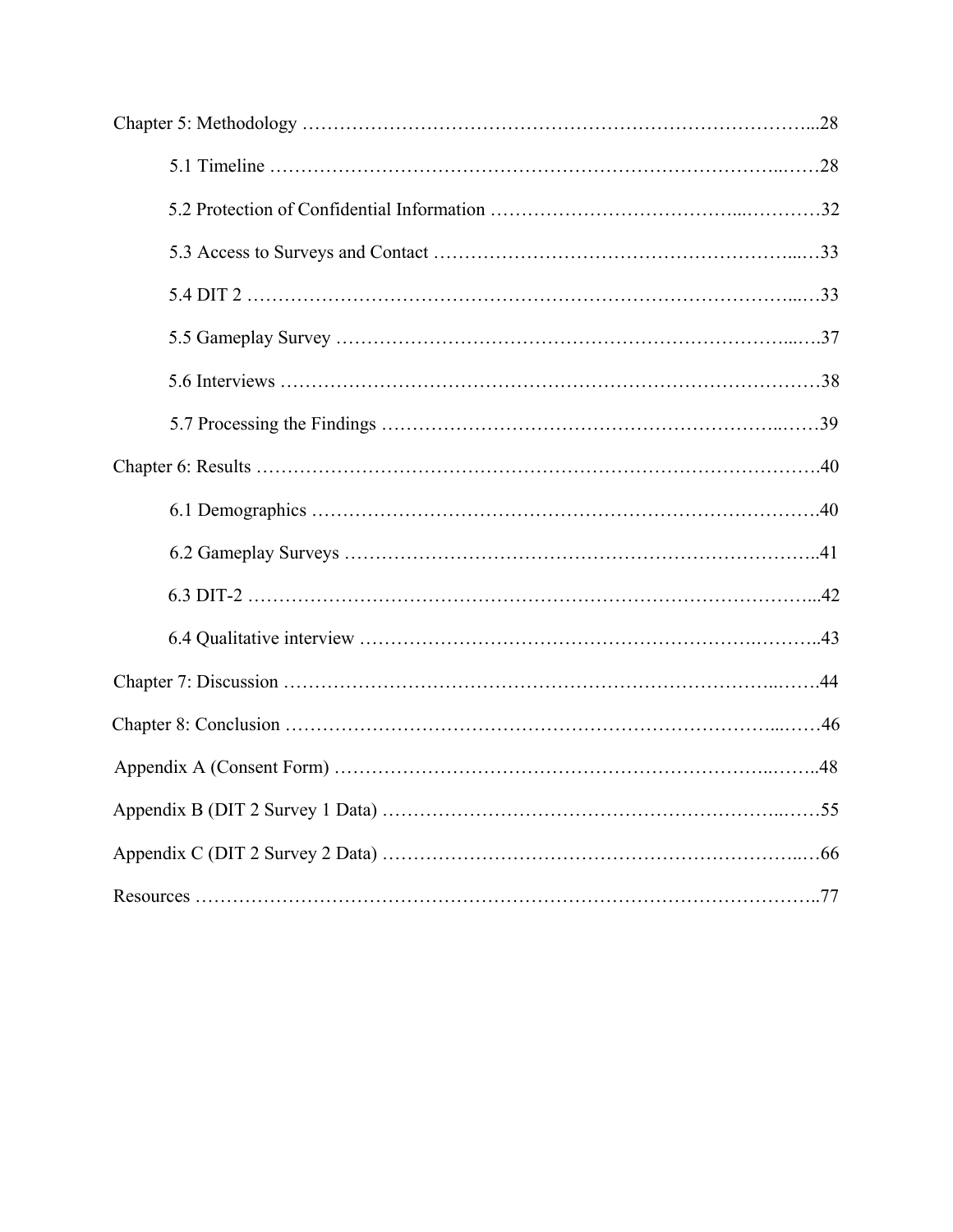#### **Chapter 1: Introduction**

 It started with chasing a dot on a screen, and with that first action, video games have become a part of our culture. Virtual video games now go anyplace and have been relegated to the same status that books took up in the imagination. People can become anything and do whatever they desire or what the game makes them believe they desire. The needs of the person and the virtual world help create the virtual self. With the way technology has developed, it is no longer the solitary existence of one person playing a game. It is a community of people playing in a virtual world as a virtual person. The game designers designed artificial characters or the nonplayer characters as they are called because they are not players in the game even though they are a part of the culture. The nonplayer characters built the reality of these worlds, becoming symbolic interactions for the players' socialization of the self. Even though the nonplayer characters are part of the game's design, they participate in socialization through symbolic interactions set by the game designers for the player's virtual characters. They are unique beings that can even get a following out of the game. They are seen as a part of the game and separate from the game. They take on reality because of how the person creates a virtual self that sees them as part of their society in the game, thus making them real when it comes to socialization.

 The surge in video game research started with news reports of associations between games and violence (Sherry and Sherry, 2001). A mass shooting happened at Columbine High School. The shooters were Eric Harris and Dylan Klebold. Harris commented about how the shooting would be like Doom's video game (Kushner, 2004). Since then, video games have been part of the blame for the violence in our culture. Various media depicted video games as the villain. Columbine began the drive to prove and disprove that video games cause violence,

1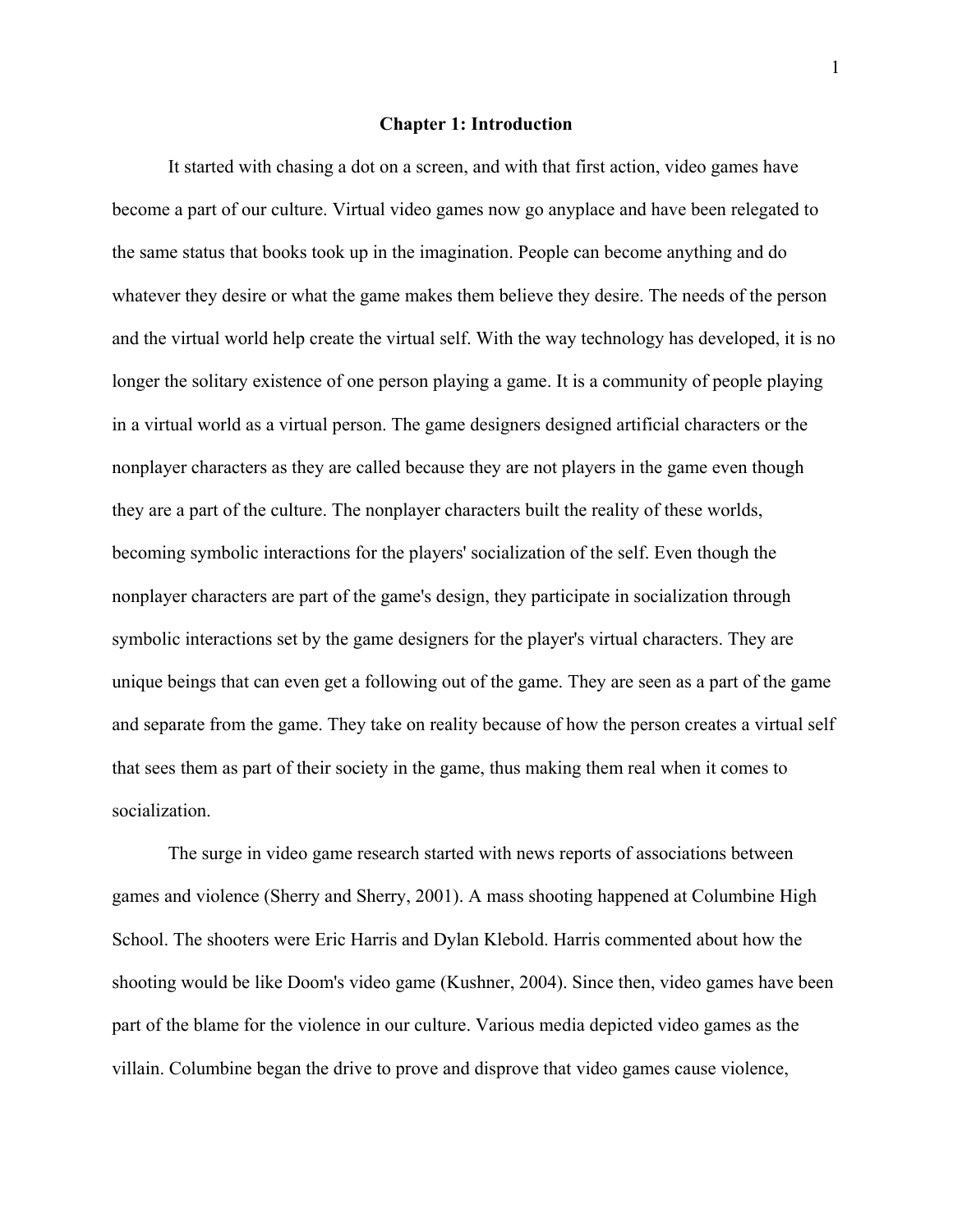driving a surge of research into whether virtual video games are the cause. An issue with this, I believe, was the driven research centered on aggression and the type of games. Sometimes it centered on just one game itself and one kind of violence. At this time media set the agenda when it came to research. The research focus was superficial and addressed whether or not there was an association but rarely explored if or how virtual gaming participation generated a change in the self. The media and researchers obsessed over whether they could prove a shooting happened because of video games or disprove it. Later research became about determining if console games could be blamed for violence or not. A tunnel vision on violent video games was apparent among researchers.

 However, this study is not about violence in video games. Its focus is on the self and how virtual social interactions can create or change the self instead of the type of game or its violence. The research emphasized socialization in the game. Through symbolic interactions over time, a self is altered or created. This change happens through play, language, and all other symbolic interactions. This study aimed to determine if interactions with virtual video games lead to secondary socialization of the self on virtual video game players. The focus is not on the trending topics of aggression, depression, and addiction. The focus is not on the type of game because there are many types of games. It is on the question that should be asked. Can participation in a virtual interaction through a virtual video game change the self? Games are part of society, with many of us playing them (Entertainment Software Association, 2018). I picked the game for testing purposes instead of testing the game and pressure to prove a given outcome. I did this instead of attacking or defending a type of game or even the games themselves. This research explored if socialization happened because of virtual interactions. The questions to be answered are simple. Do social interaction and the virtual self engaging in video games cause a change in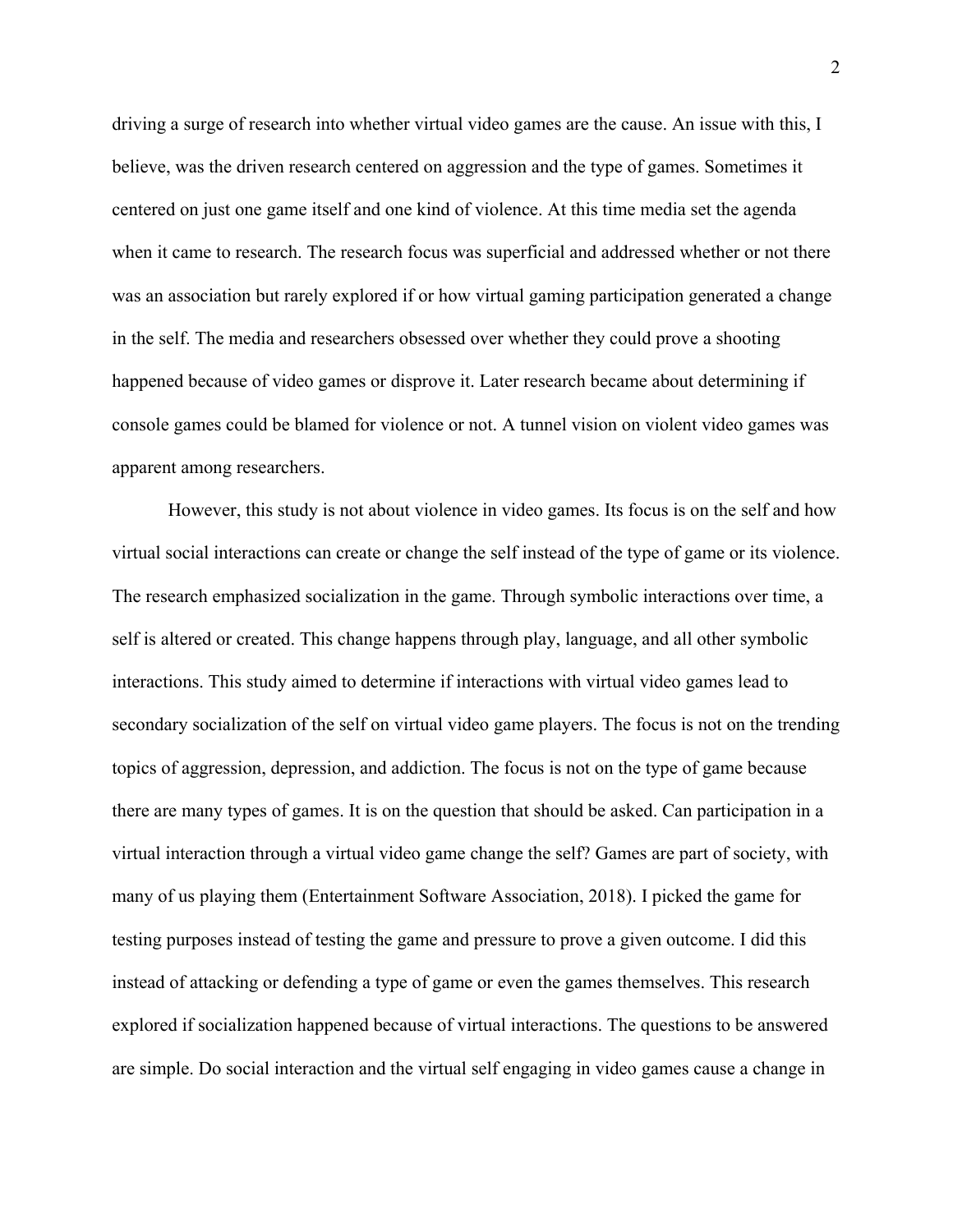the self through secondary socialization? What factors influence the likelihood or extent of potential changes? Can choices in a game because of a virtual character change one's moral decisions?

# **Chapter 2: Background**

# **2.1 Defining Key Concepts**

In this study, socialization is viewed through the symbolic interactionist viewpoint as creating the self through symbolic representations and shared symbols, with language being one of the main symbolic processes (Zerilli, 2007). Norms for this study are a usual practice or cultural rule (Johnson, 2000). This study defines primary socialization as the process of instilling the social norms of a culture to an individual as a child. This process is done mainly by the immediate family but can also include extended family, friends, and in modern society, technology, to name a few. Since primary socialization deals with norms and how to act in the larger society, this is the first process of learning social behavior. Secondary socialization is a continuation of the process in smaller groups or different societies. This process can add to or even change the social norms because of the culture or small group. An example of primary socialization would be toilet training as a child. An example of secondary socialization would be how a person interacts with others on social media.

I define the self following Athanasia Chalari: "the self contains various identities that a person may possess, all the possible combinations of the connections between those identities and therefore the self ends up taking the shape of any identity(ies) that the individual may experience at any given time" (Chalari, 2017: Page 100). An example would be a person may be a father, husband, and golfer, and all those are part of the self that creates the individual. The self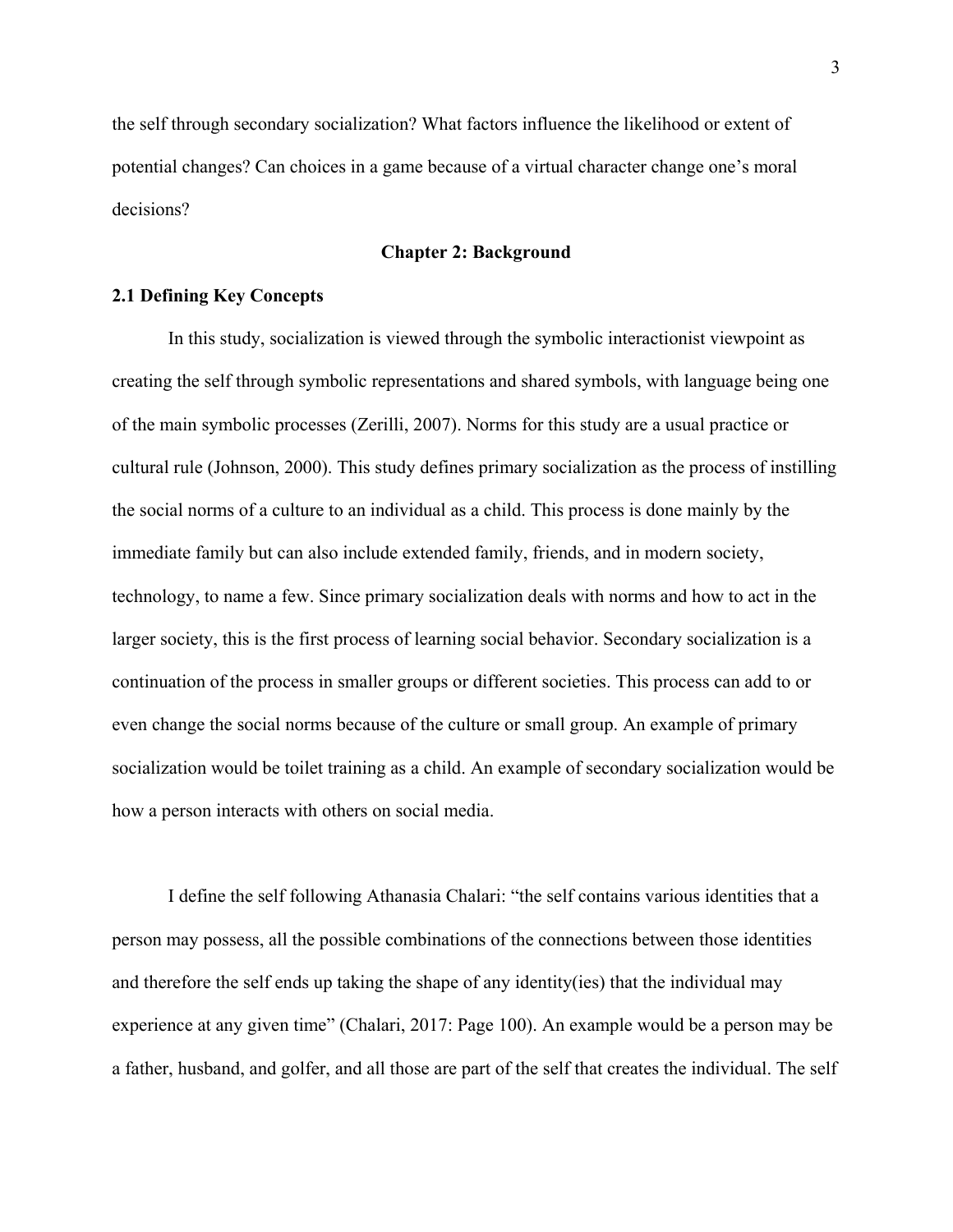is created through socialization. In this study, only one aspect of the self is checked for a change. This aspect is morals. Morality, as defined according to Stanford Encyclopedia of Philosophy by Bernard and Joshua Gert has two definitions "

1: descriptively to refer to certain codes of conduct put forward by a society or a group (such as a religion), or accepted by an individual for her own behavior, or

2: normatively to refer to a code of conduct that, given specified conditions, would be put forward by all rational people" (Gert & Gert, 2002). In this study, the first definition will be used.

 Even though morals and norms sound like they have the same definable properties, there is a difference between them. Norms, as defined above, are a standard by which members of society live. The morals or morality of a society is about the judgment of the person on those social norms. An example of this would be it is a norm not to throw trash on the ground. Morality would dictate because it is a social norm to not throw trash on the ground, so a person would not do so. This norm does not make it, so people do not throw trash on the ground since there is a choice to follow the culture's social norms. In that choice or judgment, there is morals or morality.

Social cognitive theory is a theoretical framework that explains how people self-regulate their behavior through social norms (Bandura, 2001). Social cognitive theory would be the framework that would be used to make a judgement for the morality of a situation according to social norms. Self-regulation is the process of modifying behavior to conform to social norms.

 I define virtual video games in this research as a game with a "virtual social interaction" with or without another human participant. What makes this different from a game or video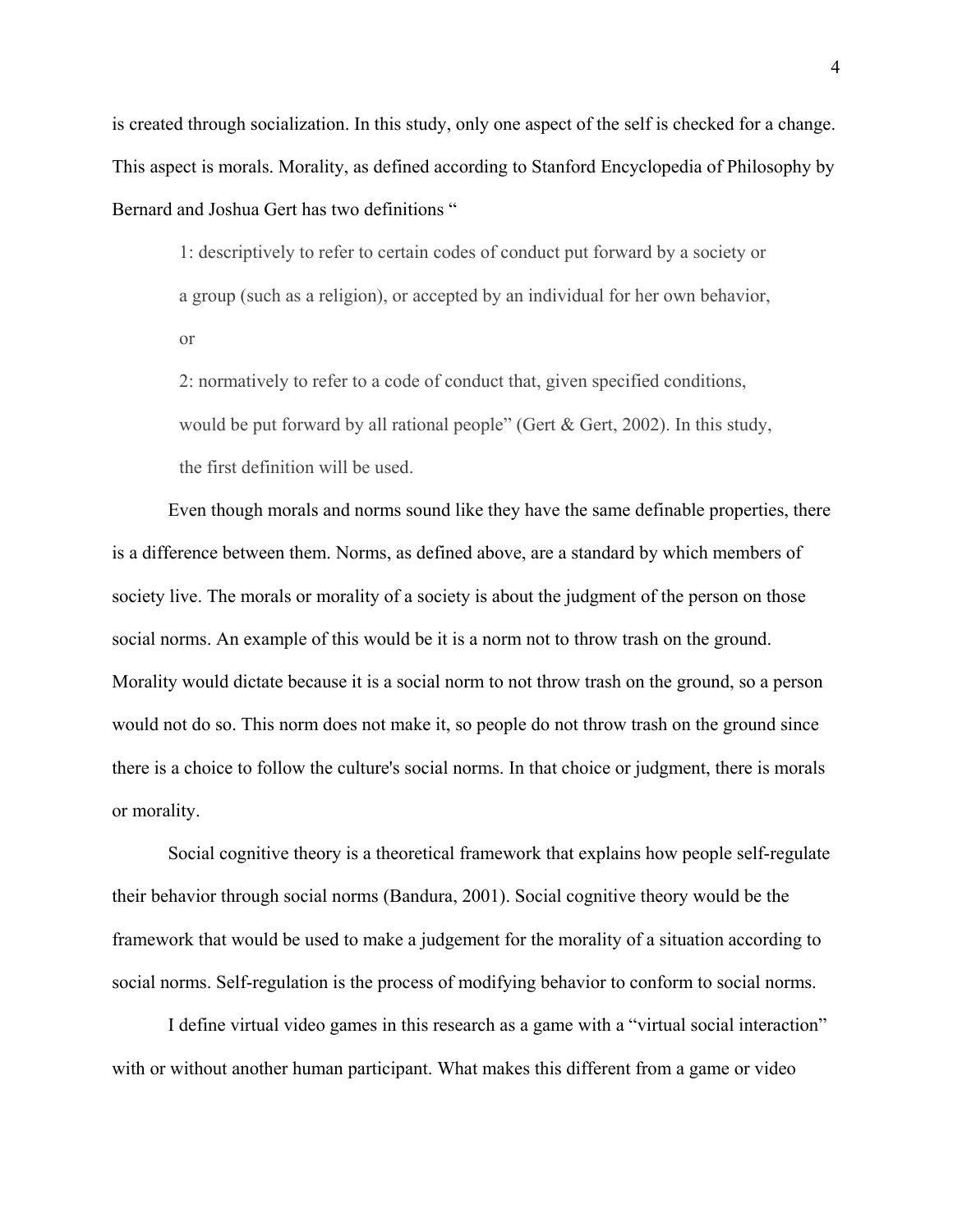game is the social interaction in a virtual environment. An example of this environment would be a game on social media. In this study, a virtual video game will be a game with textual and, at times, moral choices to control the images on a video screen. Nonplayer characters or NPC are in-game characters that are not human but are designed into the game by the video game creators. An example would be a store shopkeeper that is not another player, but the player can buy things from them or even a character needing help in the game that is not a player.

 For this study, flow experience would be "Defined as the holistic sensation that people feel when they act with total involvement" (Csikszentmihalyi, 1975, p. 36). With this understanding then virtual video games would be a total involvement for the player. The player is part of the game or sees themselves as part of the game and plays as if they were.

#### **2.2 The Gap in the Research**

 The research into virtual video games and the self is an ongoing process. Due to the dynamic nature of the technology involved and how the use of the technology for social connection is also evolving, ongoing research should be continuous. The World Health Organization adopted gaming addiction as a disorder. The Diagnostic and Statistical Manual 5th edition (DSM 5) includes internet gambling disorder yet has not added gaming disorder or internet gaming disorder. The focus centers on a few aspects of the self: depression, addiction, and violence.

There are conflicting findings even on these subjects (Ferguson & Rueda, 2010) (Anderson & K. E Dill, 2000). The studies on violence and depression in video games examine changes to the self. Many factors limit the scope of the studies.

- The amount of time players spent playing
- The focus on health benefits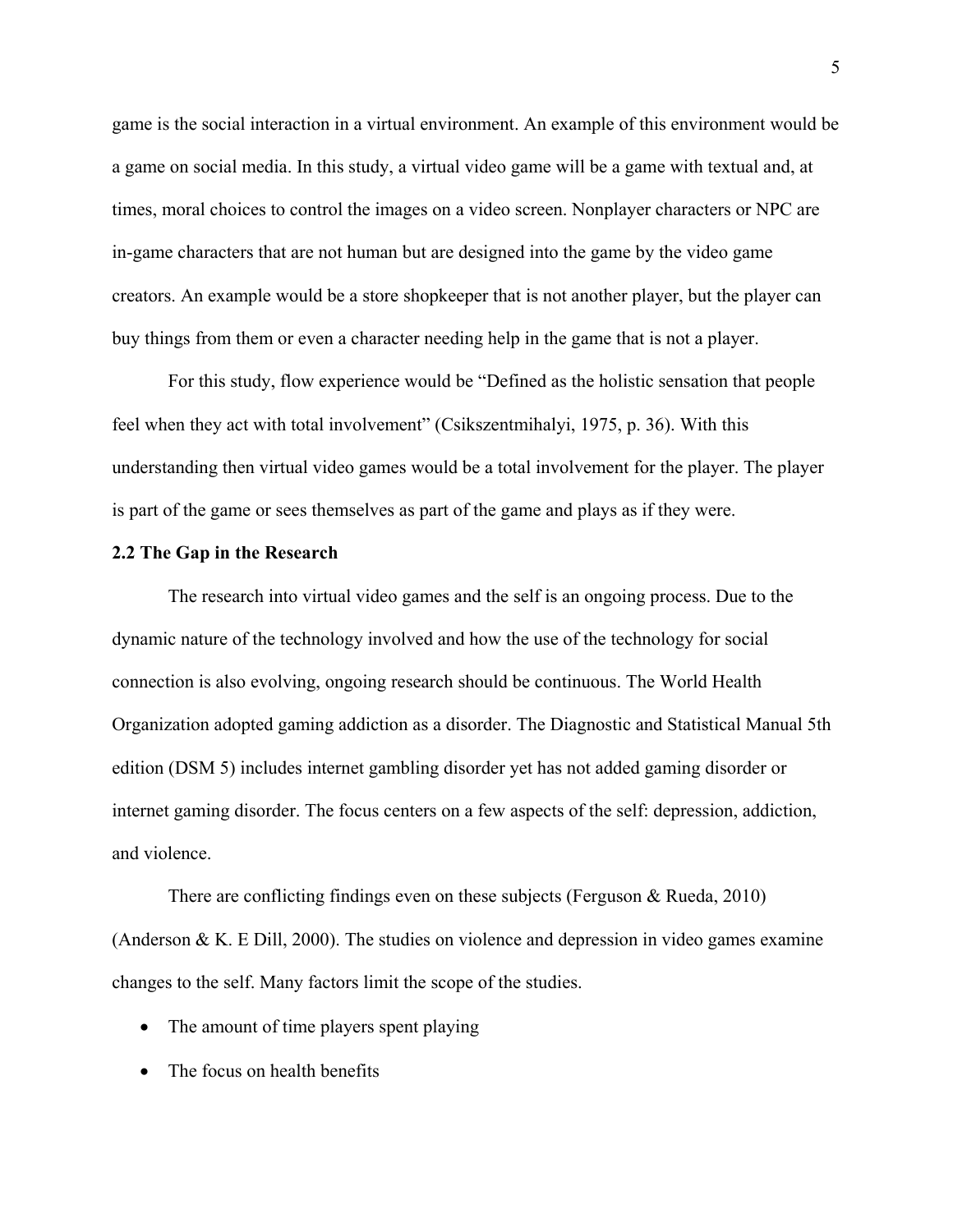- Types of game
- If they offer online communities
- Tendency for open surveys to be undermined by false self-reported information.

One of the gaps in these studies is the focus on a single aspect of the self and not looking for socialization as a possible reason for conflicting results. Even if a study accounts for socialization as viable reasoning for the result, focusing on a single aspect of the study may lead to conflicts in the findings.

Another gap in the research is the focus on violent video games. With this focus and the focus only on violent tendencies, the understanding if a change happens to the self or even why a change happens can be problematic. The most significant gap in the research is the focus of the research on trending topics in research. Focusing on single types of games, a single kind of violence, and single types of change is one of the main issues with the research to date. There are many things to do before asking if there is violence, if there is depression, if there is addiction, or if there is a benefit, a person should ask if there is a change to the self due to socialization. The Hitman Study is a good example of how most of the research single out the type of game and the playing style of the game (Ferguson and Rueda, 2010). This gap does not consider the game's possibility to socialize through virtual nonplayer characters or community-based play. This lack of consideration is also a gap in understanding virtual video game technology and the self.

# **2.3 The Goal of This Study**

The goal of this pilot study is to find if there is a change in the self. Since it is a pilot study, it will not be able to correct some of the gaps in the research, but the main issues it may address are the focusing on a single type of game, that being violence, extending the research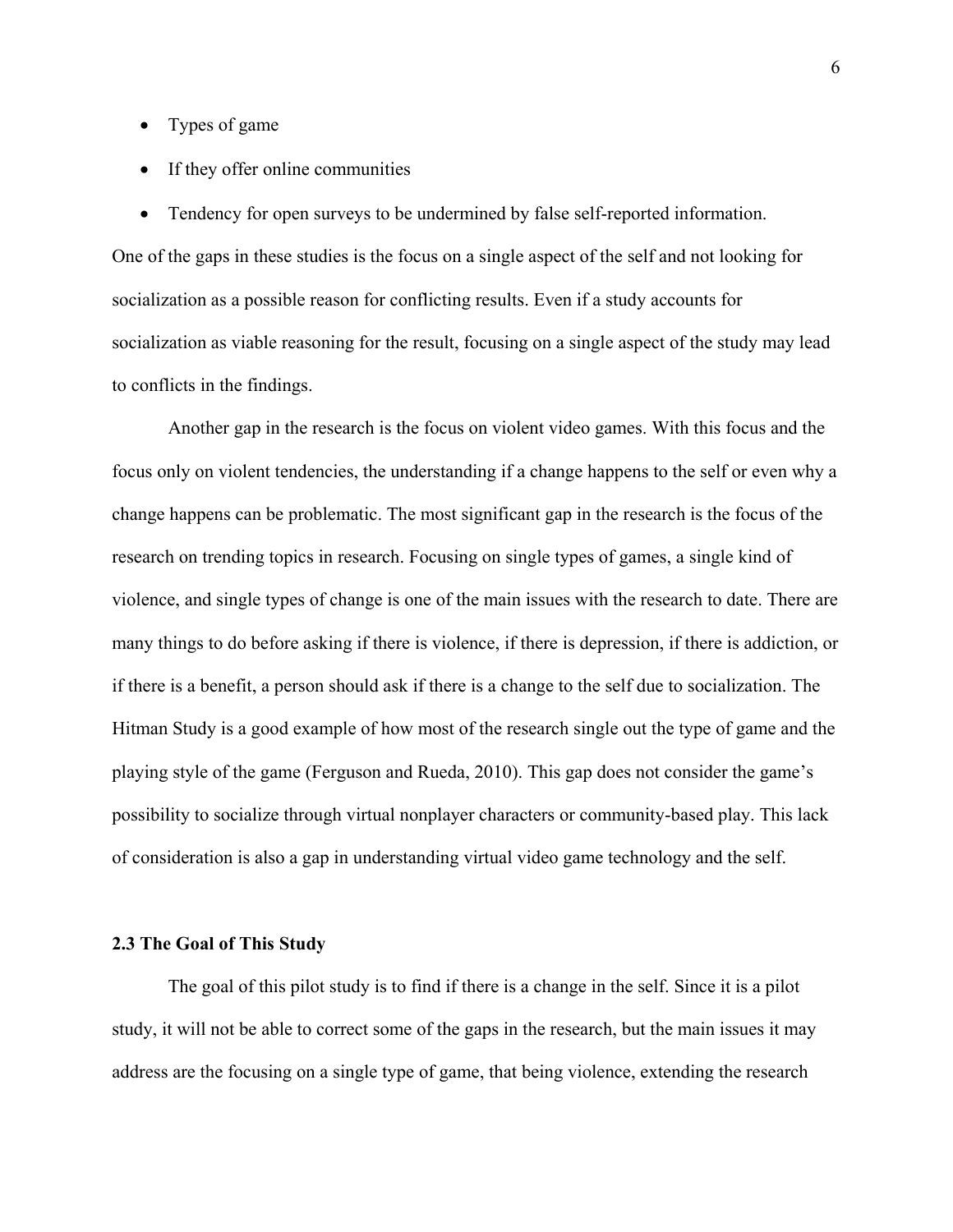over time, using a different type of research methodology, and singling out changes in the self that have had conflicting results.

This study will look for a change through socialization, not through playing a game only. Even though that is part of the process. It will focus on how the game changes the self through choices in the game. This pilot study aims to determine if the game's decisions will change the player's morals. This change will be through video games and the socialization of playing as a different person with different norms, wants, and needs. According to that identity, this change would be by making other choices that will change a person's self over an extended time.

This study aims to determine if an individual's social interactions within virtual video games lead to the self's secondary socialization. With this understanding, a better design for focused research in other fields of choice could be achieved. The study can lead to a better perception of how the virtual self is changed and therefore, how the real-world self will be affected. An insight into how technology can be used to help in different areas of counseling and rehabilitation will be part of the effect of this study. This effect will be because of the realization of the shift in the self and how different virtual identities can change the self for real-world applications.

- Addiction treatment
- Depression
- PTSD
- **Aggression**
- Morality.

This study could also show how video game companies may better understand this process and already use it for its purposes.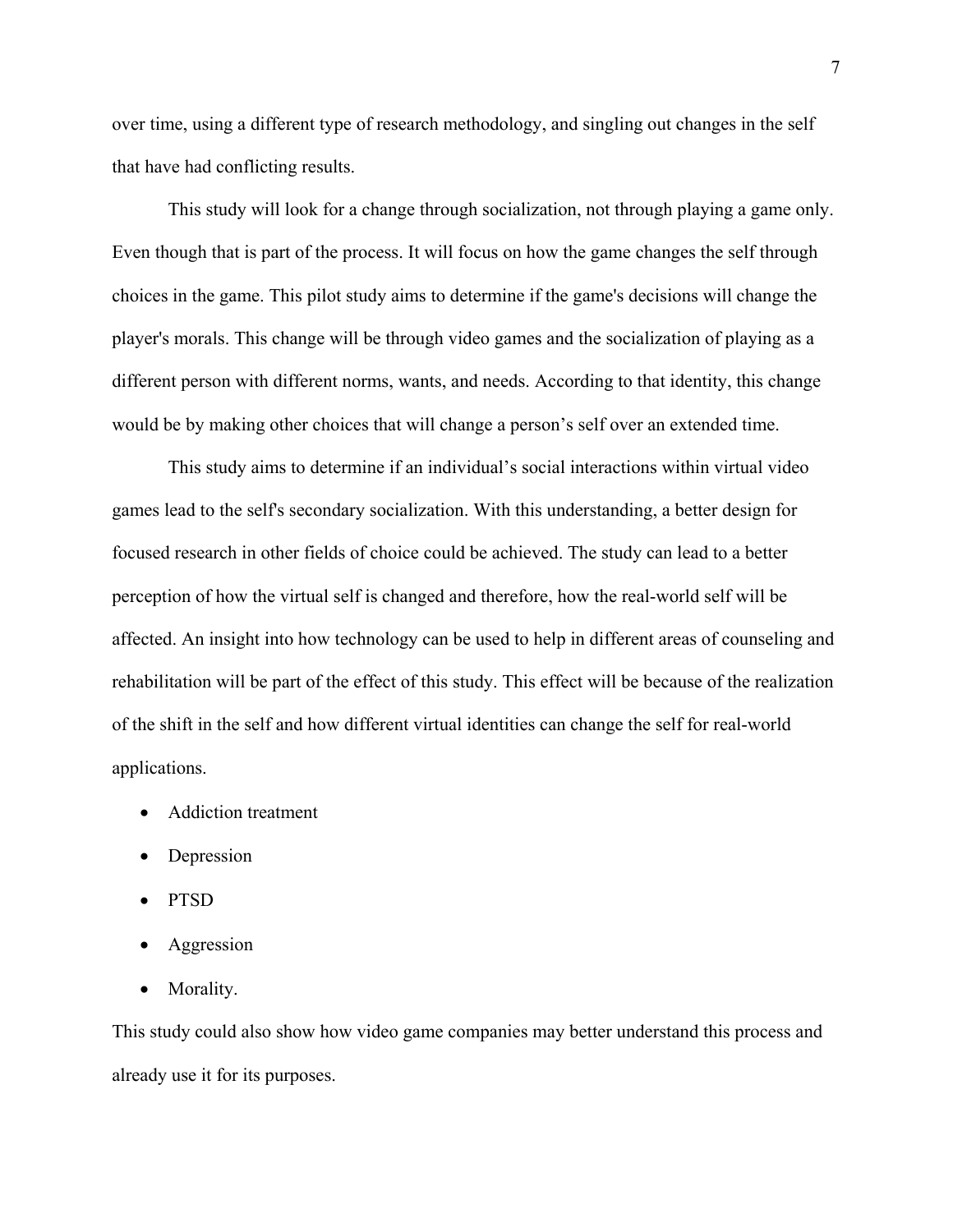#### **Chapter 3: Theory**

### **3.1 Symbolic Interactionism**

I use symbolic interactionism and social cognitive theory to measure the changes in the self, generated in individuals who interact with a video game that confronts them with a series of moral dilemmas**.** Chalari, when talking about symbolic interactionism, said, "studies social interaction by suggesting that the way people interact is shaped according to the symbolic exchange of meaning which is experienced at almost every level in our everyday life" (Chalari, 2017: Page 20). A video game is a set of symbols that a person or people interact with that has exchanged meaning. A video game is a symbolic representation of a virtually created world given life through players interacting with it and interpreting the symbols encountered. In this way, players may create a virtual self within the context of the game. I examine changes in the self by presenting individuals with video games filled with symbols generated by their symbolic representations' interactions. Individuals give meaning to words and objects through an interpretive process generated through social interactions in the context of socialization. In this context, the participants are experiencing the ongoing processes of secondary socialization.

Symbolic interactionism explains how people acquire, manipulate, and use symbolic meanings through ongoing social interactions throughout their lives. For instance, a chair might be represented as the letters of a word or an image, but the object only has meaning once an individual or group gives meaning to it. When one reads "chair" it is no longer a series of letters. The word becomes the symbolic object in one's mind. One relates to words and images they encounter similarly, whether in the real world or a virtual environment. One relates to the symbolic representation of the chair, gives meaning to it, and acts based on their interpretation. Video games are designed with words and symbols to convey meaning and an experience.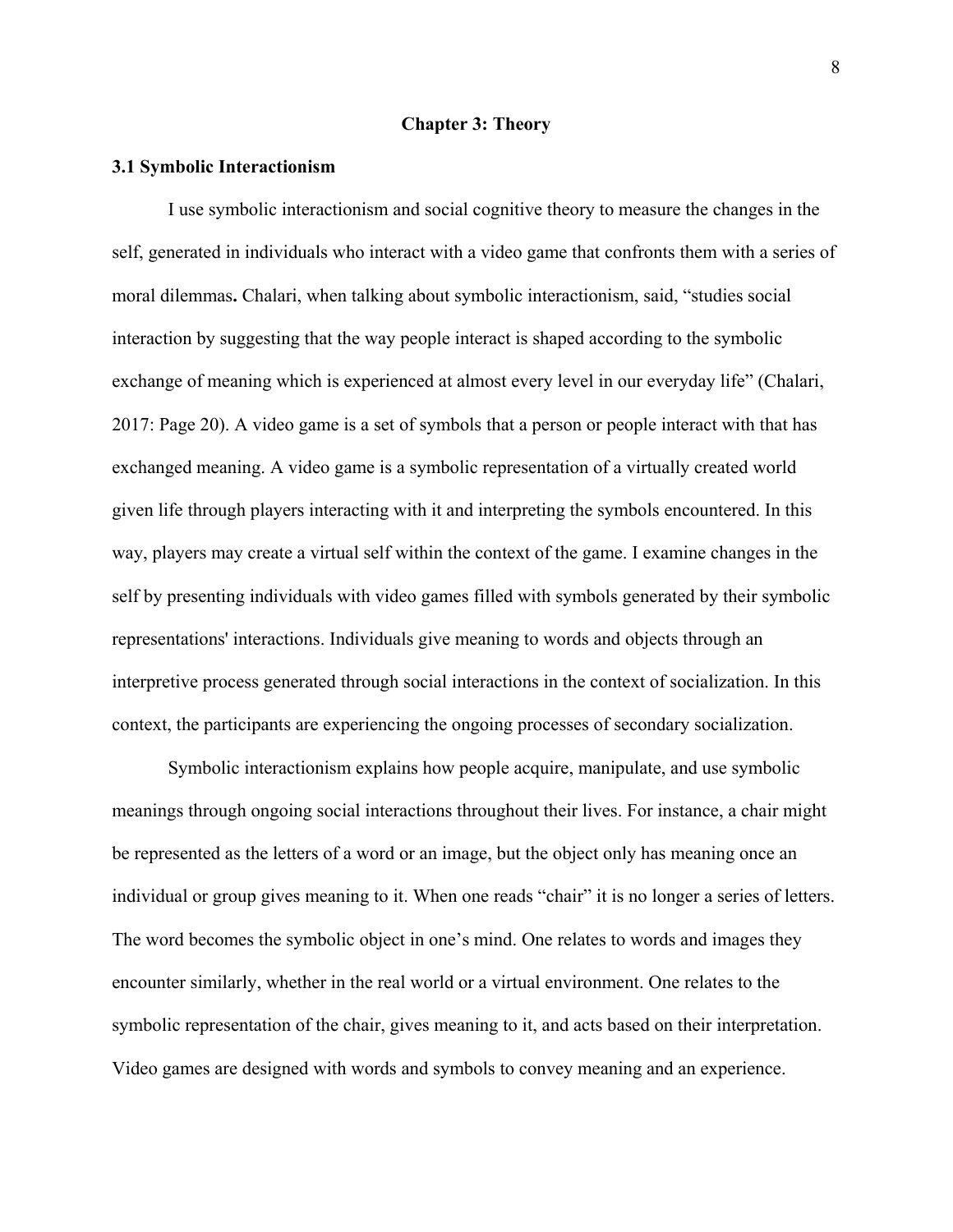Viewing video games and the self through this theory seems like the best way to understand a change in the self.

Symbolic interactionism is one of the main frameworks of sociology. George Herbert Mead had a theory about how the self is developed using this theory. It is the "I" and the "Me". If the "I" is the response, then the "Me" is the conditioning for that response (Farganis, 2014). An example would be a person getting hit in the face. The "I" would respond to the pain, but the "Me" would dictate the type of response according to society's conditioning. The person would respond based on what others expect. An example in a video game would be a person having the character die while playing. The "I" would be shocked, but the game may dictate the "Me" apologize for not being there to help. If there are almost no triggers for the "Me" then the "I" would be the main response. It would be almost all characteristic. An example of this might be a person getting killed in a game or rage quitting. Rage quitting is when a person quits a game because of something that happened in it. This something could be as simple as not being able to advance in the game. They get hit with the basketball, and all they have is the shock and reaction to it. There would be a "Me" in a sense. Then again, video game society would expect a person to do anything they want. The game designers would expect them to do what they want except cost them money. Doing anything they want is a typical "social dilemma" where individuals weigh their good versus a group good. In many video games, this is the norm to make it about what is best for the person over the group good. The baser instinct would be the norm, not the taboo. Some games do have a community that would condition the "Me". More games are taking over that only seem to want money more than community or social structure. It is all about what the "I" wants and what response is best for the individual virtual self. A person puts themselves in someone else's role and takes on a different "I" or "Me" or removes one of the aspects in some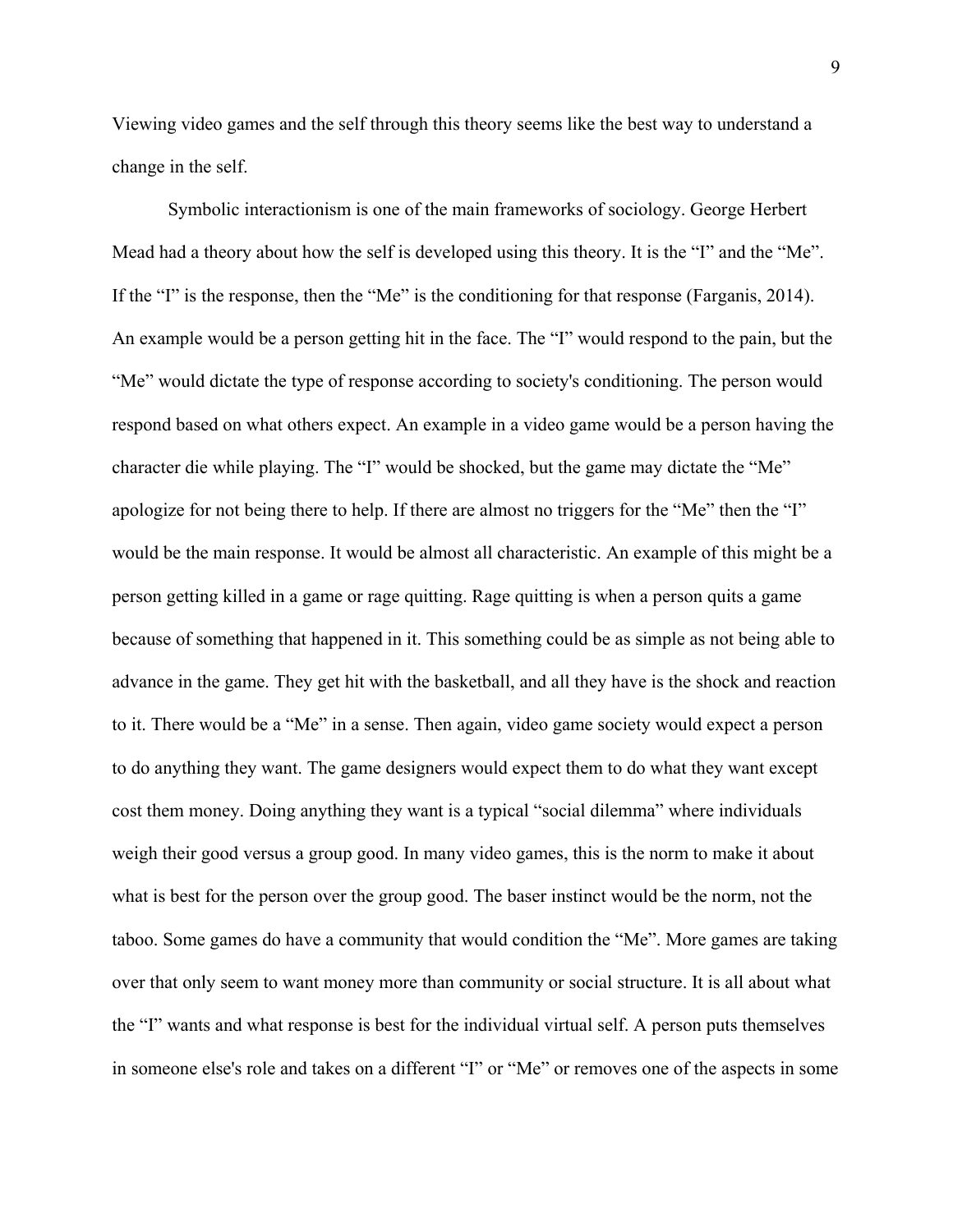games. Through this understanding, the self can be changed through secondary socialization because it happens throughout our lives.

## **3.2 Social Cognitive Theory.**

The idea that people self-regulate in society is one of the reasons for this research. Selfregulation is the process of modifying behavior or regulating behavior to fit social norms. If a person uses societal norms to self-regulate and morality is the judgment for that regulation, video games can change the self in real-world ways. If playing a video game could put the person in a situation with different moral choices or make unique moral choices because of unusual norms, social cognitive theory would cause the self-regulation of behavior to be different. Since they are an actor playing a particular character's role for an extended time, the persona might become part of the self through repetition. This change in norms through play would alter the self-regulation of behavior. Moral judgments would not be the same because the self has changed society's views and norms.

The process is as simple as learning through observation. A person observes an action and learns by observing others. The interactions through symbolic representations lead to the understanding of societal norms and taboos. The taboos are the opposite of norms. If a norm would be not to litter, then a taboo would be littering. Social cognitive theory was created by a Standford psychologist name Albert Bandura. His theory saw people are influencing and being influenced by the environment. A symbolic interactionist would say they are influenced by the symbolic representations in the environment and the use of symbols. In the 1960s', Bandura and a few others experimented with a Bobo doll, the results of which are still debated today (Drewes, 2008). In this experiment, children saw a person and animated characters hitting a Bobo Doll.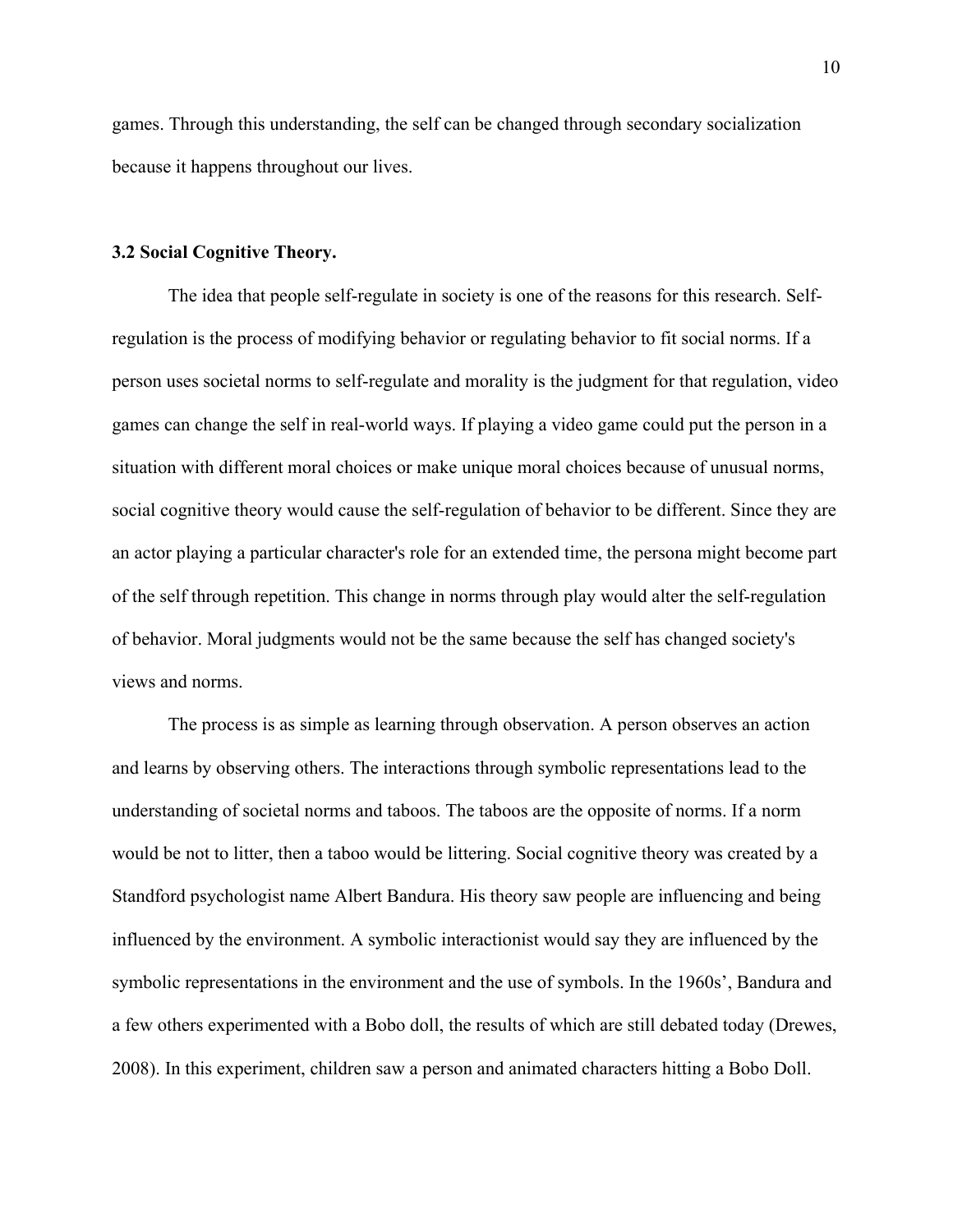There were positive results for the experiment but would be viewed as negative to the norms of society. Some of the children imitated the characters and showed higher levels of aggression. The subjects that were in the group that had aggression instead of nonaggression produced the same aggressive acts. This result shows that the self can be changed or built through interactions, and self-regulation can have a negative effect instead of a positive one when the norms for the small group and symbolic representations are taboo to the culture. In other words, a person can be socialized by interactions with others, and self-regulation is the product of that socialization, with morality being the decision to act on self-regulation.

 In a game that requires no moral judgment or virtual character, playing them would not have any societal norms besides what a person brings with them. Time played may be a factor in the flow experience or emersion into the game. Time may be a factor even if it is not seen as one because of the dynamic nature of socialization on each person individually and age (Renjie, 2008). With this understanding, age of the subject and time playing the game could lead to different findings, and the type of game used could change the result.

According to The Hitman Study, "Social learning theories of aggression [Anderson & Bushman, 2002; Huesmann, 1986; Patterson, DeBarysche, & Ramsey, 1989] have dominated most of the discussion of video game violence. For instance, the General Aggression Model [GAM; Anderson & Bushman, 2002] suggests that exposure to violent media fosters the development of cognitive ''scripts'' related to aggression" (Ferguson and Rueda, 2010). The Hitman Study admits there is a debate on whether violence can be socially learned like the debate, if video games causing violence, it seems.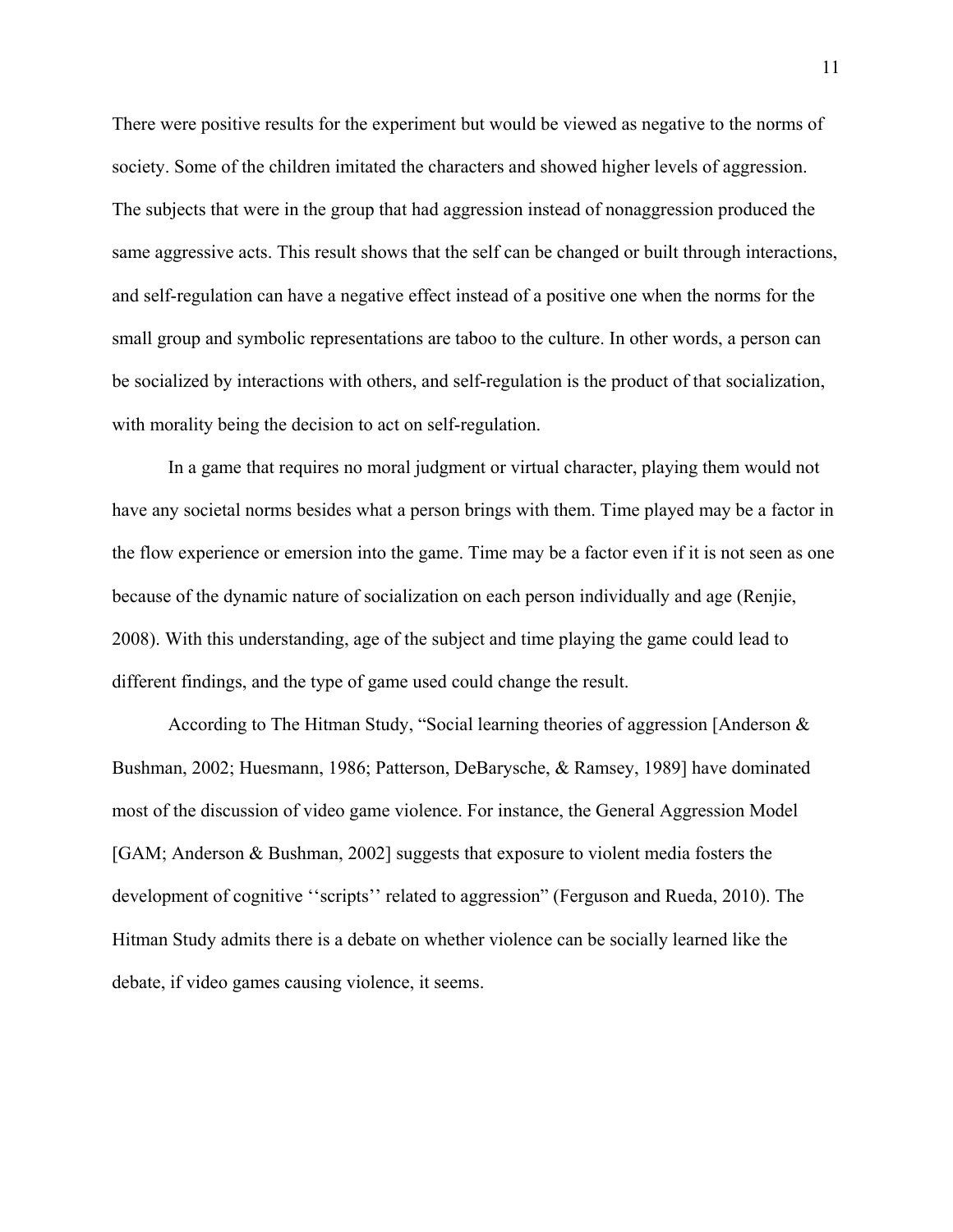## **3.3 Socialization**

The game can socialize a person and change the self through interaction with nonplayer characters or even player characters playing their role as actors in the game. The person can selfsocialize through the way they view their actions in the game. If there is just an action in the game without norms or moral judgment, self socialization would not be a process. The person would not reflect on themselves and who they are in the game. Since the person is deciding to focus on the things, people, and messages in the game, they are self-socializing. The self changes and the core beliefs normally are stable, but with a virtual video game, a new set of values are put in place, and a new group of peers, either virtual or real, playing a role, could set new norms for the person. When self socialization either consciously or unconsciously compares itself to the real world, a change in oneself is possible. The self-reflection would incorporate these views because of the time spent reflecting on the self as the character they play in the game and how they should act as a person.

 **S**ocialization is an ongoing process that happens with groups throughout our lives, with secondary socialization being the process. This process has entered the age of technology that has built on the socialization of the community. When thinking of groups for secondary socialization, social media would probably be the first thought of an environment that socialization could happen. Socialization through online communities may seem different, yet it is still people influencing people with groups. The norms of those groups become incorporated as part of the person's identity. The identity of a member of this group is part of the process of the self. Chalari explained how interactions shape the self and gave an excellent example of this process "Thinking shapes and is shaped by interaction. For example, a school girl is dressed in specific ways, following the music and fashion trend shared in the peer group which she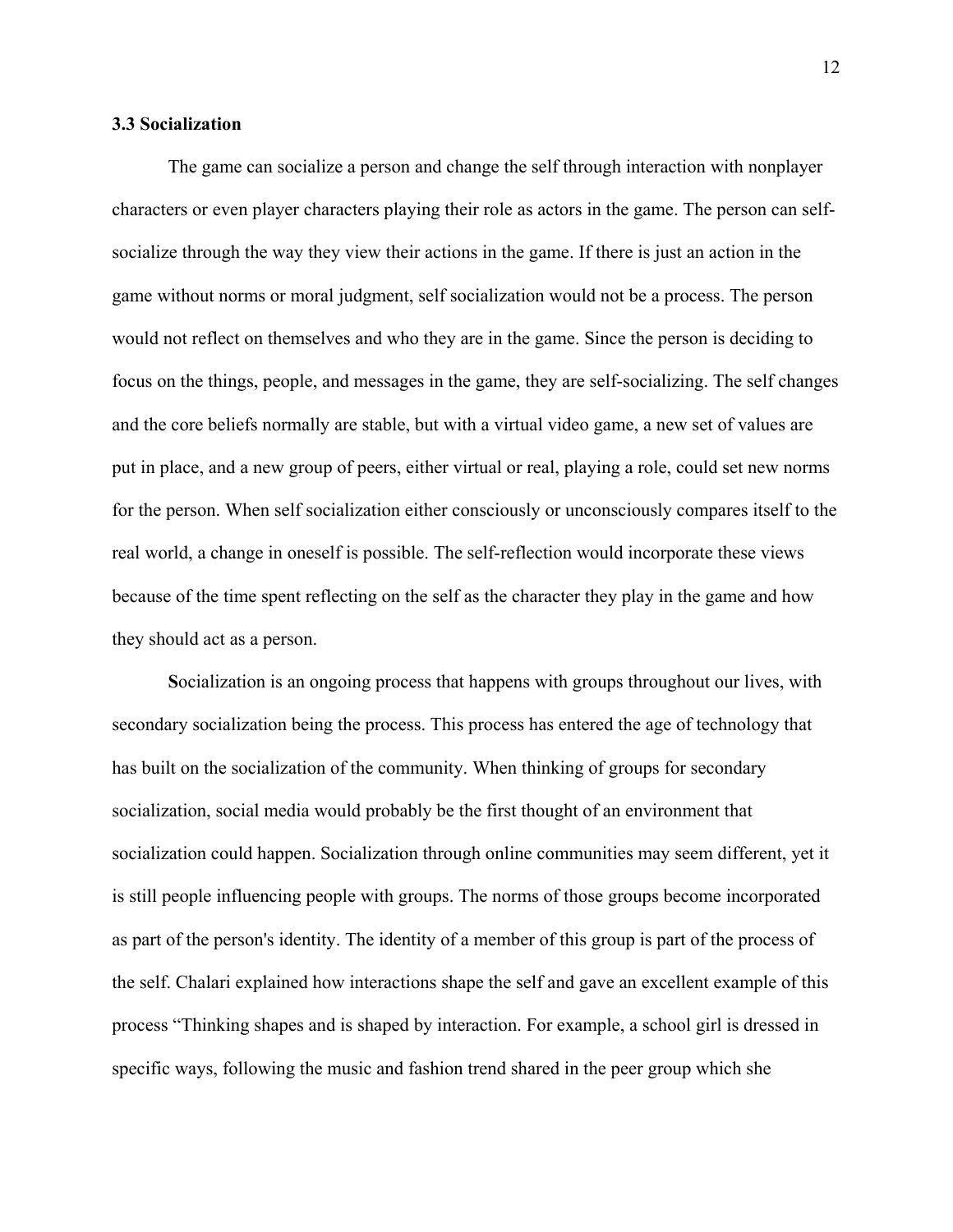belongs" (Chalari, 2017). The group gives the symbolic part of these interaction meanings. An example would be if a game had a creature or object called a Widgot by the group playing the game, and the understanding of this symbol is common to the group (Charon, 2011).

Through this socialization, the self is created and changed. George Herbert Mead said that it is "impossible to conceive of a self arising outside the social experience" (Mead 1934). The social experience meaning has changed in some ways because of technology. The process remains the same because even with technology, there are symbols and socialization. Virtual video games create social experiences that may be unlike the ones with another actor. The focus of this research deals with nonhuman socialization. Weigert and Gecas (2003) saw one of the self as "Self as Producer" concepts, which centers on the results of what is done. Mead saw the socialization of the self in the play of children (Mead, 1934). The extension of Self as Producer with the results and play would extend to secondary socialization through virtual games. The act of playing a separate identity and seeking results could lead to a change in the self. Chalari said about the Self as Producer "results from enacted scenes, dramatic action, appearances, encounters, and presentations" (Chalari, 2017). This explanation sounds like virtual video games or a form of the adult version of play. The question is how much of the self has been changed through virtual video games. The self has many parts, and looking for changes in a few of them as in addiction, depression, and aggression may lead to conflicting results because of how the self is altered. It may also lead to conflicting results because of the play of the game or Self as Producer.

**3.4 Let's Play.**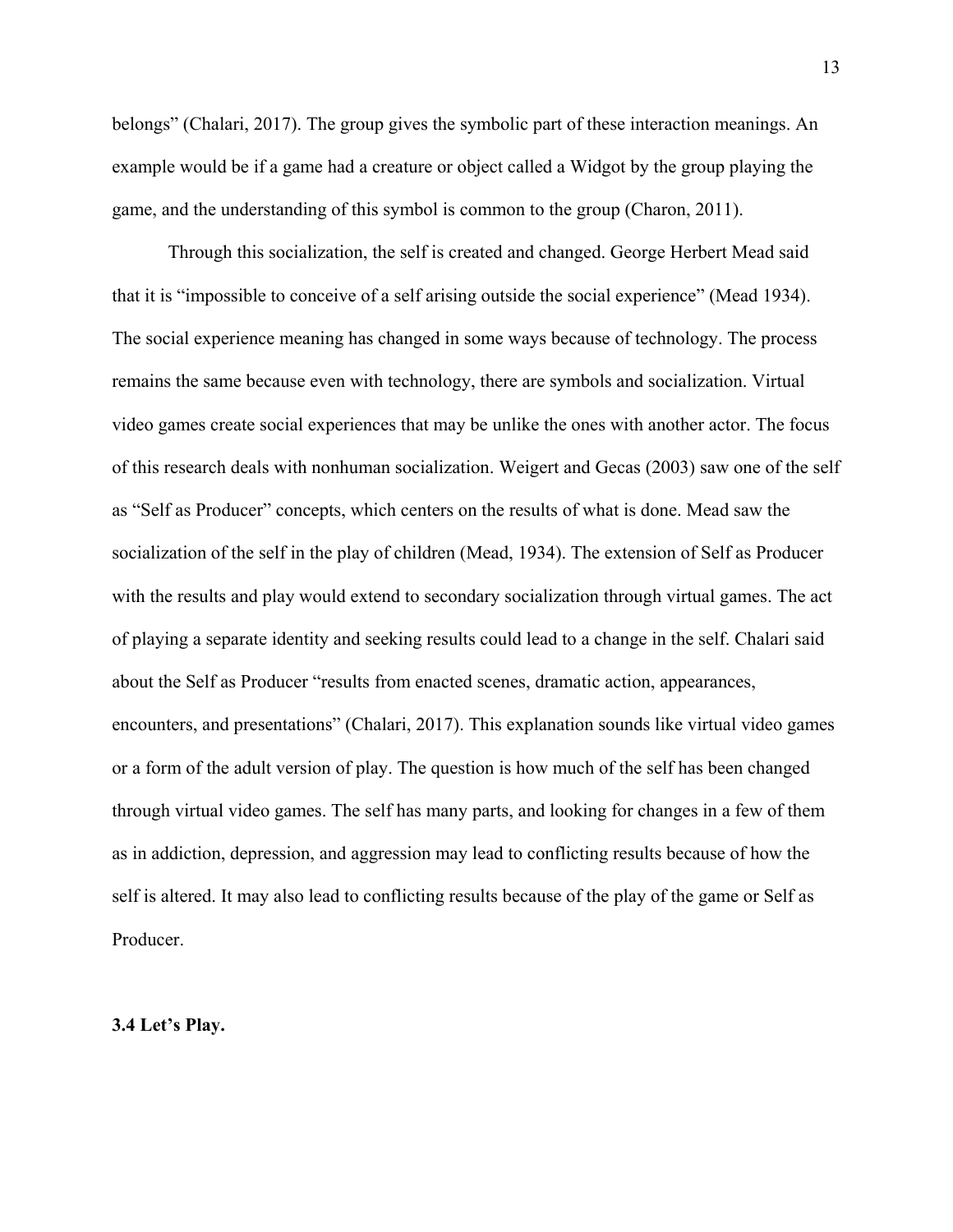I never heard of a person going back to the play stage, but I believe the virtual self could be different. Video games, at times, can be seen as a development of the self virtually. This system is almost like a new childhood. The problem with this childhood is some of the players are still children, and some view this as just a virtual world with no rules. Some have little experience in the real world before they get locked into this new one. Some of the adults want to forget the real world to get locked into the new one. The new child can take over aspects of the old one, and the new self that is developed because of the virtual birth and progress online can be a stark contrast to the one that might be or might have been without the virtual parents of the video game. This theory may seem like a stretch, but George Herbert Mead and the stages of development of self would fit into this new birth and growth of the virtual self.

 According to Ritzer and Stepnisky, "The first stage is the play stage; it is during this stage that children learn to take the attitudes of particular others to themselves [Vail, 2007b]. Although lower animals also play, only human beings "play at being someone else" [Aboulafia, 1986:9]" (Ritzer & Stepnisky, 2018: Page 336). This stage is when they take on the role of the first character in the game. If they are in a shooter, they shoot. They do not think about other players. If they are a mage, fighter, thief, etc., they play that role and think about social interactions. They think about themselves as that character and put themselves in the place of that player. Many do not get out of this state of mind. They only mimic that closest person to them, their avatar. They do not see the game past what they need or what the player needs. It is all about them and the learning of the social norms.

Ritzer and Stepnisky (2018) also talked about the Game Stage "It is the next stage. The game stage, that is required if a person is to develop a self in the full sense of the term [vail, 2007c]. Whereas in the play stage the child takes on the role of discrete others, in the game stage,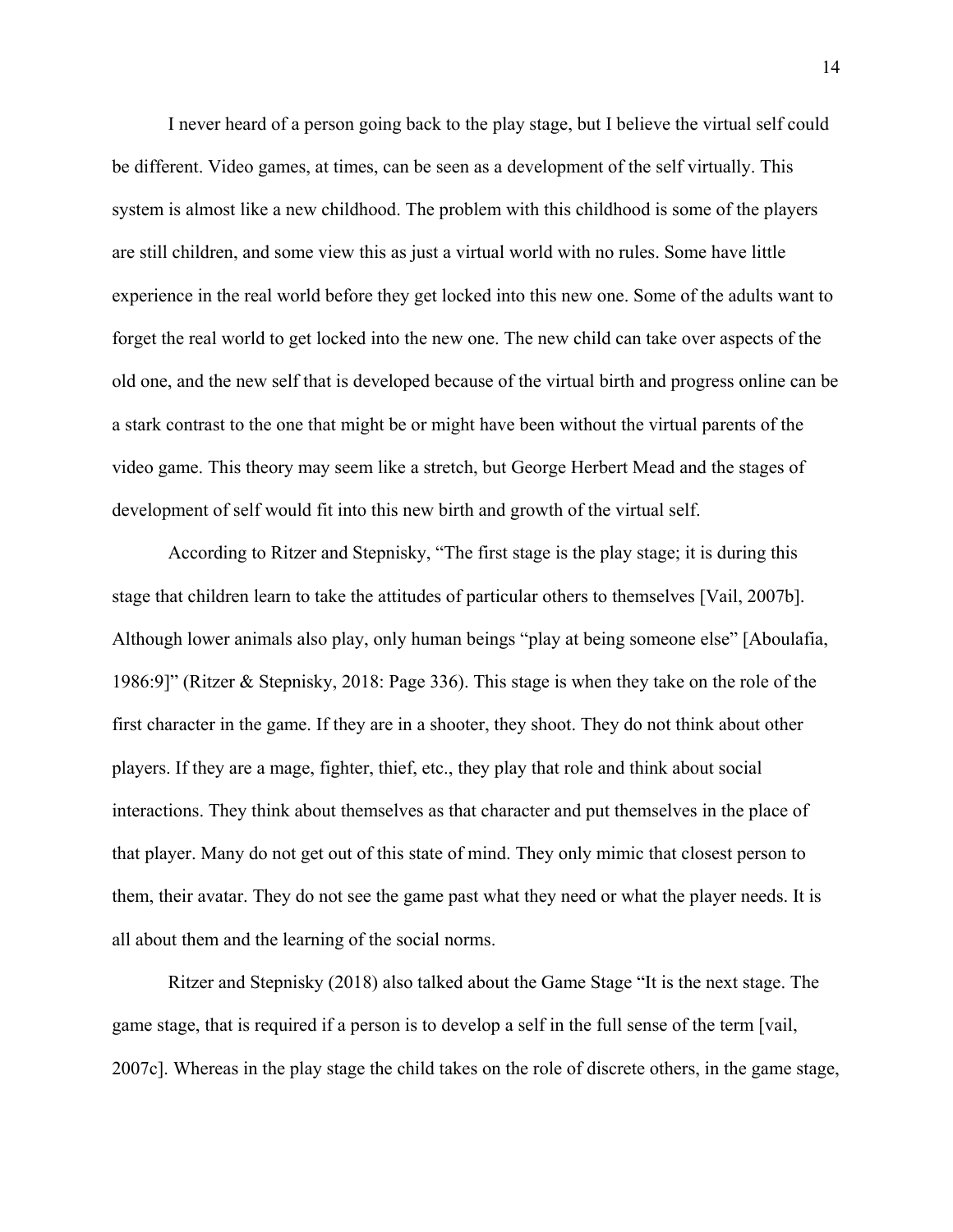the child must take the role of everyone else involved in the game" (Ritzer & Stepnisky, 2018: Page 336). In some video games, this can happen. To play the game, you must understand all the characters in the game and how they relate. Some do not play games with this system. They might be stuck on the virtual play stage. The game stage is where you learn to play well with others and the community. You stop thinking about only your character in the game. You might think about the other players in the party or the players in your guild as you play. You might even think about the virtual nonplayer characters you encounter. This virtual self is less selfish or used to be. Now it is hard to tell if anyone reaches this stage, or has this stage became modified virtually?

#### **Chapter 4: Literature Review**

Previous research focused on video games and centered on only a few aspects of the self because of public pressure and worry about violence, depression, and addiction. This chapter provides an overview of the literature surrounding the research into virtual video game socialization and the changes to the self. The studies' framework was varied because researchers used different theoretical frameworks therefore, the findings contradicted at times. The focus in American society on video games and the self was historically about if video games caused violence and depression in the people who played them.

## **4.1 History of video games**

There is a lot of history in video games. An article on video game history says that video games started in 1952 with tic-tac-toe and 1958 with an oscilloscope screen that played Tennis (History.com, 2017). The early days were not made for regular people to play. It was to show what could be done. In 1967, the first game that could be played on television was brought out,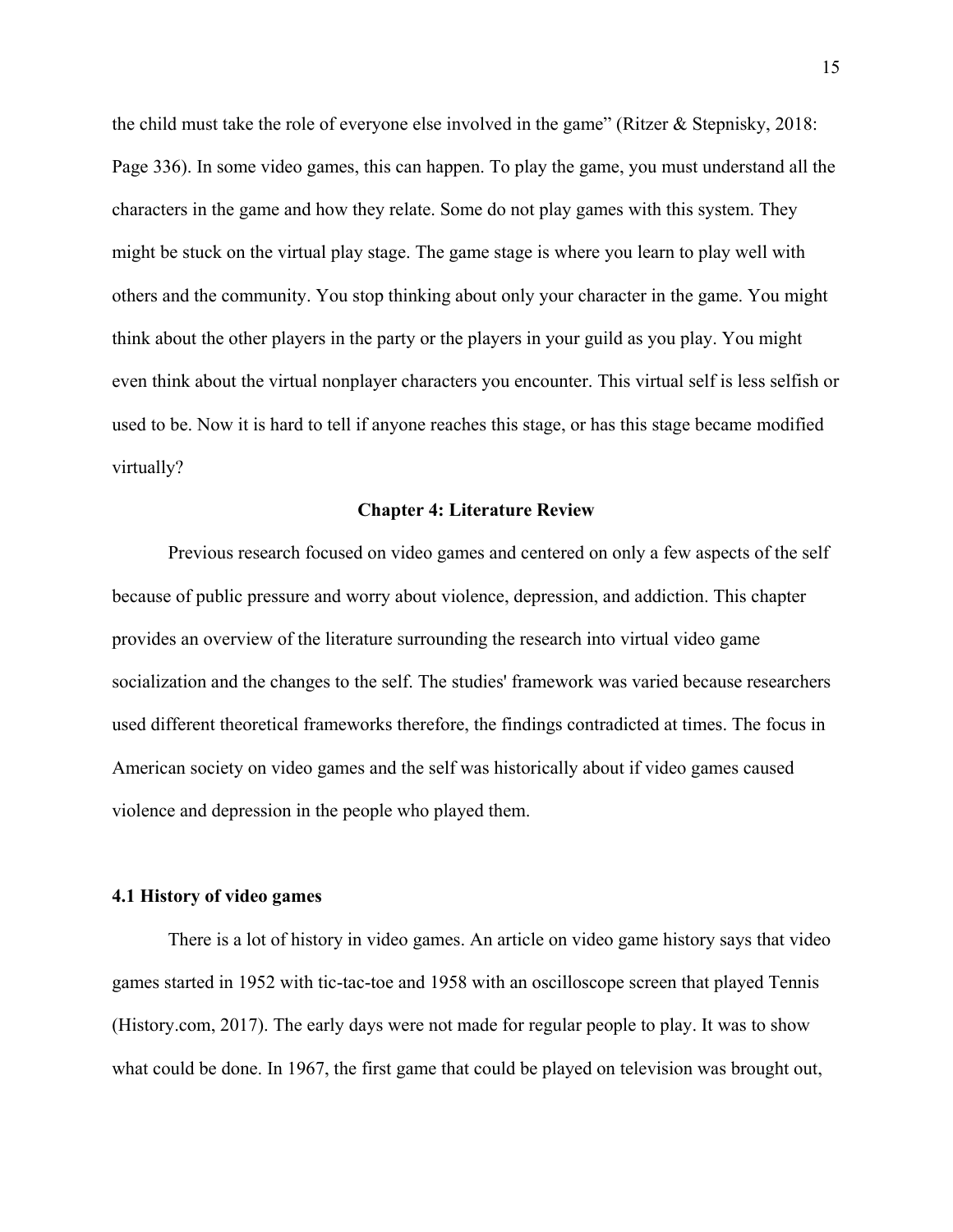and it was called "The Brown Box". The year 1972, it was sold as a home console but after a few years faded away. One of the games did make it in another console. The game was Pong. Pong is almost like Woodstock. Nearly everyone that old enough say they remember being there or playing it in this case. The home version of the game came out in 1975. In 1977 the Atari 2600 came out. This device was a game console that had multicolor games and introduced joysticks as an alternative way for players to interact with the virtual environment.

The drive for more profits in 1983 was when the crash happened (History.com, 2017). The games were flooding the market, and many of them had flaws or were not worth playing. It was almost the end of console games. If you ever played ET at the time, you would understand. Then came Nintendo. I am not saying Nintendo did not have some bad games, but they also had some great ones. Super Mario Brothers, Zelda, Metroid, Castlevania, etc. From humble beginnings to the console wars with Nintendo, Xbox, and PlayStation, the industry has grown. Consoles are not the only platforms for video gaming.

#### **4.2 Different Hardware Technologies.**

Console games and those, in the beginning, were stand-alone. In other words, one, two, or even at times, four people could play them if they were at the same place. An arcade game is played in a different setting from home. This setting could be in a business made to make money from these types of games. They can also be a style of game that is designed for this type of use. The arcade games had much better graphics but seemed to take many child's allowances and leave them wanting more. Some of the arcade games did get added to the console, but sometimes it was with a lowering of the graphics, or the graphic stayed the same after the hardware caught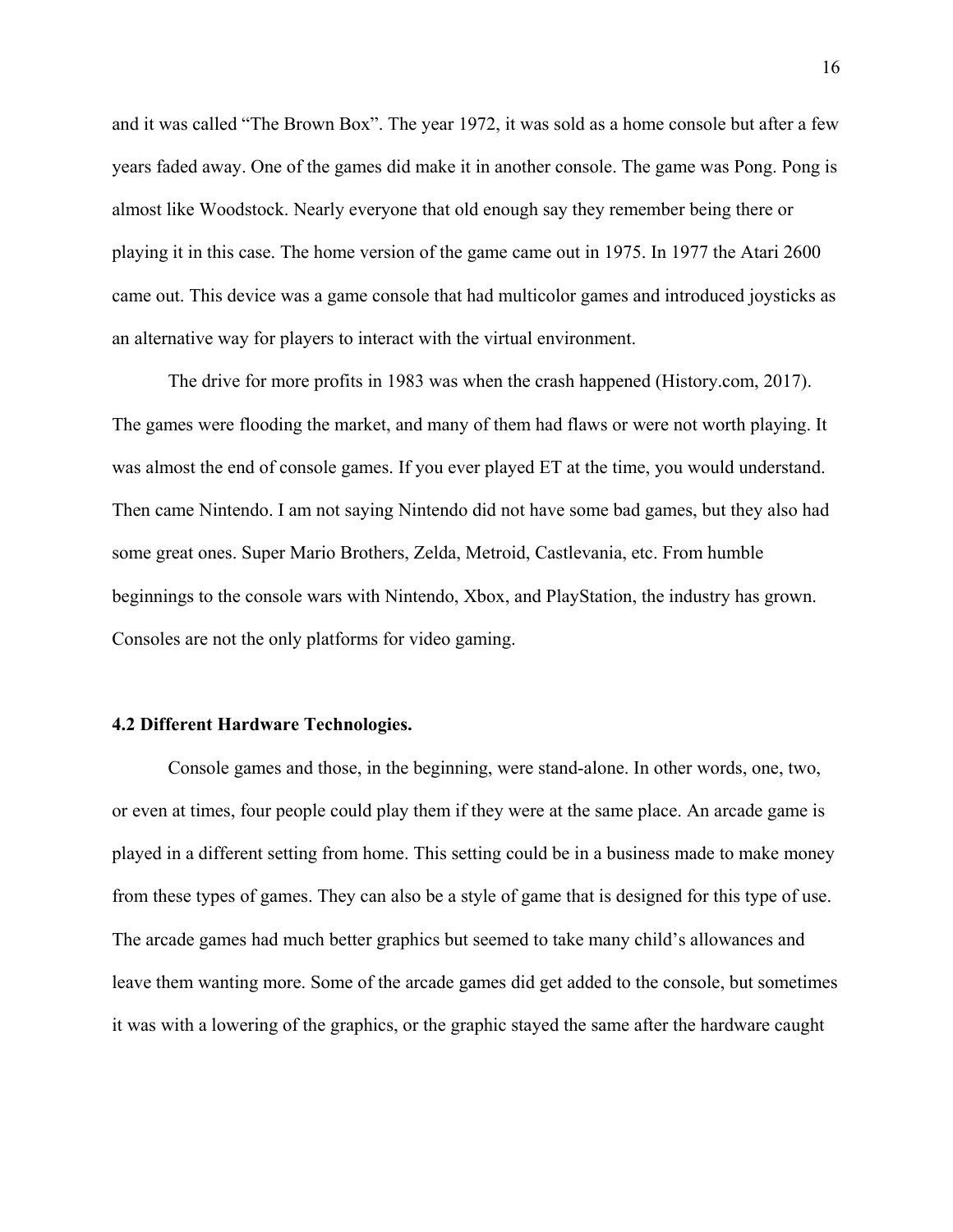up to be played at home. With lowered graphics, the symbolic interaction was reduced but not eliminated.

Text-based role-playing games are one of the earliest simulations of players interacting with other virtual people within virtual environments. A text-based game is a game where you interact with the virtual world through text only. This gameplay could be picking options on the screen or typing in text to get a reaction in earlier days. People started playing remotely with some text-based games. It was on a Bulletin Board System (BBS). These games were frustrating because all interactions were through a keyboard and lacked visuals. The commands had to be typed in, and some commands you had no idea to use. It was fun because you needed to figure out what to do and how to do it. These were puzzle-based games that were more about the ability to acquire the correct information to advance. You could also play some of the games against others if you could afford to tie up a phone line and the cost of long-distance for a one on one game.

Mobile devices have taken their place in the gaming world along with computer and console devices. These devices have increased social interactions with game characters or online social media. The Entertainment Software Association (ESA) keeps track of the percentage of people using what device, and they say that the "personal computer is 41%, the smartphone 36%, dedicated gaming console is 36% and wireless is 24% (Entertainment Software Association, 2018). The ESA said that "64% of US households own a device that they use to play video games" (Entertainment Software Association, 2018: Page 4). You might think that most gamers are under 18, yet according to the ESA the average age is 34, and "Gamers age 18 or older represent more than 70% of the video game-playing population" (Entertainment Software Association, 2018: Page 4). If you think there seems to be many men playing video games, you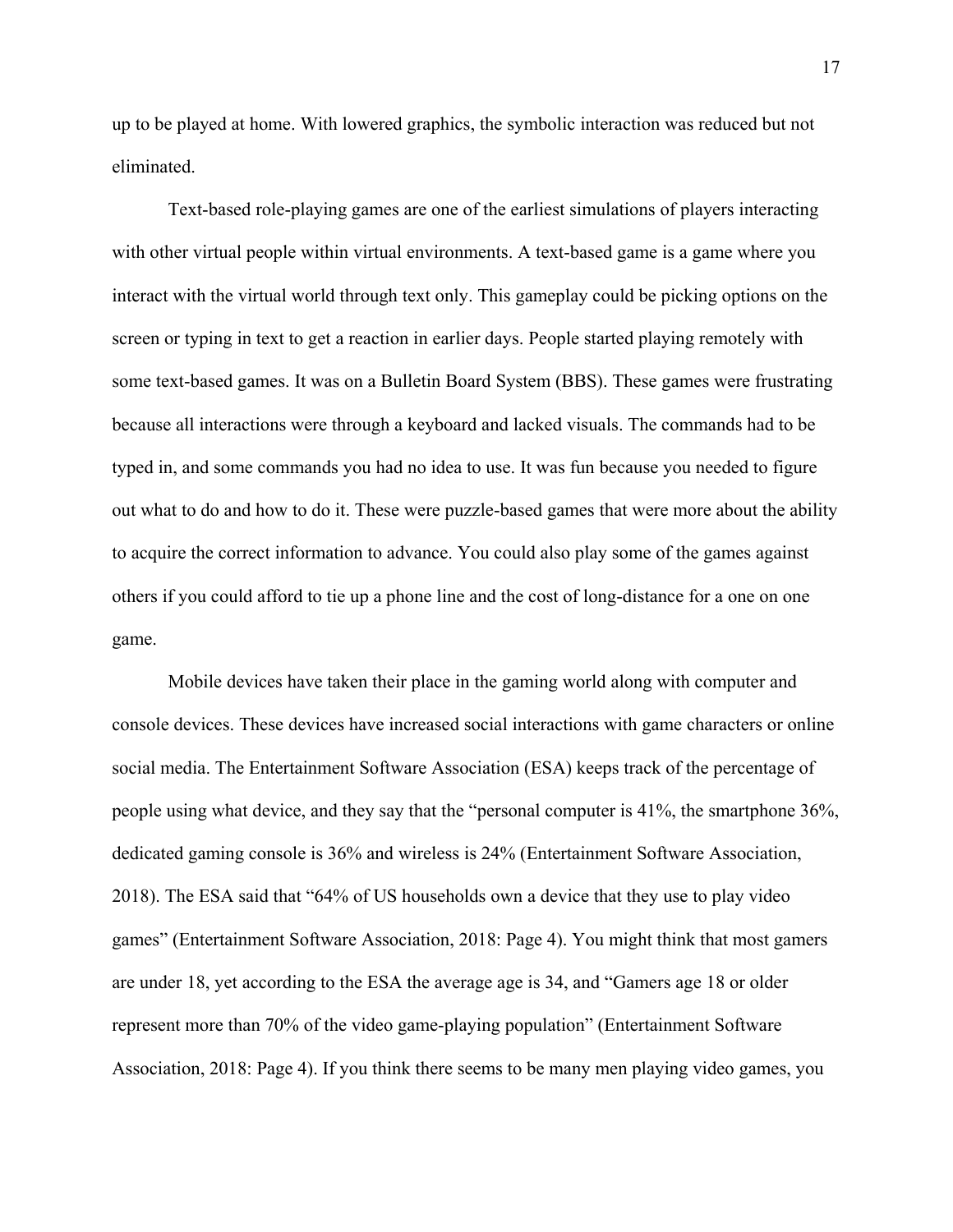might be amazed to find that 39% of video game players are women with 1/3 being adult women (Entertainment Software Association, 2018). That is a lot of people playing just in the United States.

## **4.3 I AM ONLINE**

 One of the things about the BBS I mentioned earlier is some had ways to get online. The internet was slow, hard to navigate, and did not have all the fun things it does now. My first connection was at a BBS that local libraries ran for the most part. It cost a membership because even though the library ran it, it was run by someone at the library. Sometimes there would be a regular person running a BBS, but they would want to charge for all the goodies like internet access. Many would allow the simple games if they allowed access without payment to the BBS. Few, if any, allowed free internet. It cost too much at the time. You did not pay by the month. You paid by the minute or hour. Then you had long-distance charges because it was not local to me or many of the BBS I used.

Some games allowed direct connection to play against a person one on one. I remember the days spent fighting with settings on a computer trying to connect to a person on the other end. I would need to go over the settings one by one, uninstall and reinstall the game at times. Check to see if my BBS software was running correctly if that was required. Make sure my modem was running right, and the dialup was working. I could not forget to make sure I disabled the call waiting to not get kicked offline. That was just for one game, and that sounds like one of the easy ones. With better internet came services like Gamespy. The sad part is they had the same games but different services connected to other communities. It was not like today's one game, one large community.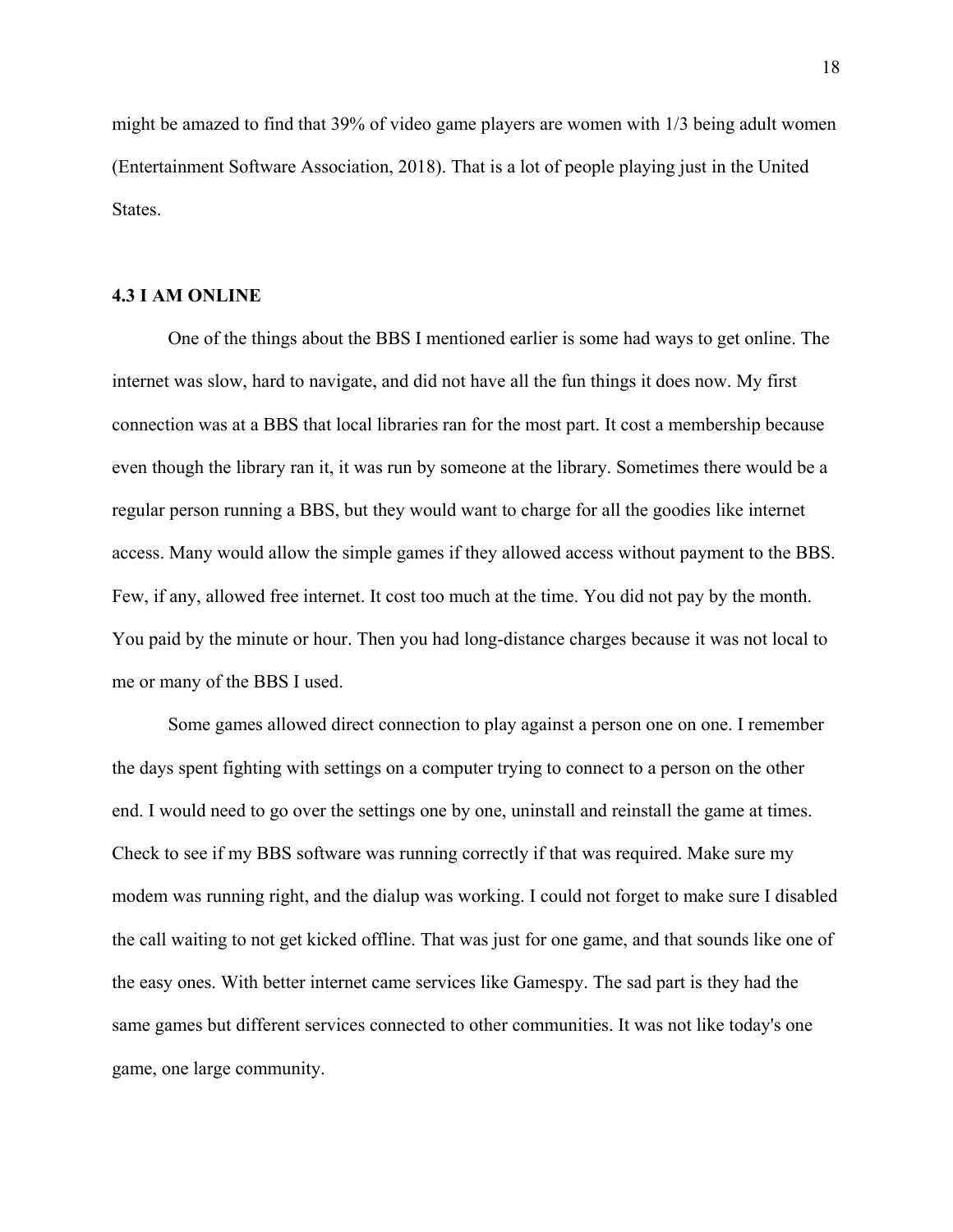We cannot talk about online games or even online communities without talking about Massive Multiplayer Online Games (MMORPG). I will talk about MMORPG communities later. In 1999 we got the game that frustrated me as a computer technician. EverQuest. Lifewire.com put it this way "On March 1, Sony launches EverQuest, a fully three-dimensional MMORPG. The game is a huge success, and in the following years it sees many expansions and attracts more than half a million subscribers" (Spohn, 2019). I remember how fanatic people became about this game.

An example would be a person who asked me to build a computer to run four video cards with four monitors. She wanted to play four players at once. She could have played two monitors on one video card, and that would have been easy. I have done two video cards with four monitors for businesses at the time. I told her she could probably buy a car, if not two, for the cost. By the time I was done with everything she wanted, she had run server hardware at home to play a video game. I put it together for free to see if I could do it, and this was the greater of the real-world social interaction she got that month. It was all online, and she could not afford to pay me after buying the hardware. That was not the last time I got a request to design a computer just for one game. When World of Warcraft [WOW] hit in 2001, people almost lost their minds. Most MMORPGs were done on computers. The console games have first-person shooters that could also be done on computers, but they had games like Zelda and Mario console only.

#### **4.4 How Do You Pay?**

 I have mentioned many video games to this point, have been you buy the game and play the game. When some of the bigger MMORPG games came in, they had a monthly subscription. Some services you could rent games had a subscription to rent the console media, and then you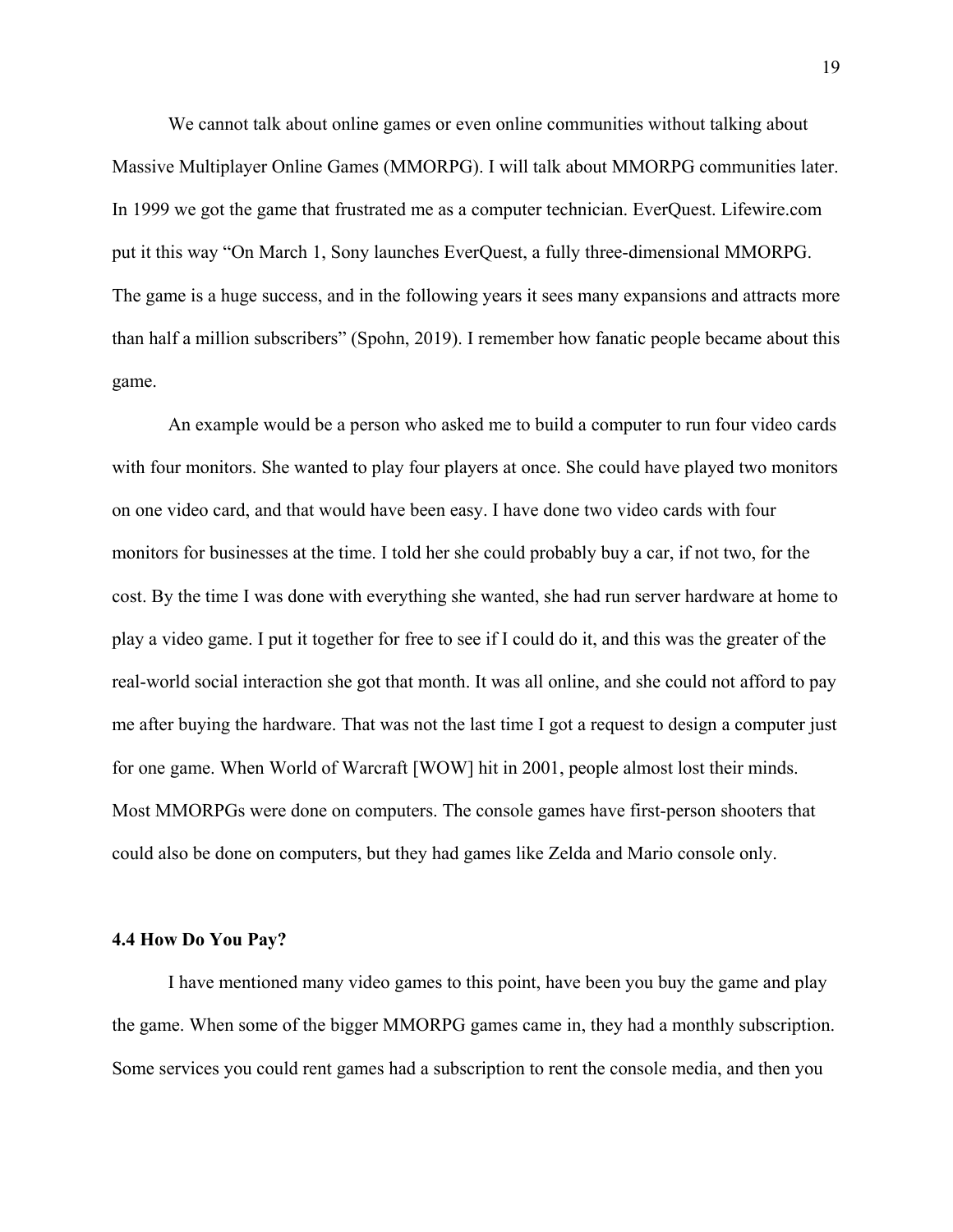sent it back, but this was different. Gamespy mentioned above was one of these. This model meant you had to buy the game like any other, but then pay every month to get to play the game if it had a subscription. The concept caught on because people want to play. It had a large community, and you could lose yourself in it. Money was to be made. So buy to play also got added a subscribe to play for some games. Luckily not all games went that way. Unluckily now, many have gone to a so-called free-to-play system.

## **4.5 Free to Play?**

Some game manufacturers have what they call free to play. This model is you can download the game off the internet and play it for free. Nothing is really for free, though. It is not free to play. There are advertisements in many of the games that the company makes money off, but the real trick is set up. David B. Nieborg, in an article about Candy Crush's alleged free-toplay games, "The stock market launch of game studio King Digital Entertainment in March of 2014 can be regarded as a decisive moment in the nascent app economy. In a matter of 2 years, the company's revenue grew from US\$63 million in 2011 to US\$1.8 billion in 2013, and the developer turned a million dollar loss in 2011 into a US\$567 million profit in 2013 [King Digital Entertainment, 2014a]. What is more, 78% of the 2013 fourth quarter revenue derived from one single game launched the year before: Candy Crush Saga [King Digital Entertainment, 2012]" (Nieborg, 2015). How could this be done? It is because Candy Crush Saga is everyplace and can be accessed from almost every device.

How can a game be free to play but make that much money? Microtransactions. A microtransaction is when a person can buy things that help them in-game or make them feel better about their character in-game. For as little as \$.99 at a time. Some of the games are even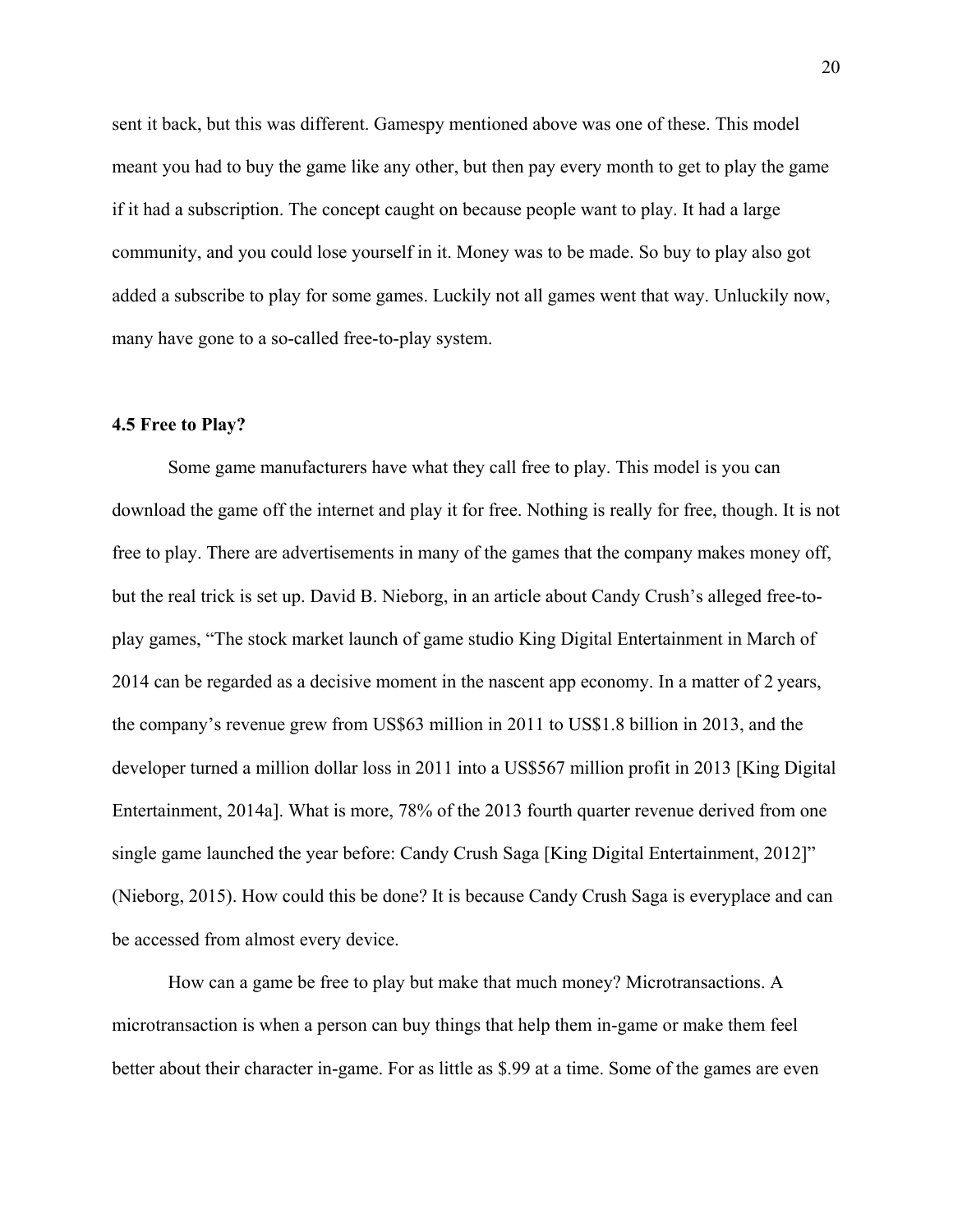set up to make it very hard to advance without paying for things. Imagine going to a slot machine and being told you can play for free ten times a day, but you can spend some money and play as much as you want to spend. Now imagine having it you can win nothing but a good feeling and bragging rights to your friends. Then again, you can always play the games where money counts for more.

#### **4.6 Pay to WIN.**

 "Pay to win" that sounds a little off, doesn't it? This model is what happens when you get these free-to-play games, and you can buy things to make yourself stronger. In a game that all it does is make it so you can advance, you hurt no one. A game where it makes it so you can be powerful with only a bank account could make you a bully. I have not only researched it, but I have experienced it and talked to others that have. I remember when the games started offering hard-to-get items in the shops. Instead of being lucky or working hard to get something, you could break out the cash and buy your way. Now it is not only common. It is almost mandatory to pay in a free-to-play.

 Here is an example of how bad it has gotten. When the games started charging a monthly subscription, many people, me included, thought it was a rip-off. I said it above. In my opinion, it still is a rip-off but what these free-to-play games do is not just a rip-off. It could be considered another video game version of socialization. Let us say you play a game that charges \$50 a month after paying for the game for a subscription. That sounds like a lot doesn't it? Paul Tassie at Forbes.com said when talking about the yearly income of Fortnite another self-styled free to play game "Fortnite is \$85 by itself, and even when non-paying players are counted, the average revenue per player is close to \$60, what a full box copy would be. And yet clearly if Fortnite was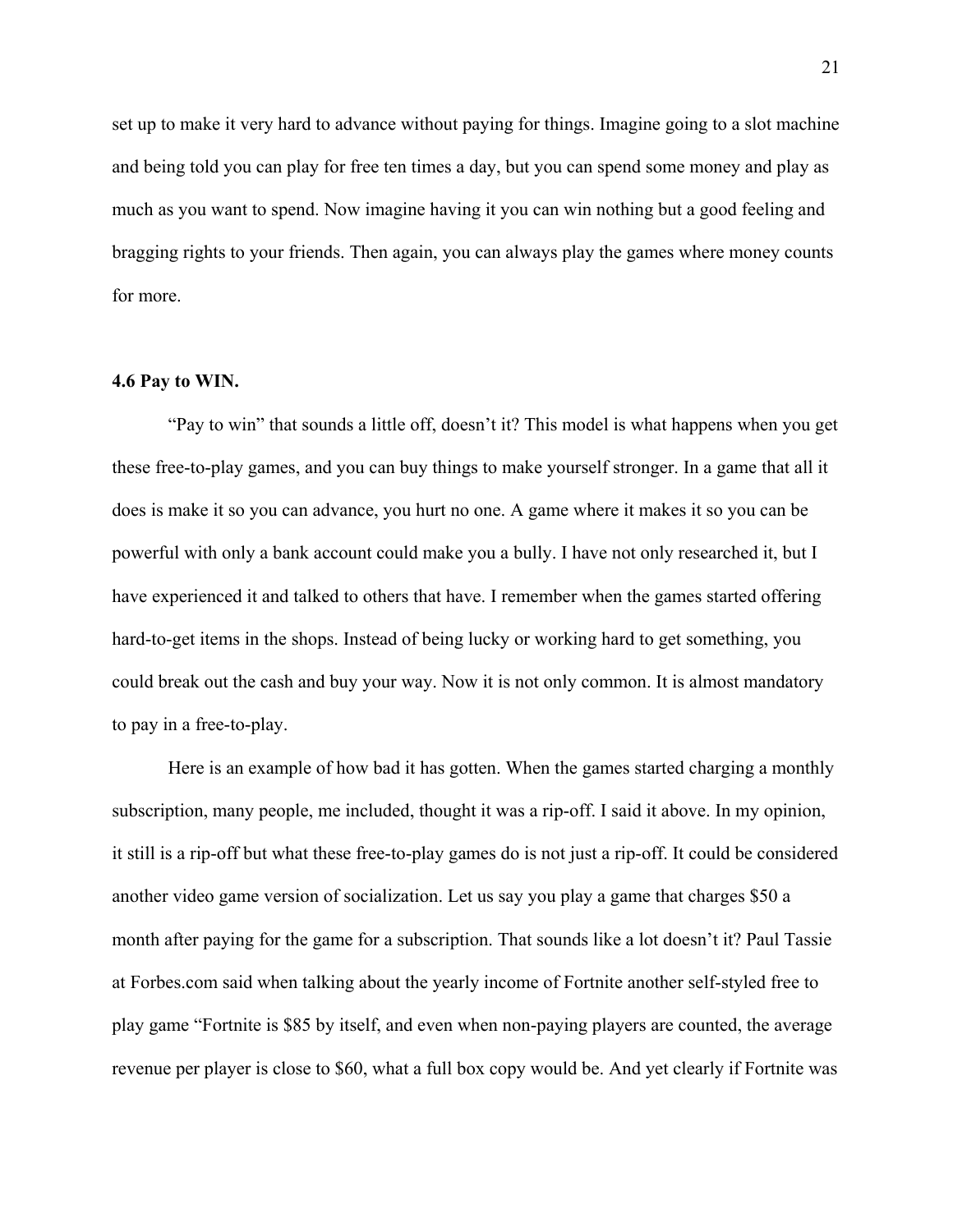sold as a \$60 box copy/download, it would not have amassed anywhere near the 125 million players it boasts today. This is the advantage of free-to-play when it goes right" (Tassi, 2018). It sounds cheaper to play a free-to-play game. I know games that can cost \$100's just to keep up or to play as long as you want. That is a common tactic in some of the games. Limit your time and make it, so you need to pay for more. I believe this practice adds to the importance of the game to the self.

 This model would be fine if all they did was pay for more time or pay to get better clothing. As I said, this is not all they do. They pay to get more powerful in the games. This practice means that people do not need to work hard to be good at it. Instead of bragging rights in social media games now there are bragging and bullying rights in other games. There is money to be made in this style of socialization. The games are even set up to make it so people can pay to win the game. Many are set up that no matter how hard you work, you will not be as powerful as those that pay money. Free to play but pay to win.

With the pay to win, it was not unheard of for people to get powerful and player kill new players. If you did not work hard or do not need to work hard, boredom can set it. What can you do? Bullying seems common, in my opinion. Player versus player [PVP] is a concept in some games to make it so other players can fight and kill each other. Now a duel system makes it, so you have to accept the fight. Many games have PVP areas to satisfy the players that spend money. Why have the best gear in the game unless you can terrorize people with it? I spent much time in the new game of my wife's sitting in the first PVP area trying to protect new players at level 20-25. Why did I need to do that? Players 80 or above would come there to kill them over and over so they couldn't play.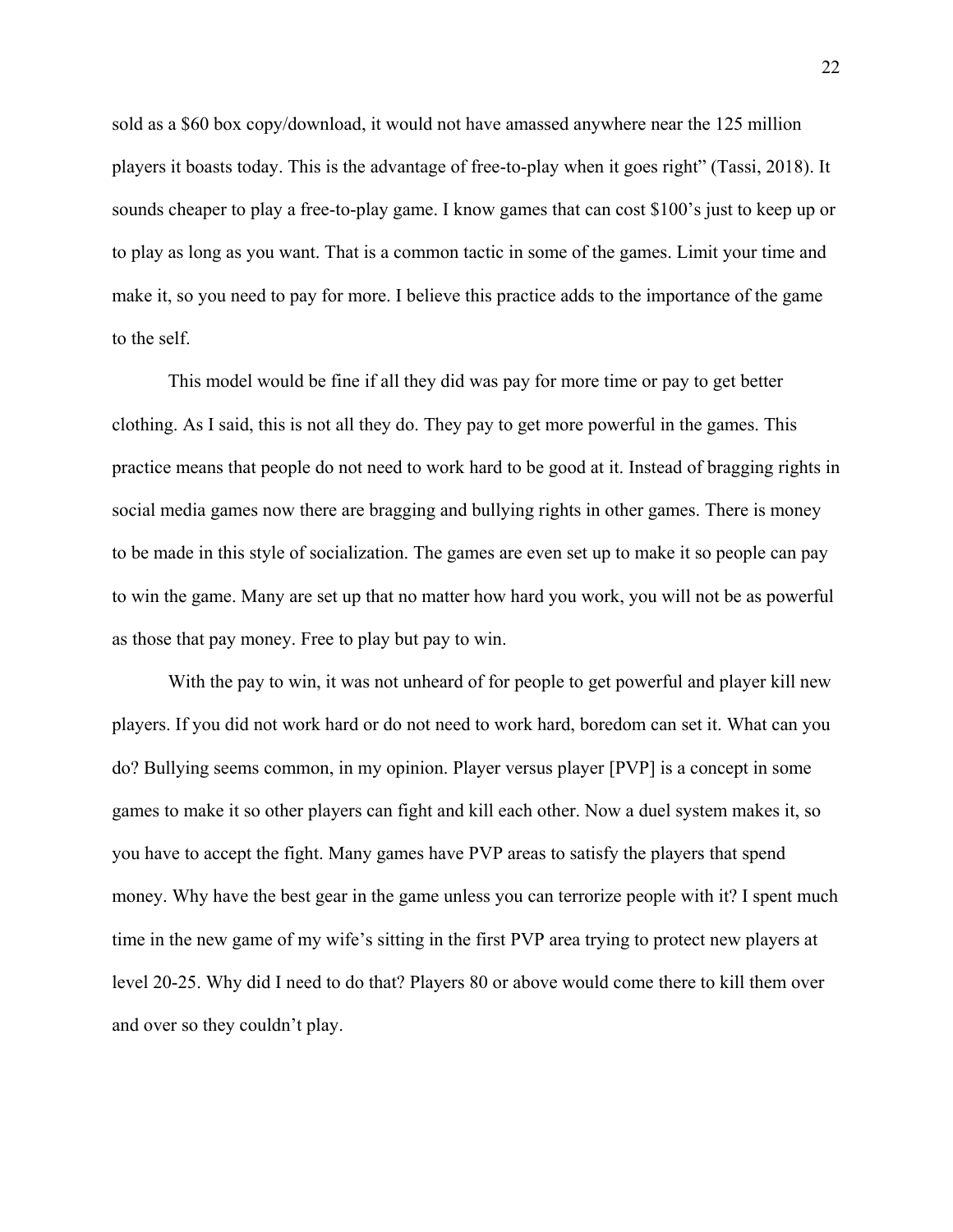Why would the developers allow this type of system? Because you had two options, and it might require both. Join a powerful enough guild to help you or pay money to make yourself powerful enough to help yourself. The guild's leaders in some games pay money to make the guilds and themselves powerful enough to survive also. When you look them up online, some game sites will tell you that you need to pay to win for a free-to-play game to have a chance to survive. How you play the game and how it forces you to play does have a bearing on what type of community is in the game. This style has a bearing on the secondary socialization and cognitive learning in the game.

## **4.7 MMORPG**

Now back to the MMORPG. In an MMORPG there is a social structure a community and part of that community are groups called guilds. Guilds are a group of players that work together to make it through the game. It is like a small community inside the bigger one of the games. It used to be people who ran a guild liked working for others. They liked running things for the benefit of all those in it. Now some games have a guild system has changed the support of small community. Many guilds are run by a person that wants to be more powerful. They are needed, so people join them. It does make the person that joins it more powerful or does benefit them. It benefits the owner of the guild and the chosen few; they want more.

 This example is how it was explained to me by more than one person. The community was lacking in the games. People started playing solo instead of joining guilds. I was told it was because "to much drama" in guilds. A few players said this. If all you needed to do was pay to win, then why join a guild? Then developers started making a system that made you more powerful if you joined a guild. One of the better I have seen or heard about was a mentor system in the guilds that made it to get quests to gain experience and items in-game. Quests are things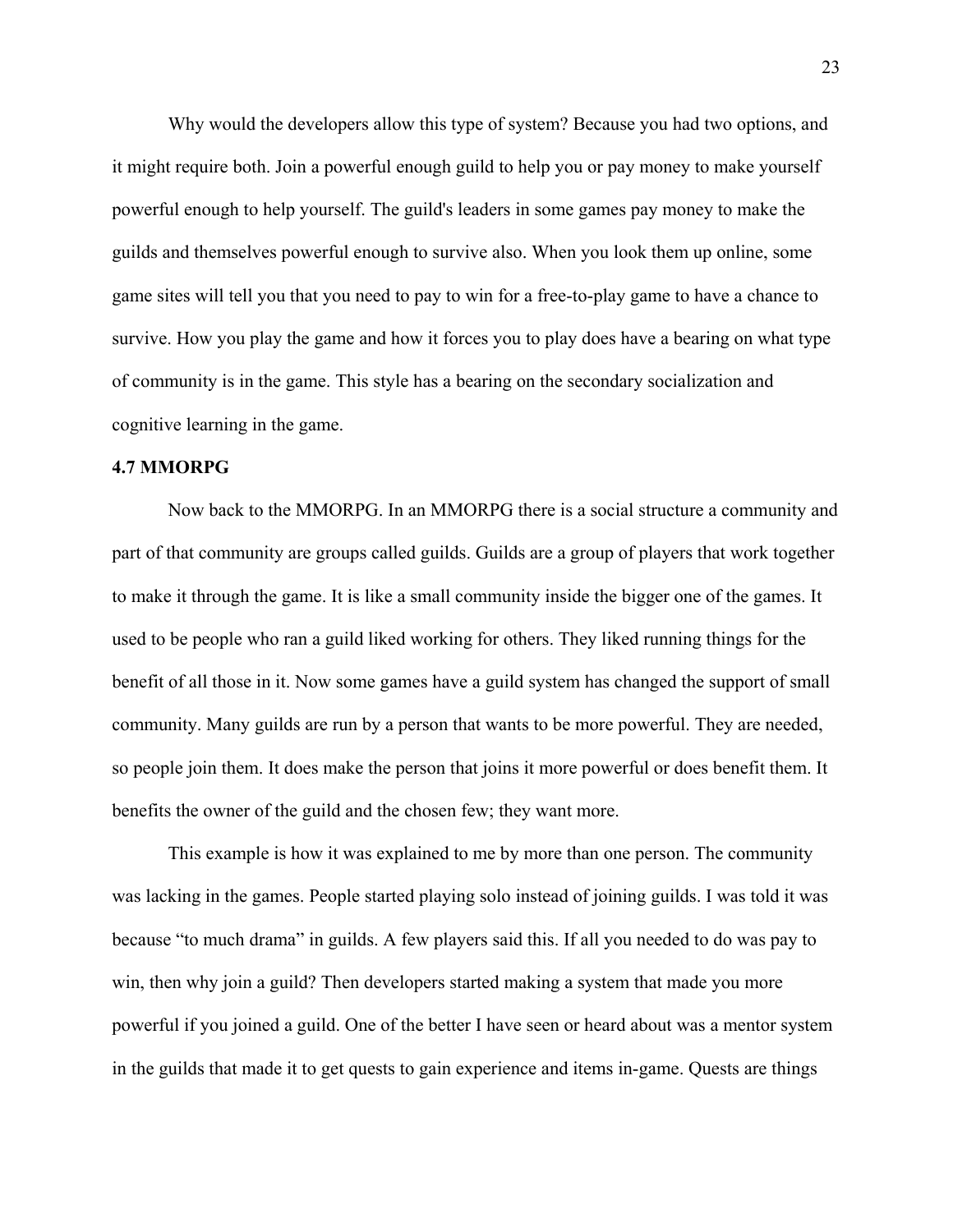that the game wants you to do, and experience is the points you get to gain levels. Gaining levels makes you more powerful in the game. Joining a guild will make you level faster when you first start playing the game and gain things after playing a while. One of the worst systems, in my opinion, I have heard about from people, was implementing the guild strength type systems. You gain power according to how strong the guild is. The reason this system is so bad for the community is it is not about the player. I have heard of stories of a low-level player holding off a guild of level 100+ because they were in one of the top guilds. How did they get in? They paid to win. They bought their way into the guild by buying items for the people in it.

#### **4.8 Hand Me My Phone**

 The community on phone or tablet games is tied to the online community in general. You can play in a standalone application (app) or play on a social media platform like Facebook. Either way, the people that you have as friends see how well you are doing. This platform lends pressure to gain in the game, and that increases sales. There is pressure to play the game to get as far as you can. Remember the pay for more time system. This format is where it is common. In my opinion, this is more about depression and addiction than the community. Unlike the other two MMORPG and first-person shooters, this one has an established community outside the game most of the time. They can be the people you know in real life or ones you have on social media. This format means that the game does not build the community, but it is built around an existing one. I believe a person can still get lost in this community, and the self can be shaped by it.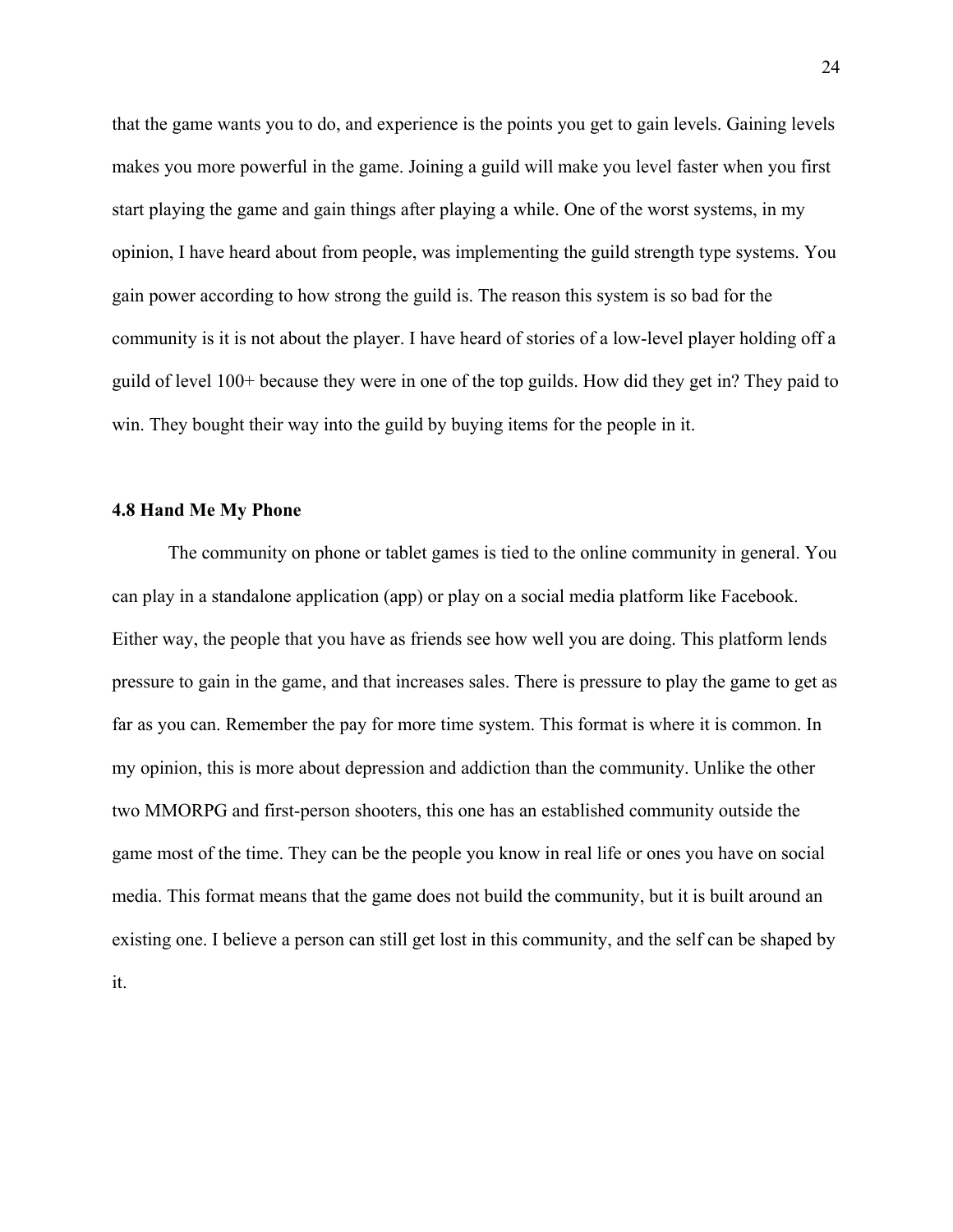## **4.9 Video Game Disorders**

The World Health Organization voted and adopted gaming addiction as a disorder. The Diagnostic and Statistical Manual 5th edition (DSM 5) has added internet gambling disorder yet has not added gaming disorder or internet gaming disorder. Video gaming is now part of global culture. With their statistics, the Entertainment Software Association shows "64% of US households own a device that they use to play video games" (Entertainment Software Association, 2018). It is also a profitable one. "The total consumer spend on the video game industry was \$36 billion in 2017" (Entertainment Software Association, 2018).

In 2009, research was done on the health risks of playing video games that showed many issues (Weaver et al., 2009). Depression is one of those. In 2009 research showed that the social support in-game positively affected players unless excessive time was spent (Long et al., 2009). This social support could be online communities like MMORPG or even social media. Ferguson and Rudea in the Hitman Study said, "By contrast long-term exposure to violent videogames was associated with reduced hostile feelings and depression following a stressful task. Subjects who were exposed to violent video games were not less aggressive, but they were less hostile and depressed" (Ferguson and Rueda, 2010). A study on World of Warcraft a Massive Multiplayer Online Game (MMORPG) was done in 2009. Longman, O'Connor, and Obst said: "Players of WoW were found to derive social support from playing and a positive relationship was found between game engagement and levels of in-game social support" (Longman et al., 2009).

Brunborg, Menzoni and Froyland used existing data to verify what is known "This study used data from the surveys "Young in Norway 2010" and "Young in Norway 2012", where the goal was to collect the same information from the same individuals at two-time points separated by two years" (Brunborg et. al, 2014). This study goes on to say "Previous studies have for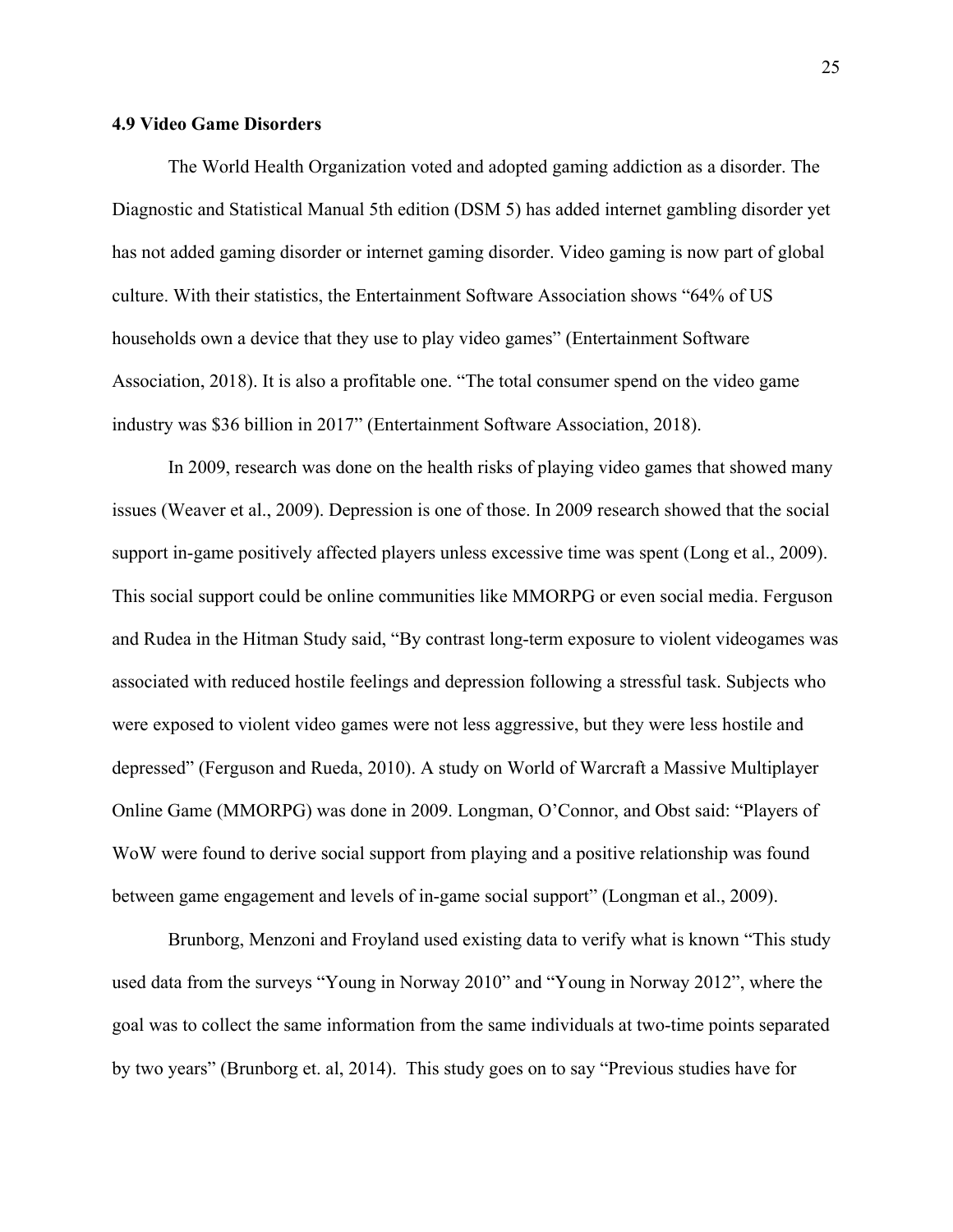instance shown that the amount of time spent on video games is associated with higher levels of depression (Lemona et al., 2011), lower academic achievement (Anand, 2007; Gentile, Lynch, Linder &Walsh, 2004), more alcohol consumption (Ream, Elliott &Dunlap, 2011), and conduct problems (Holtz & Appel, 2011)" (Brunborg et al, 2014; Ferguson and Rueda 2010; Lemona et. al 2011; Anand, 2007; Ream et. al 2011; Holtz and Appel 2011). Their study did show some issues in these areas "the current study showed that video game addiction was associated with higher level of depression, poorer academic achievement, and more conduct problems" (Brunborg et. al 2014). There was a caveat "However, the associations between time spent gaming and negative outcomes were negligible. These findings are not in line with some previous studies (Anand, 2007; Gentile et al., 2004; Holtz & Appel,2011; Lemona et al., 2011; Ream et al., 2011), but our findings support research that favours the growing notion that strong engagement with video games is not necessarily associated negative outcomes" (Brunborg et al., 2014; Lemona et al., 2011; Ream et al., 2011; Holtz and Appel, 2011).

Greitemeyer and Mügge were concerned about the social aspect of violent video games and did a meta-analysis of multiple studies. "Given that playing violent video games negatively affects the player's social behavior, the question arises as to how one can potentially counteract these effects" (Greitemeyer and Mugge, 2014). Many aspects of the research are up for debate as Valadez and Ferguson said in their introduction, "The effects of violent video game exposure, both positive and negative, on various behaviors are still highly contested within academia and the general public" (Valadez and Ferguson, 2011). Their research just added to the conflict between the studies "Contrary to what was hypothesized, the current study does not provide any evidence that exposure to violent video games causes increases or decreases in aggressive affect (i.e. hostile feelings) or depression in a laboratory setting" (Valadez and Ferguson, 2011).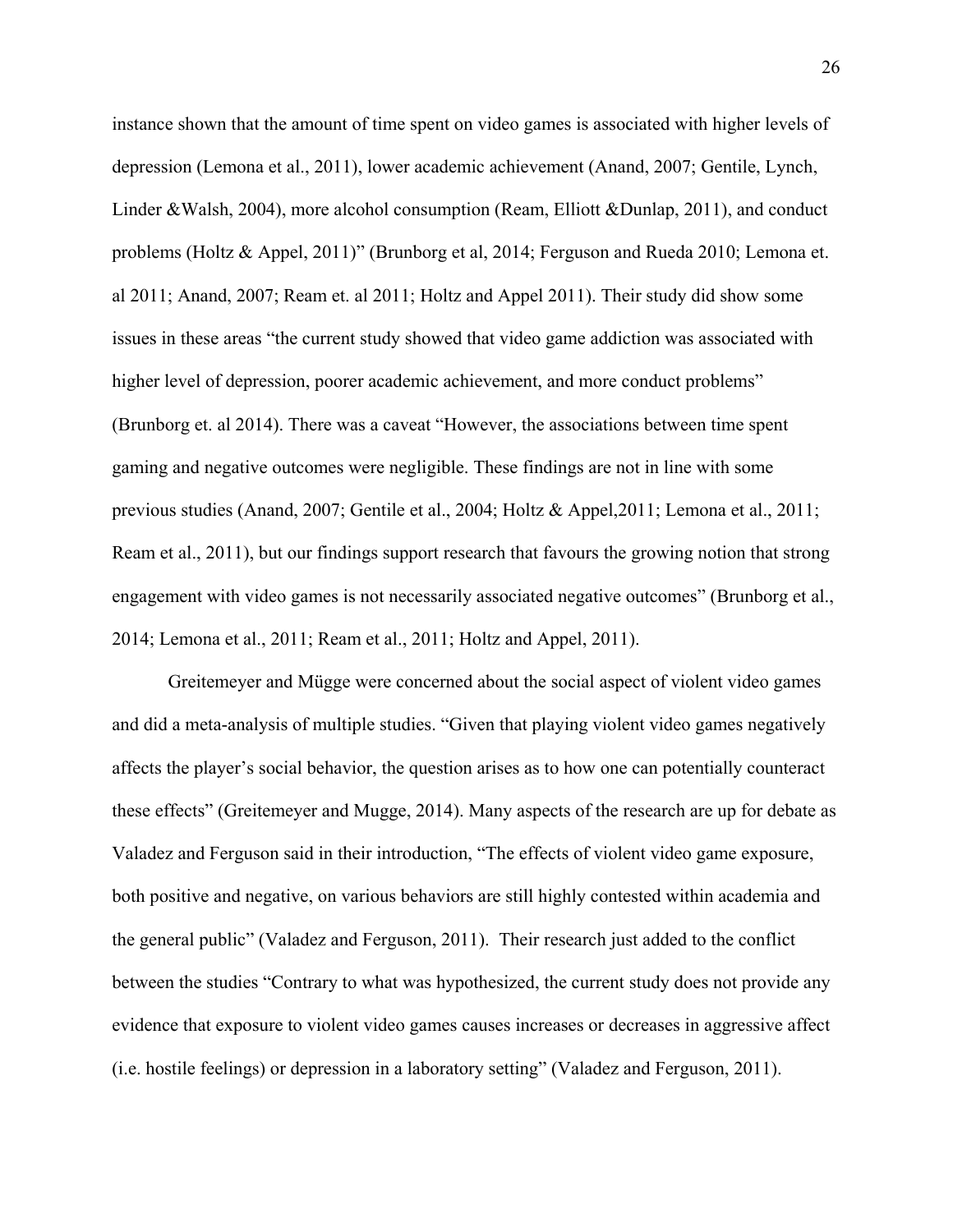## **4.10 Where am I**

Virtual video games are here now. I am looking at a cheap headset that a person can put their phone in to turn it into a virtual video headset. This headset is virtual reality. Many of the video games that are talked about above are virtual reality. The difference is technology blurs the lines between virtual and reality. As technology advances, will a person be able to touch and feel pain? A person can move and see now. All a person needs is a designed character in a game with more advanced intelligence, the ability to touch, empathize, and learn. The separation is one more step closer to faster socialization through social interaction. Virtual becomes even more real.

#### **4.11 Violence in video games**

Do video games cause violence? The answer to this is still being debated (Valadez and Ferguson, 2011). It seems to be according to who is doing the research and how it is done. Craig A. Anderson tells us what started the worry about violence in video games "For many in the general public, the problem of video game violence first emerged with school shootings by avid players of such games at West Paducah, Kentucky [December, 1997]" [Anderson, 2004). People were looking for a reason for school shooting violence and found one in video games. Some research says it does cause aggression but not as much as television, and the longer a person plays, the less aggression (Sherry and Sherry, 2001). Some research showed no increase in aggression (Valadez and Ferguson, 2012). That same research found that "particularly given there were no trends in favor of the violent games. Thus, this study adds to recent research [Bösche, 2010; Ferguson, 2010a, 2010b; Ferguson & Rueda, 2010; Kutner & Olson, 2008;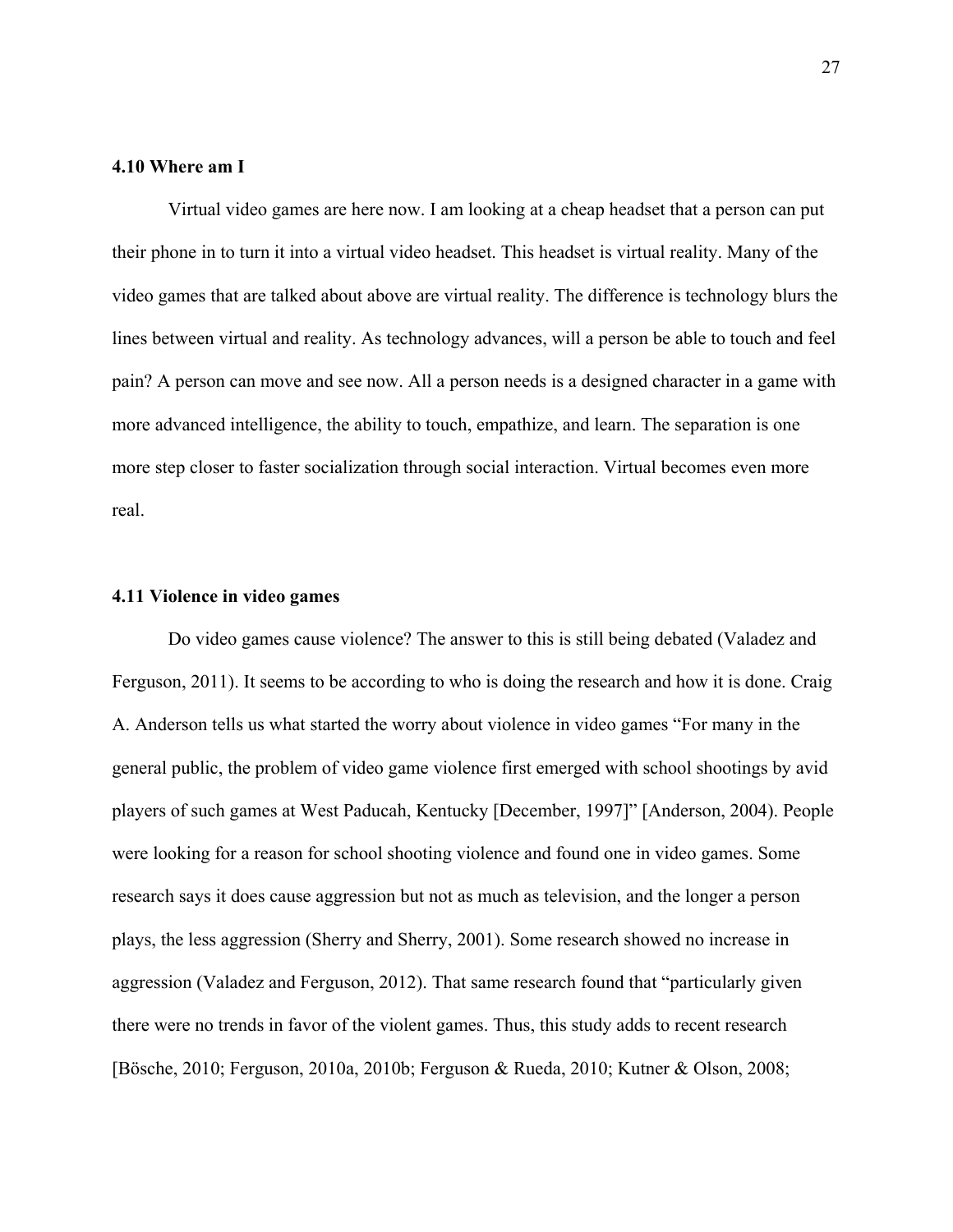Unsworth et al., 2007] suggesting the causal link between violent video games and aggression is nonexistent to weak, at best, under the strictest methodologies" (Valadez and Ferguson, 2001). Research says small effects may have large consequences with violent video games (Anderson, 2004). Some research says that video games cause violence or aggression "In 2005 the American Psychological Association [APA] released a resolution on violence in video games suggesting a link between violent video games and aggression may surpass that for television [American Psychological Association, 2005]" (Ferguson and Rueda, 2010). These findings are clearly conflicting.

#### **Chapter 5: Methodology**

# **5.1 Timeline**

The timeline is set up over five weeks, with three days a week until the fourth week, where the subjects take a break, and in week five, the subjects do a large survey. Both large surveys are the DIT 2. Week one has a large survey on the first day and then on the day two and three the subjects play a game and do a small survey before and after. Week two and three, the subjects play the game and do the small surveys on all three days. The table below shows how the weeks are done and how the days are set up. The subjects pick the day of the week to begin that week as long as time is left to complete the week's required objectives.

| Week  | Week 1           | Week 2              | Week 3              | Week 4            | Week 5           |
|-------|------------------|---------------------|---------------------|-------------------|------------------|
| Day 1 | DIT <sub>2</sub> | Play Game,          | Play Game,          | <b>Break Week</b> | DIT <sub>2</sub> |
|       | <b>Survey</b>    | <b>Small Survey</b> | <b>Small Survey</b> |                   | <b>Survey</b>    |
|       |                  | before and          | before and          |                   |                  |
|       |                  | After               | After               |                   |                  |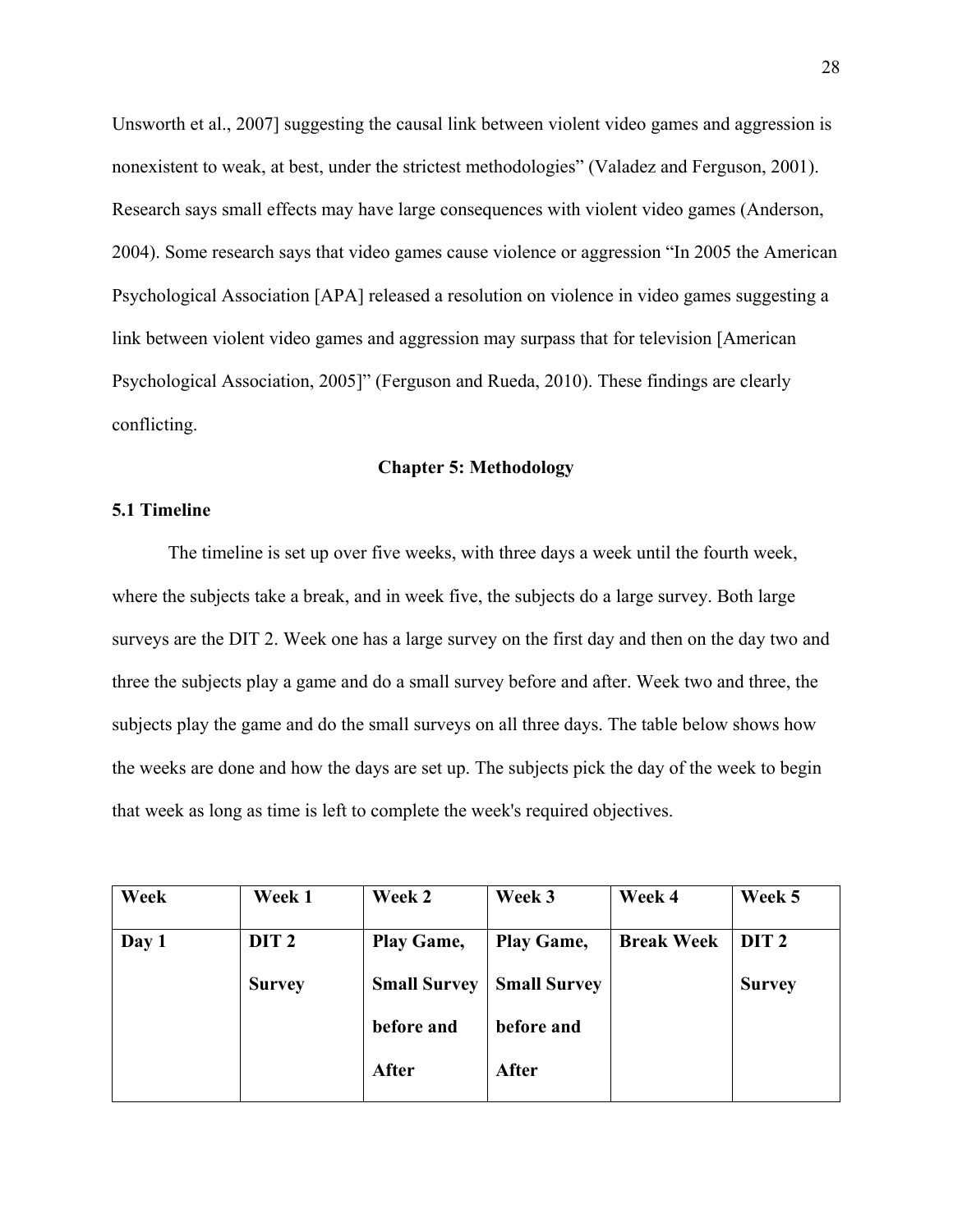| Day 2 | Play Game,          | Play Game,          | Play Game,          | <b>Break Week</b> |  |
|-------|---------------------|---------------------|---------------------|-------------------|--|
|       | <b>Small Survey</b> | <b>Small Survey</b> | <b>Small Survey</b> |                   |  |
|       | before and          | before and          | before and          |                   |  |
|       | After               | After               | <b>After</b>        |                   |  |
| Day 3 | Play Game,          | Play Game,          | Play Game,          | <b>Break Week</b> |  |
|       | <b>Small Survey</b> | <b>Small Survey</b> | <b>Small Survey</b> |                   |  |
|       | before and          | before and          | before and          |                   |  |
|       | After               | After               | After               |                   |  |

Subjects have been recruited either online, through social interactions, or on the university campus. The subjects have taken a survey to get a baseline of the self pertaining to choices in moral and ethical dilemmas. This survey was done separately from and before gameplay. After the survey, the subject waited at least one day before starting the game. The researcher provided participants with a survey before and after interacting with the game. The survey measured sudden changes in the self after the gameplay. The survey presented the participants with moral and ethical dilemmas similar to but not directly related to those found in the game. Participants played the game three times a week for at least an hour or a set stage in the game. The set stage in the game was if the game required them to start over. It was the participant's choice if they kept playing that day with a new game. Another moral and ethical dilemmas survey was administered one week after the game part of the study concluded to test for lasting effects on the self. Participants completed surveys using the Google Forms online survey software.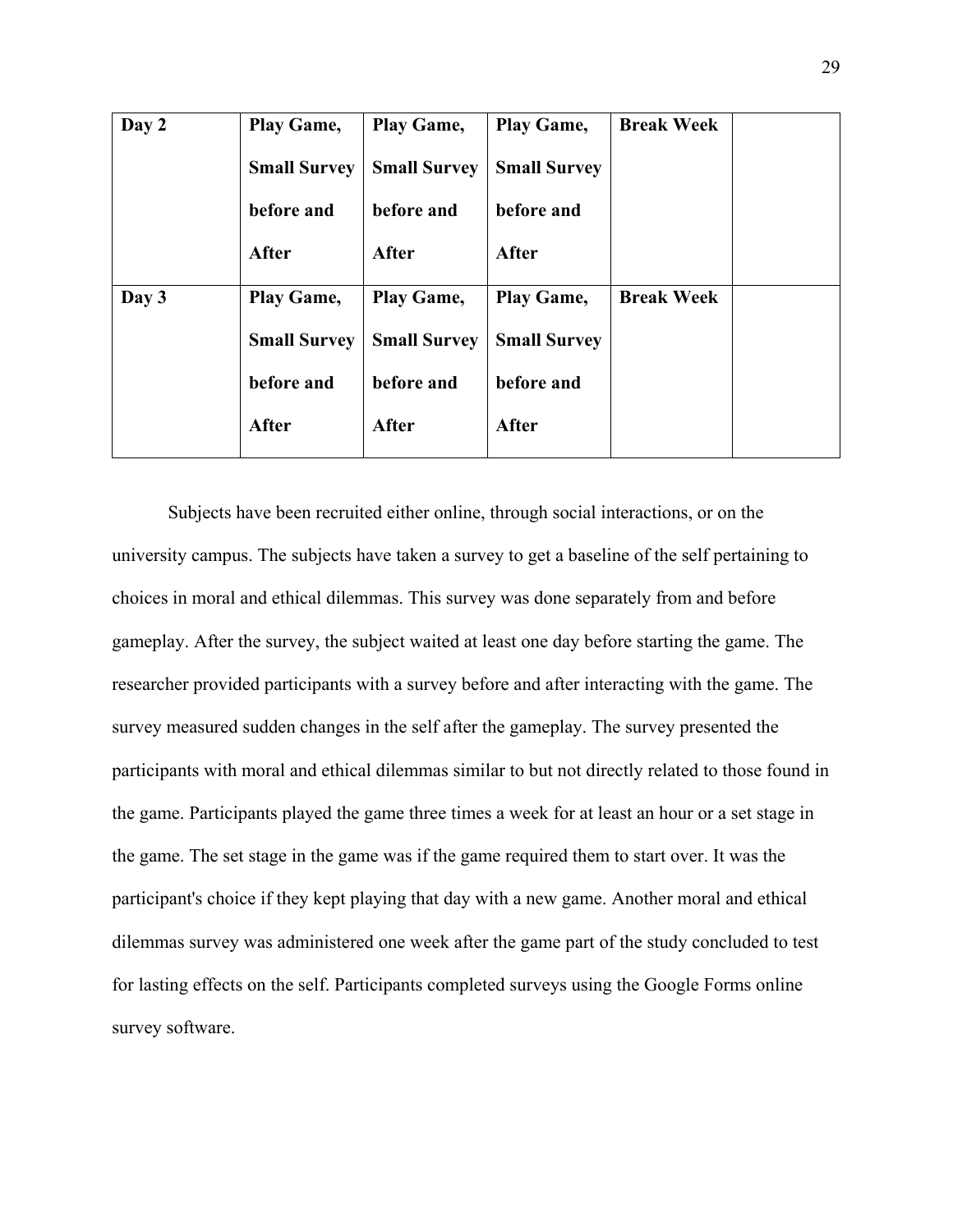In the gameplay portion of the research, the subject played a virtual video game. The subjects played the game for 3 weeks. This gameplay was done by the subject on the device of their choosing supported by the selected game. Most of the participants played the game with smartphones, and one decided to play the game on a console gaming device. The chosen game, 80 Days, based on the novel Around the World in Eighty Days by Jules Verne, meets the criteria needed for the options in moral and ethical dilemmas. The game meets the virtual world's requirements that put the player in a virtual character position and the type of moral dilemma that would not be common to the player. The game also is appropraite in the length of play or replayability. The subject would not find themselves in the real world situation and must adopt the character's role to immerse themselves into the game by making their choices.

The researcher completed a semi-structured interview with three subjects. The interviews were done face to face, and three interviews were attempted, with all three interviews completed. The subjects were asked questions according to their choices in the game witnessed by the researcher. I observed the subjects' actions and asked questions according to the game's moral choices and participant's in-game actions. An example of the questions would be asking why they decided to save someone from drowning in a river when the in-game character was rude to them. Another example would be why did you lie instead of telling the truth. The questions were semi-structured because they were based on the subject's choices.

I began data analysis once the recruitment process was concluded and the number of required subjects was met. The week of gameplay started on a Sunday and ended on a Saturday of the week. The subjects would pick the day and time of the week they decide to do the project. This option allowed the freedom to work on the research when they could and allowed subjects to work around different daily schedules. The researcher reminded the subjects that the first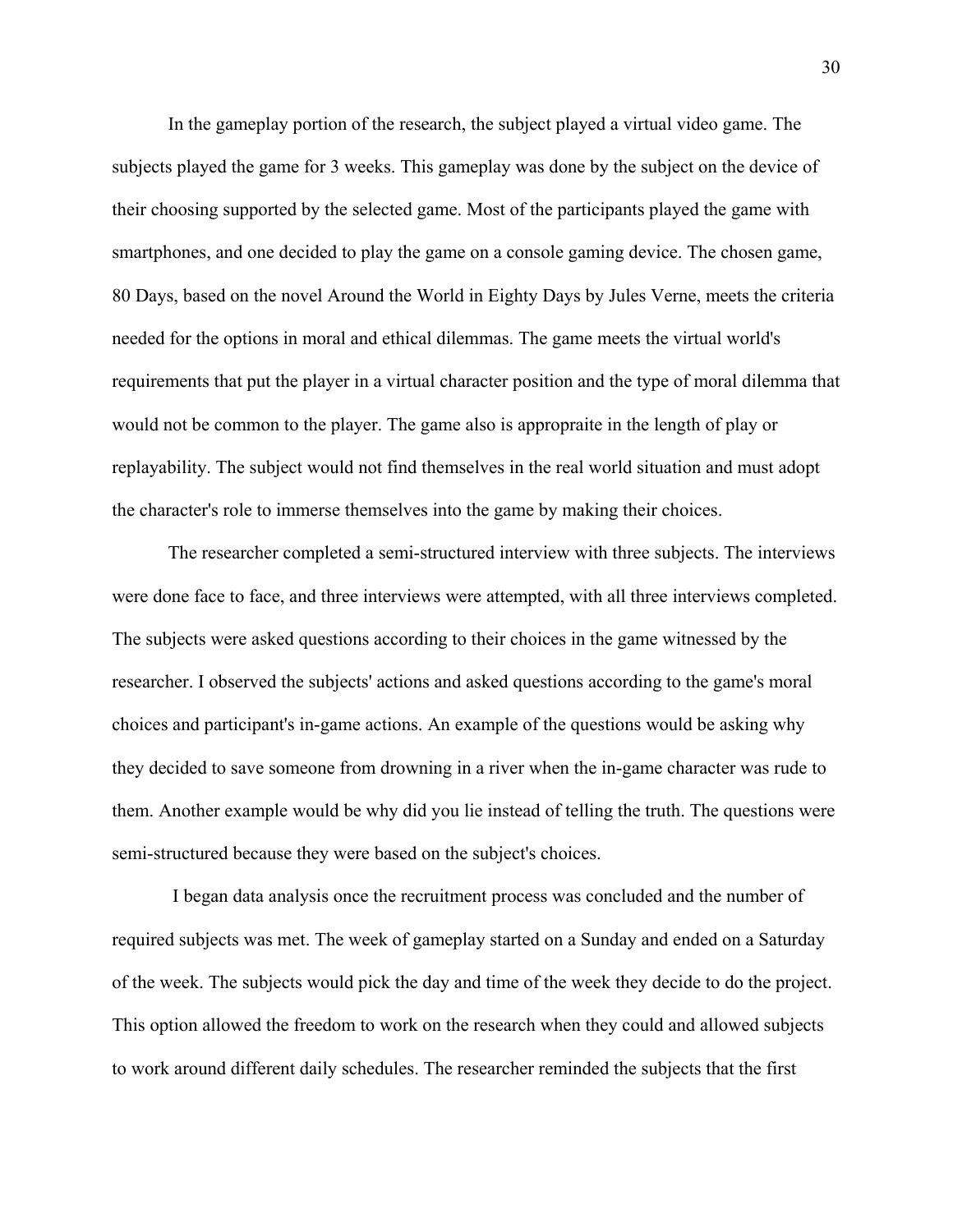week needed three days. One was a large survey, and the other two were gameplay. The subjects were told the gameplay was 1 hour a day.

The researcher gave each subject an example of the data gathering process. The example was a video they watched and in person when the researcher gave them the game. This process started the week the formal data gathering process began. The researcher used the first week to accommodate the subjects and the researcher to provide the information needed for the research. More than one video that the subjects had access to on Youtube explained each process of the study's data-gathering portion. An example of the survey questions and the game questions showed the subjects the moral and ethical dilemmas and the process of picking their choices for the survey questions. The subjects had a video that advises them on the state of mind and gameplay style for the research. The state of mind was the one for the character Passepartout for the game. This character performs the actions that the main character in the game cannot. The researcher gave examples to the subjects of the choices and how they should pick the one that helps the story's main character. The main character is not them. Passepartout is employed by the main character of the story Phileas Fogg. Their job was to help this person navigate around the world in 80 days.

The researcher advised the subjects to take the surveys in a quiet location with no distractions. The surveys were multiple choice with a rating system. An example set of questions is included with this proposal. This first survey was done by at the latest Wednesday of the first week. The subjects were given instructions on the survey process before the first survey was given. The instructions were in person or online, and the subjects had access to a video that explains the process. The subjects took a survey to establish a baseline of the self. This survey took more time than the researcher's surveys when the subjects are actively playing the game.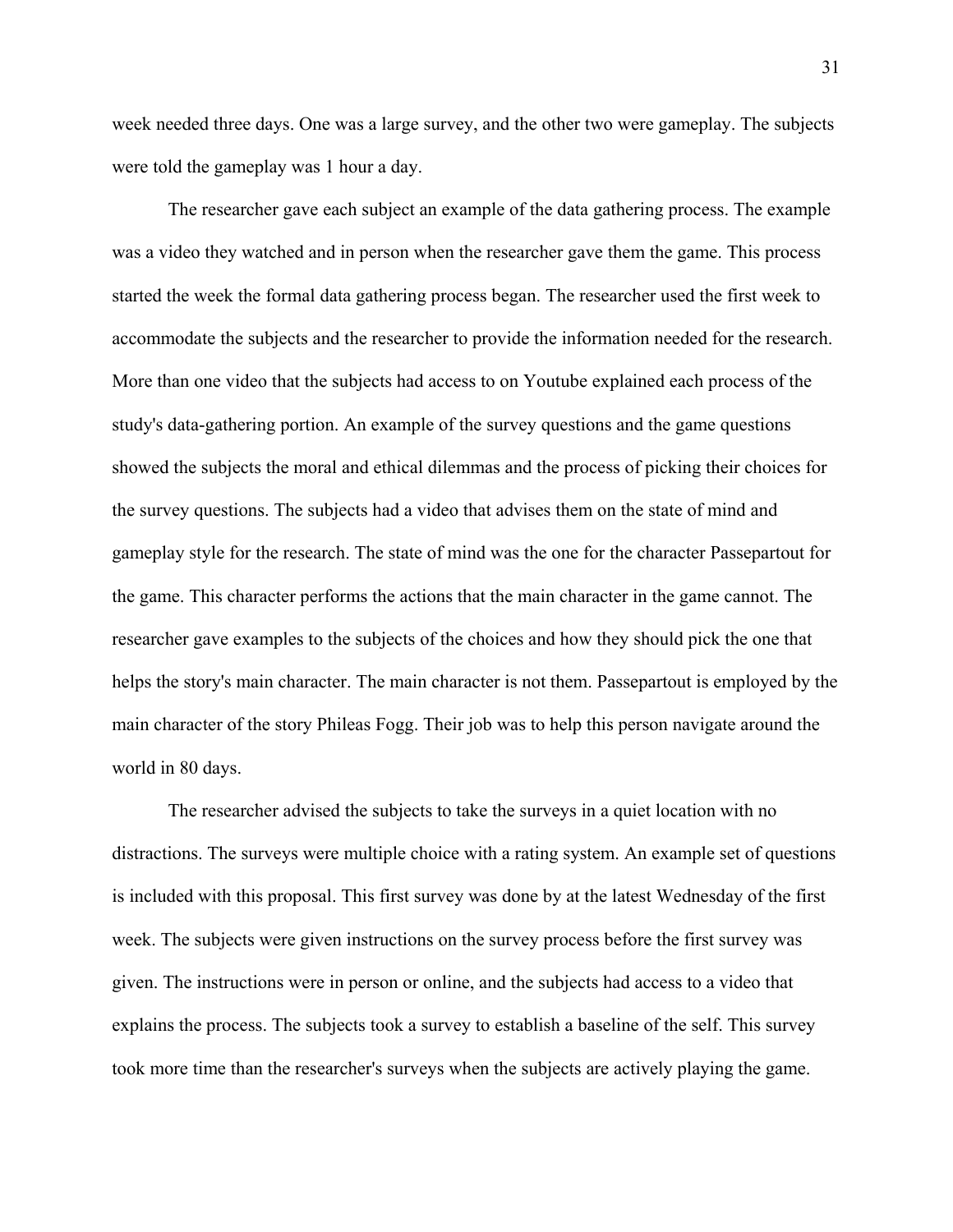The researcher advised the subjects; there should be no help with the game or surveys from outside sources. The subjects answered the options of the game by putting themselves in the place of their character. The researcher advised the subjects to pick the answer from a choice of solutions that feels right for that character to them. There was no playing of the game on the day of the first survey. This pause allowed the subjects to rest and ensure the primary survey was not influencing the game's answers or following survey questions. The game was played for a set time of one hour or a set stage in the game and then stopped. Once the subjects conclude the research's gaming portion, they had one week without playing the game or doing surveys. Following this week, the first survey was given again by the researcher to the subjects.

The researcher gathered the survey data through online survey software. The subjects were assigned pseudonyms for this study. The researcher will keep the survey data but destroy all other information that can be used to identify participants after completion of analysis. The interviews will be analyzed, and the video destroyed after the transcribing portion of the process is complete.

#### **5.2 Protection of Confidential Information.**

I submitted an IRB and got approval to do the research. All information, including the use of digital platforms and confidentiality processes, was approved. The use of a confidentiality agreement with the understanding of the process was used in the study and is shown in appendix A. The information obtained for the use of this study is secured, and identifiable information is removed. The names of the subjects were changed to a number system that safeguards their identity. The emails and other information were removed after all subjects finished the study and processed in a confidential format. All safeguards for confidentiality were taken to the ability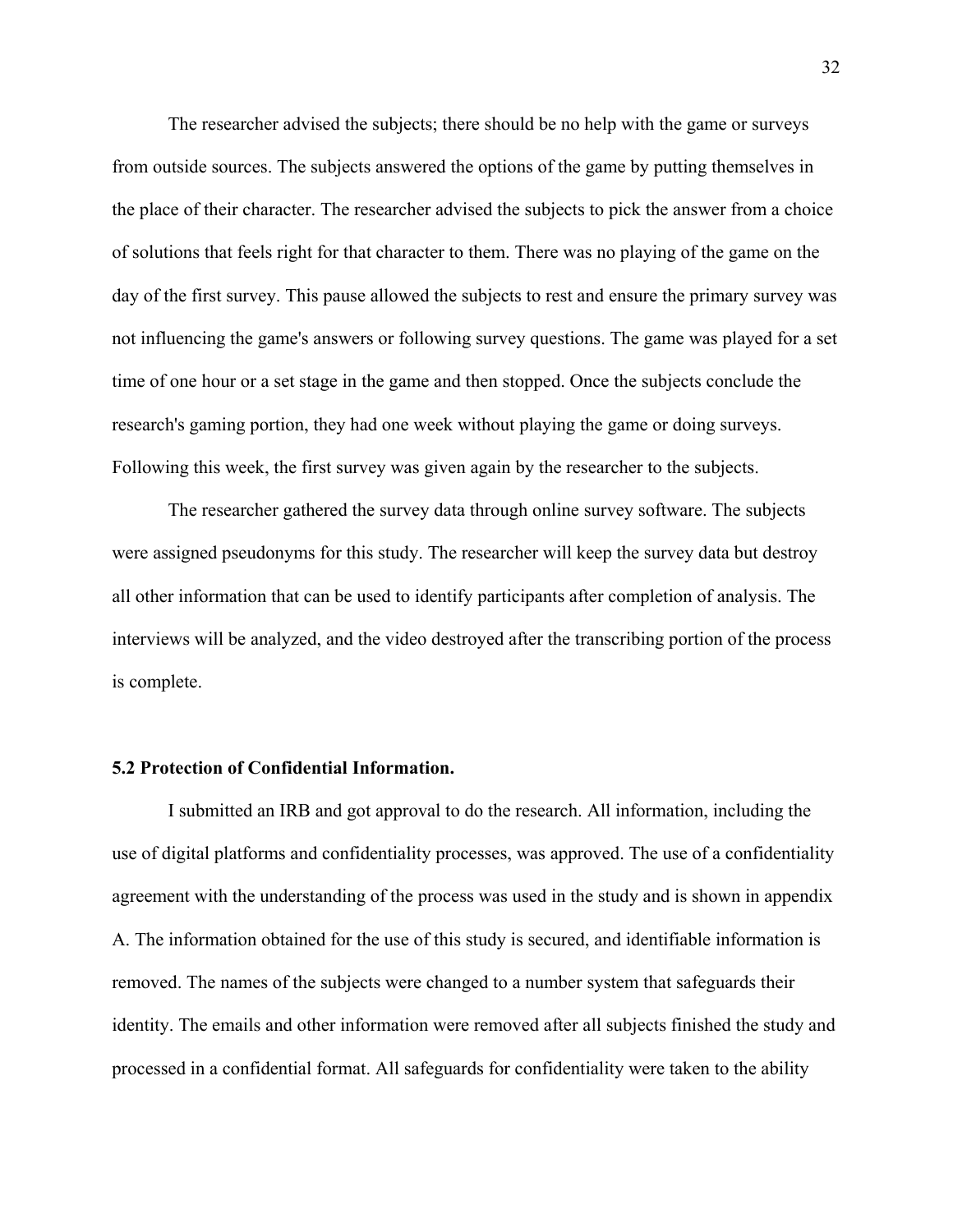that technology will allow. A consent form was presented in digital format and was agreed to by each participant.

#### **5.3 Access to Surveys and Contact**

The subjects were contacted through email. Social media was also used if they consented. The consent form was through google forms, and the surveys were accessed through the same website. Access to the gameplay surveys was given each week with the links in email. Some of the subjects consented to social media contact through Facebook Messenger and social media groups. This contact was for purposes of correcting any issues and keeping the subjects on a timeline. All of the subjects had access to the emails. The use of Google forms was not limited to the surveys themselves. The forms were also used to test the subjects' understanding of the survey site's use and the survey forms. There was a detailed explanation of how to use the selection option, continuing and submitting the survey.

#### **5.4 DIT 2**

I specified a 75% minimum requirement for completing both large surveys. The large survey administered at the beginning of the study, and the end was the Defining Issues Test, Version 2 (DIT 2). The University of Alabama Center for the Study of Ethical Development said that "The complete DIT-2 consists of five dilemmas: (1) a father contemplates stealing food for his starving family from the warehouse of a rich man hoarding food; (2) a newspaper reporter must decide whether to report a damaging story about a political candidate; (3) a school board chair must decide whether to hold a contentious and dangerous open meeting; (4) a doctor must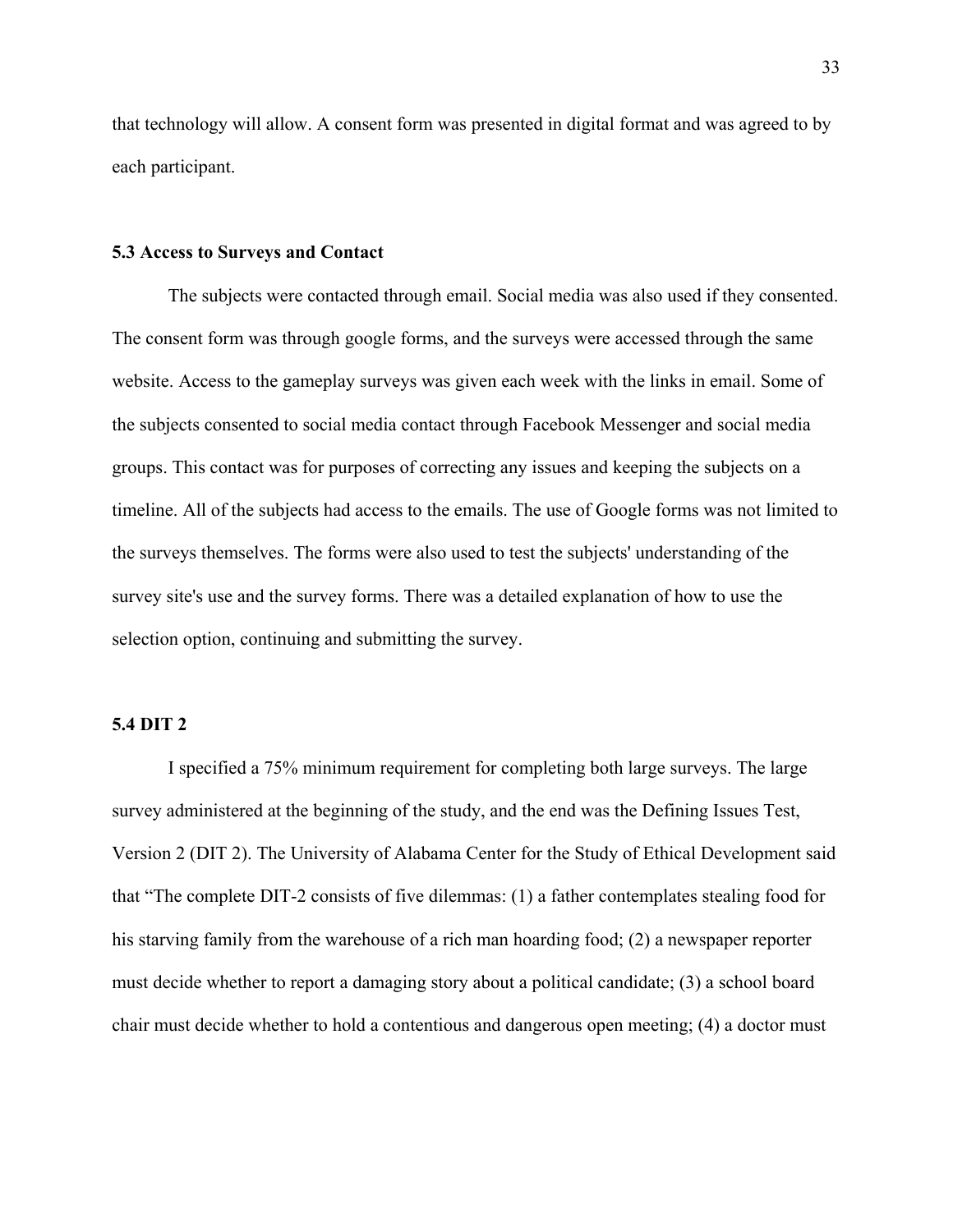decide whether to give an overdose of pain-killer to a suffering but frail patient; (5) college students demonstrate against U.S. foreign policy" (University of Alabama, 2019).

 The University of Alabama's explanation when talking about the Developmental Profile & Phase Indices says, "Humanitarian/Liberalism: This variable is a proxy for a humanitarian liberal perspective on moral issues. Early in the development of the DIT, researchers noticed that professionals in political science and philosophy obtained the highest P scores. Scores were so high that Rest used this group to anchor the upper end of the measure. With subsequent studies it became evident that these "experts in the domain" obtained not only obtained high scores on the DIT but were also quite consistent in their action choices. This variable was created to simply count the number of times a respondent's choice matches this high scoring group. Religious Orthodoxy: This variable represents the sum of the rates and ranks for item 9 in the doctor's dilemma (DIT -1) and a similar story included in the DIT-2. Item 9 evokes the notion that only God can determine whether or not someone should live or die. This variable is computed by adding the rating given to item 9 with the ranking value" (The University of Alabama, 2019). An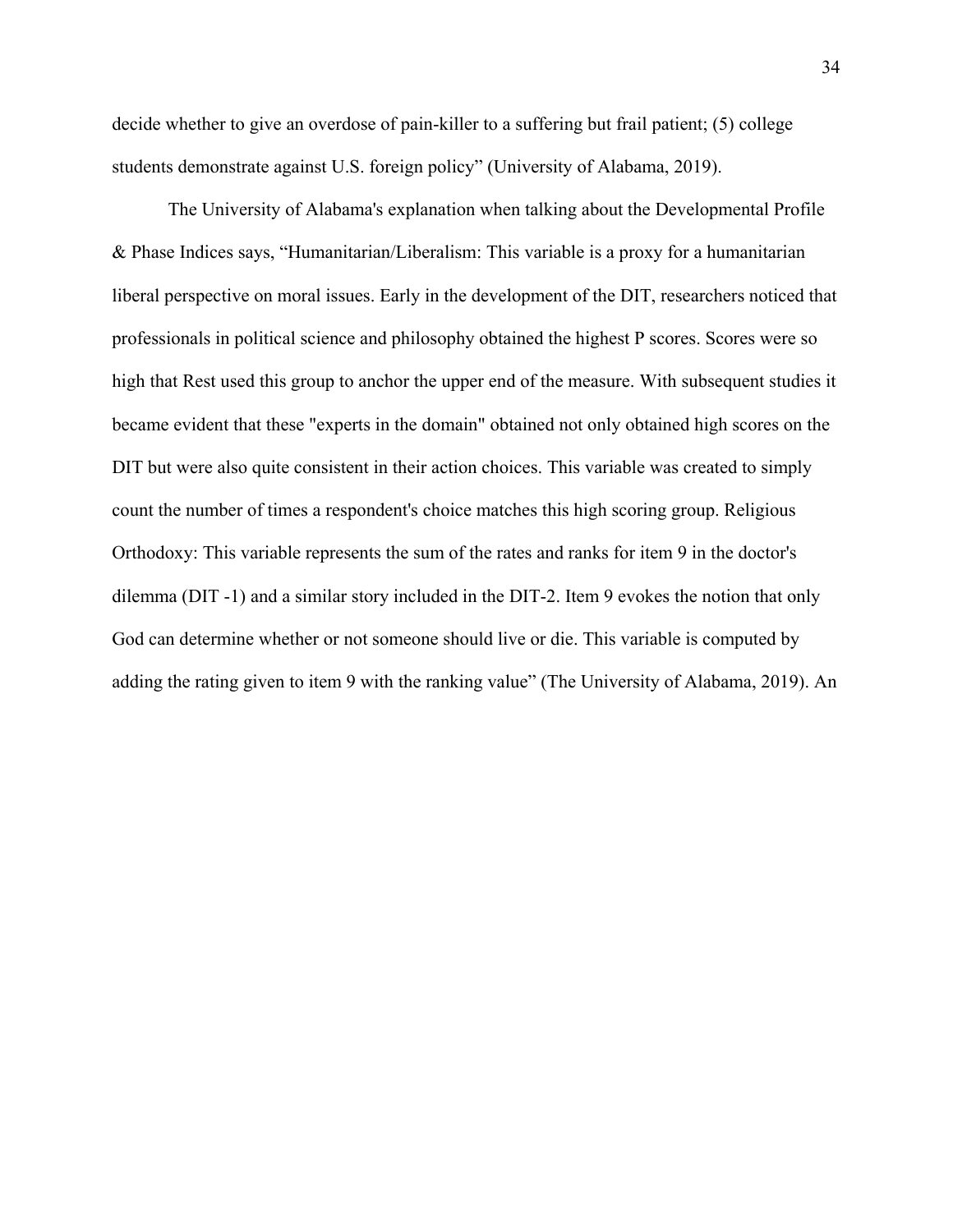example of the task and question are done in the survey was provided with the testing material "

# **Presidential Election**

Imagine that you are about to vote for a candidate for the Presidency of the United States. Imagine that before you vote, you are given several questions, and asked which issue is the most important to you in making up your mind about which candidate to vote for. In this example, 5 items are given. On a rating scale of 1 to 5 (1=Great, 2=Much,  $3 = Some, 4 = Little, 5 = No) please rate the importance of the item (issue) by filling in with$ a pencil one of the bubbles on the answer sheet by each item.

*Figure 1 Example DIT 2*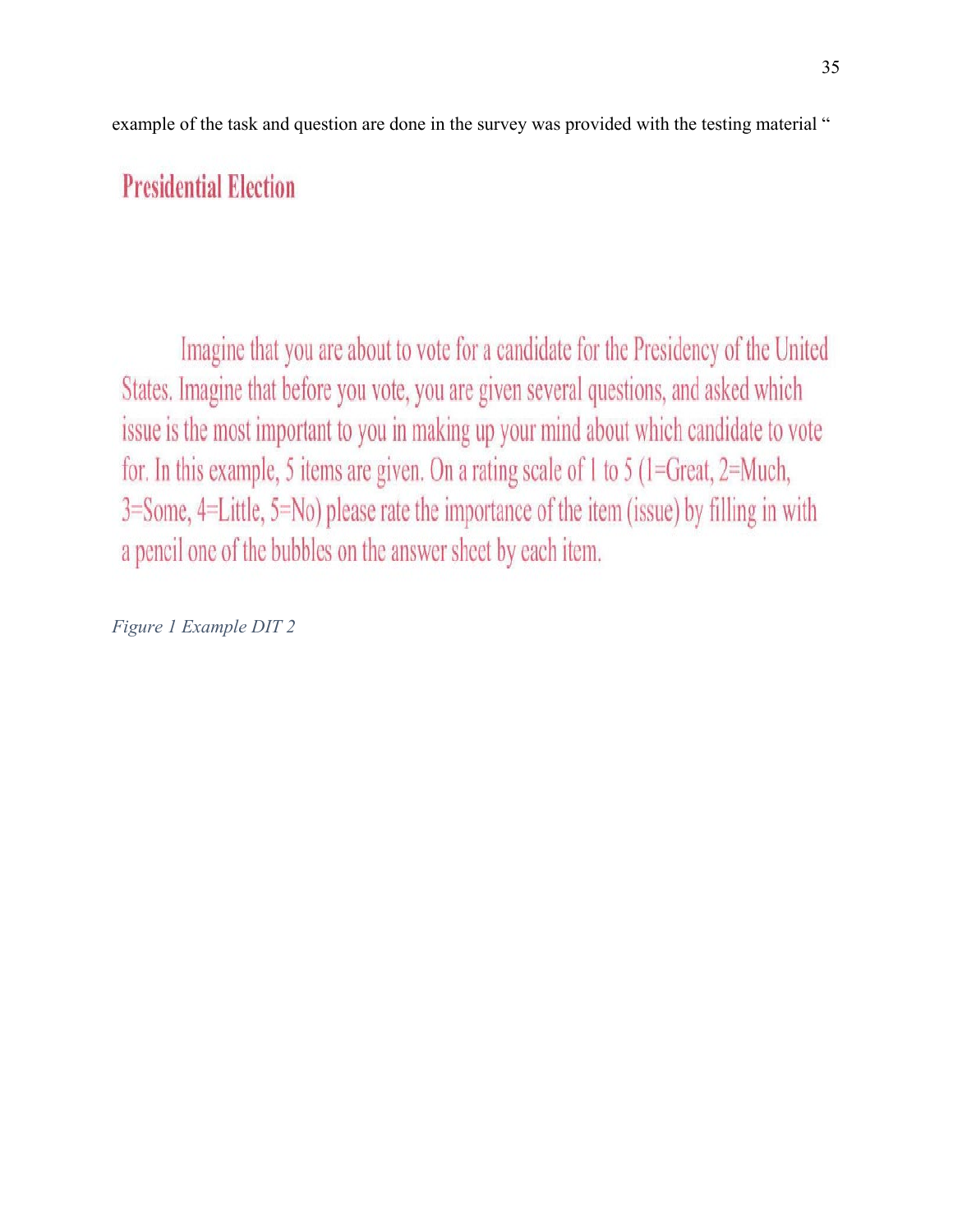Assume that you thought that item  $#1$  (below) was of great importance, item  $#2$ had some importance, item #3 had no importance, item #4 had much importance, and item #5 had much importance. Then you would fill in the bubbles on the answer sheet as shown below.



*Figure 2 Example DIT answer sheet.*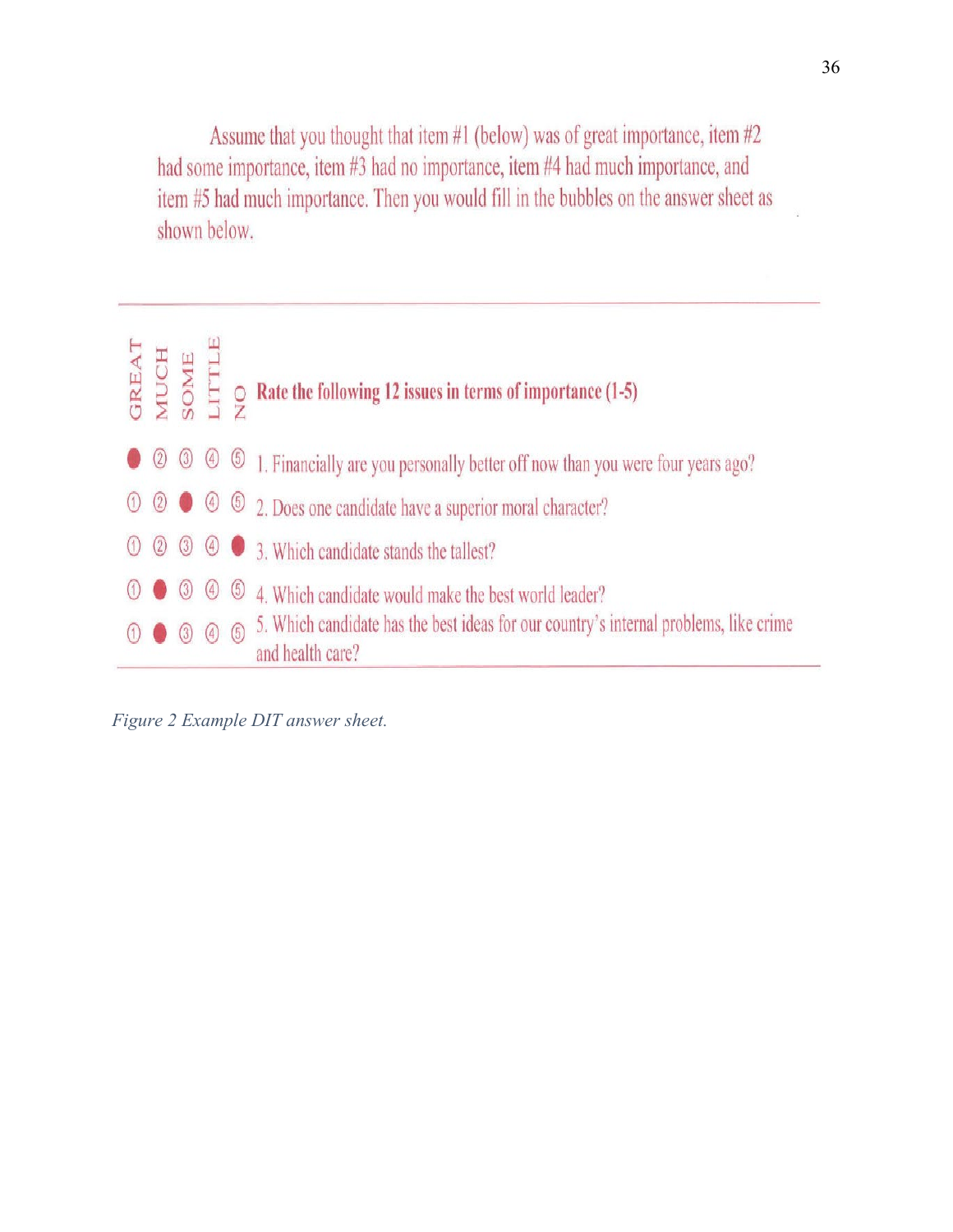Further, the questionnaire will ask you to rank the questions in terms of importance. In the space below, the numbers 1 through 12, represent the item number. From top to bottom, you are asked to fill in the bubble that represents the item in first importance (of those given you to choose from), then second most important, third most important, and fourth most important. Please indicate your top four choices. You might fill out this part, as follows:

## Rank which issue is the most important (item number). ©00000000000 Third most important 000000000000 Most important item

#### *Figure 3 Importance example.*

". Processing and scoring of the DIT 2 are done by The University of Alabama Center for the Study of Ethical Development. There is no on-site processing of this survey. It must be done by the department that provided access and design.

#### **5.5 Gameplay Survey**

The gameplay survey was a self-designed survey with questions with a four-point scale to a scenario with multiple situations. Self-designed in this instance means the wording and the framework for the survey were not a preexisting survey. I designed the surveys to use for the small surveys for this study. I created the small surveys' framework to fit the needs of a short survey that would take little time to complete but give as much information as possible. The scale ranged from very likely to very unlikely that the participant would perform a particular act in a moral situation. There were 16 of these scenarios covering eight days of gameplay over three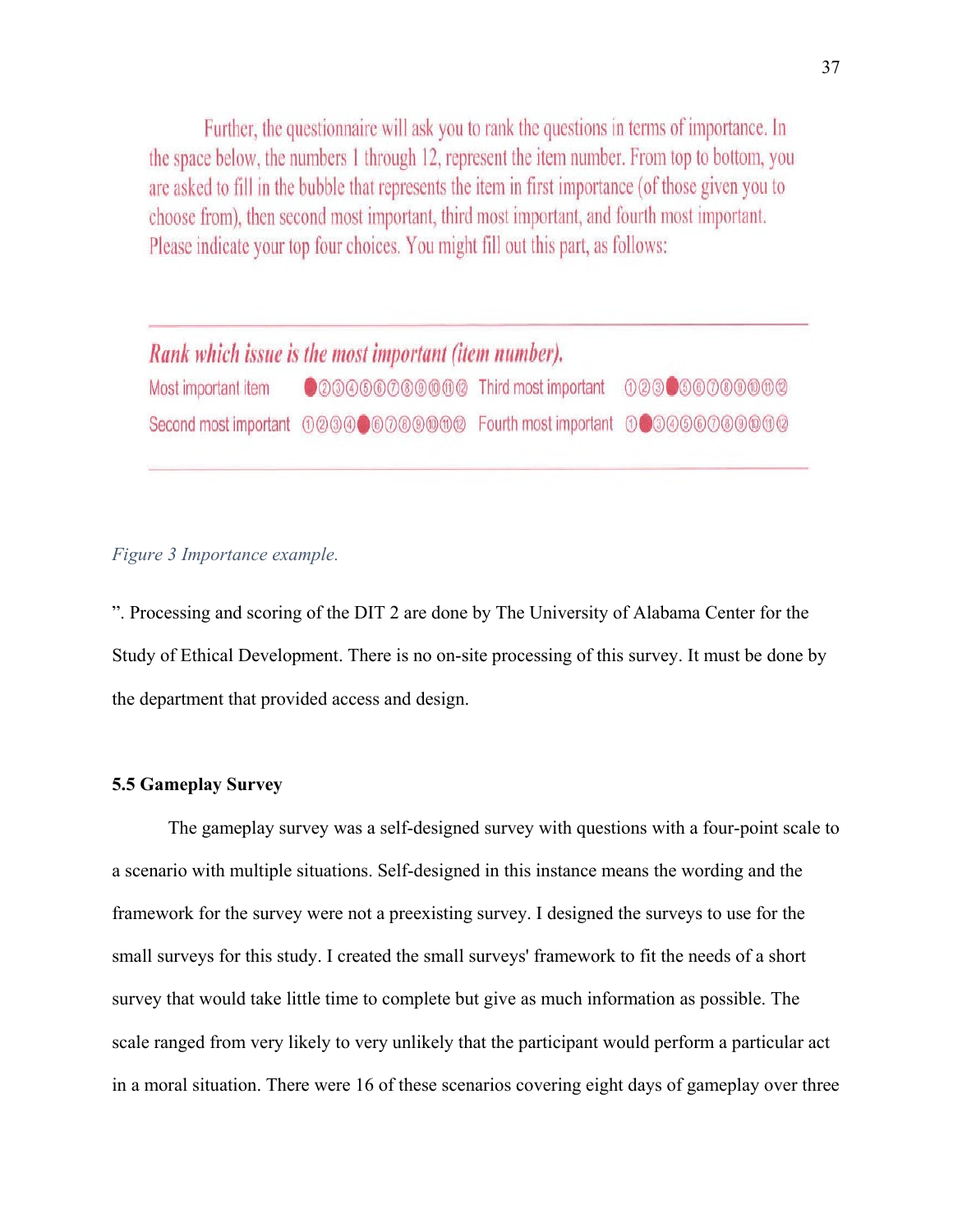weeks. Since the gameplay was for at least 1 hour, the surveys were made to take as little time as possible to lend to the participant giving thought to the scenarios and each situation. The first week only had four surveys with two each day for two days since that week also had a DIT 2, but the other two weeks had six of the small surveys with two each day. The small surveys were used to see if a shift in the self through moral choices could be observed after one-hour gameplay. An example is provided.

You lost your job, and your bills are due. Money is tight. In these situations, there is no way of getting caught taking the money. How likely are you to keep the money? 1. Very likely, 2, Likely 3. Unlikely, and 4. Very unlikely. Answer each with the appropriate number.

- 1. A stranger drops a wallet and walks away.
- 2. Your brother overpays you for work you did.
- 3. A cashier gave you too much money back.
- 4. You got a larger tax refund than you should have.
- 5. You have an opportunity to sell fake goods to a person you hate.

#### **5.6 Interviews**

A set number of subjects did interviews taken while playing the game. The researcher did the interviews in the three weeks of the gameplay portion of the study. The interviews were recorded using more than one video or audio recording device. The researcher watched the person play the game and observe the answers given. The researcher asked the subject their thought process behind the answers to the game. The researcher did this observation with as little intrusion as possible. If the subject seems to have difficulty playing the game or answering questions, the researcher concluded that portion of the research. The indicators of difficulty were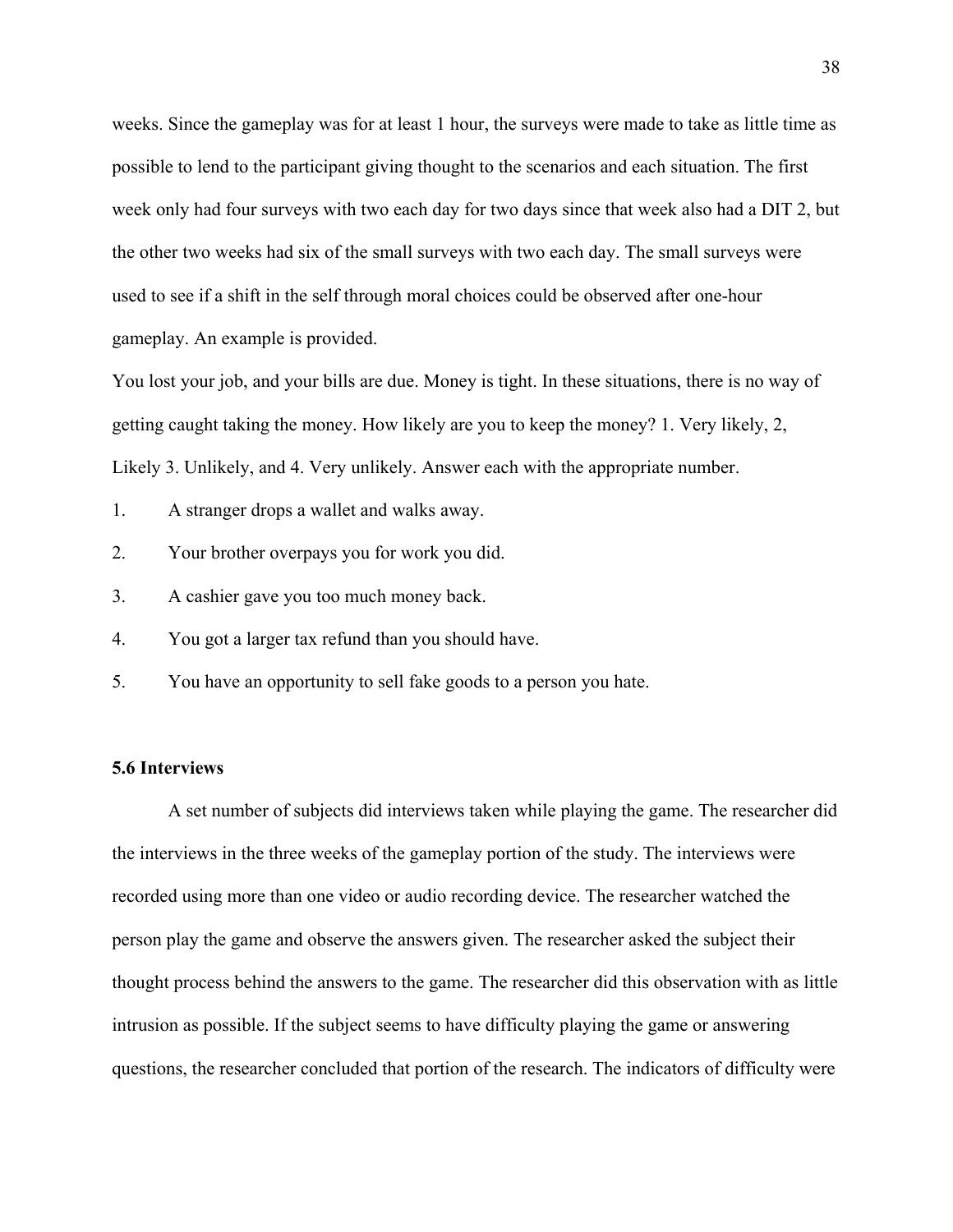aggravation toward the researcher as the questions are asked. This annoyance indicated the inability to do both processes simultaneously or agitation over the questions used. The researcher did the questioning until the subject completes the gameplay portion of the game for that day's research. Once the researcher gathered the data from the interviews, the researcher transcribed and analyzed if appropriate.

#### **5.7 Processing the Findings.**

The small survey that had a scenario and the situations had choices from 1-4. These were totaled and compared using a Paired T-Test of the total. Day one test one took all the answers totaled 1-4 on each situation and then compared it to the Day one test two with a paired T-Test. Since this was a comparison of two sets of data from the same person.

 The DIT 2 had a section that showed the information on the number of Humanitarian/Liberal, Undecided, and Religious answers that met the criteria. A comparison would normally be made with a paired T-Test or Independent T-Test if working with the same person or different groups. The issue with this T-Test is they are looking for a change in one direction. An example would be hours watching TV and hours sleeping. If you do a T-Test with this, your hypothesis might be that the more hours you watch TV, the fewer hours of sleep. This process would take the samples' mean and decide if it is statistically significant through a T-Test. The issue with the DIT 2 and using two surveys in this part of the study and the hypothesis is not looking for a single directional change. It is just looking for a change. With this in mind using the information from test one as a baseline of 0 and calculating the change as another set of data, I could do a paired or a one-sample T-Test. An example would be.

• Person 1 has 3 on the first survey and 5 on the second that would be a change of 2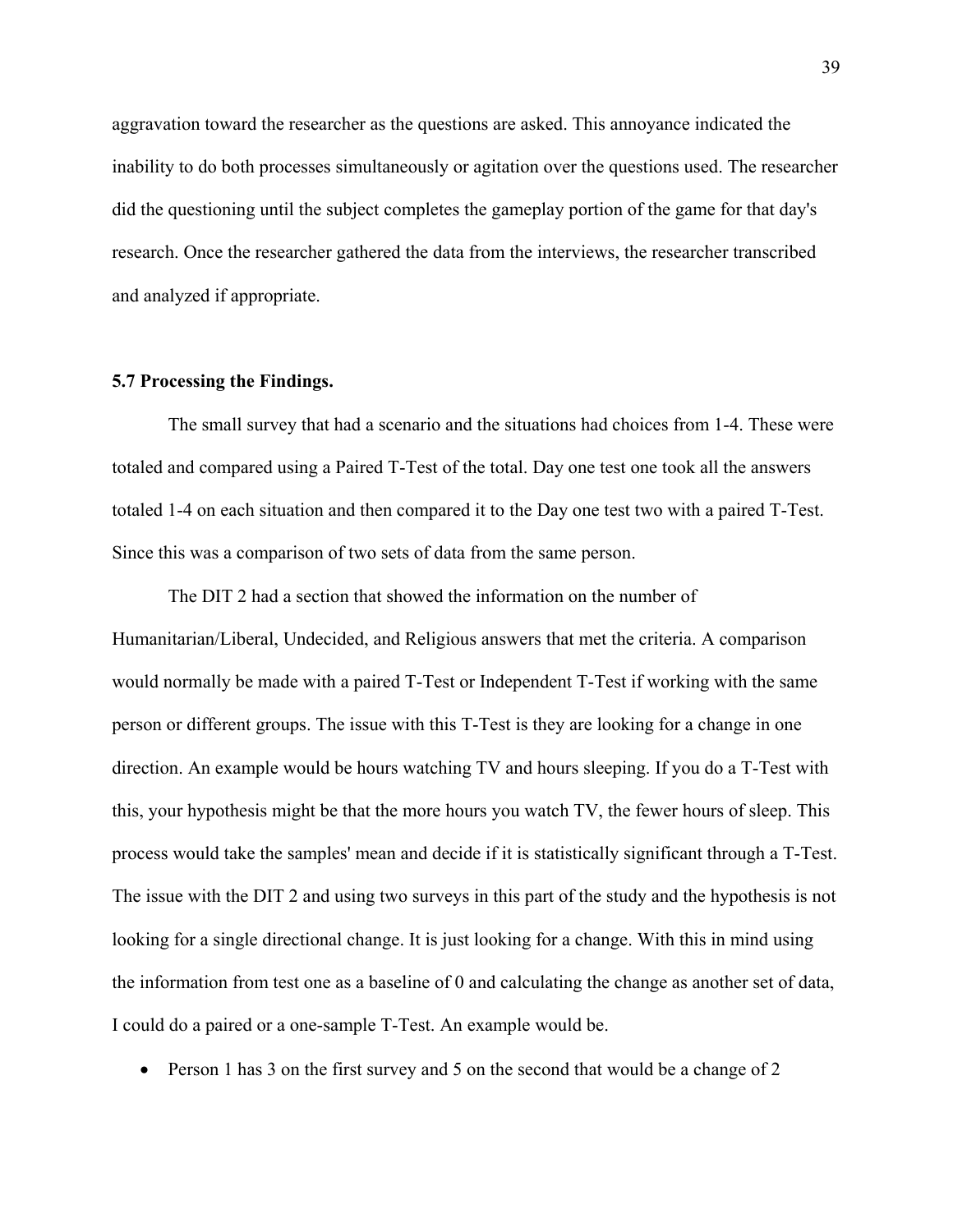- Person 2 has 6 on the first survey and 2 on the second that would be a change of 4
- Person 3 has 1 on the first survey and 1 on the second that would be a change of 0.

This process would remove the issue with multidirectional change and make it again comparing one direction or 0 sample base. The problem was not if one goes down, the other goes up or down. It is about if there is a change at all independent of the first unless no change happened. The first set of numbers were just a baseline for the moral judgment before the test. The T-Test was to judge if a change occurred from that baseline. The main reason for the baseline of 0 and the change calculation was to test for the null hypothesis and statistical significance.

 The qualitative portion of the study had some issues that will be explained in another section. This portion of the study's processing would have been done with the coding of commonly used words and symbols between the interviewed subjects. The findings of this section coding were not needed, and the processing of this data was not done. The reasoning for this decision will be explained more in the results section of this paper.

#### **Chapter 6: Results**

#### **6.1 Demographics**

The study respondents include eight women and two males. There was a range of selfreported educational levels from middle school to higher education. Ages range from 21 to 68 (Figure 5). Through a multiple-choice survey question on the first survey, self-reported political views were mostly neither liberal nor conservative (Figure 4). There were no demographic requirements for this study. One person had to be removed from the DIT-2 portion of the analysis. This removal was due to the type of analysis and the failure to complete the second survey making nine respondents for that section.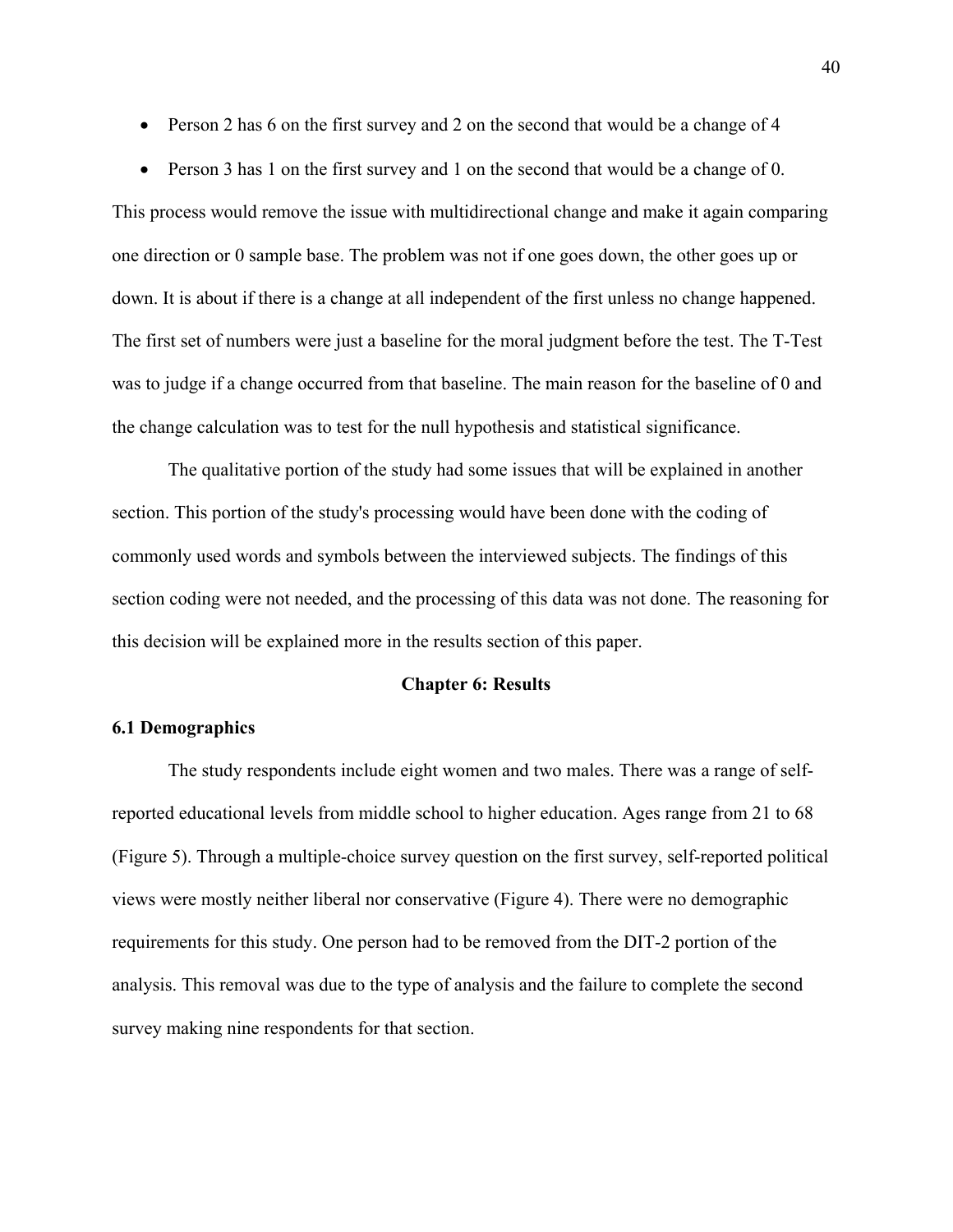In terms of your political views, how would your characterize yourself (mark one)? 10 responses



*Figure 4 response to political view* 

Age in years



*Figure 5 response to age* 

#### **6.2 Gameplay Surveys**

The researcher used a paired sample T-Test to compare the survey totals from survey one and survey two of the corresponding days (Figure 6). This T-Test was done by totaling the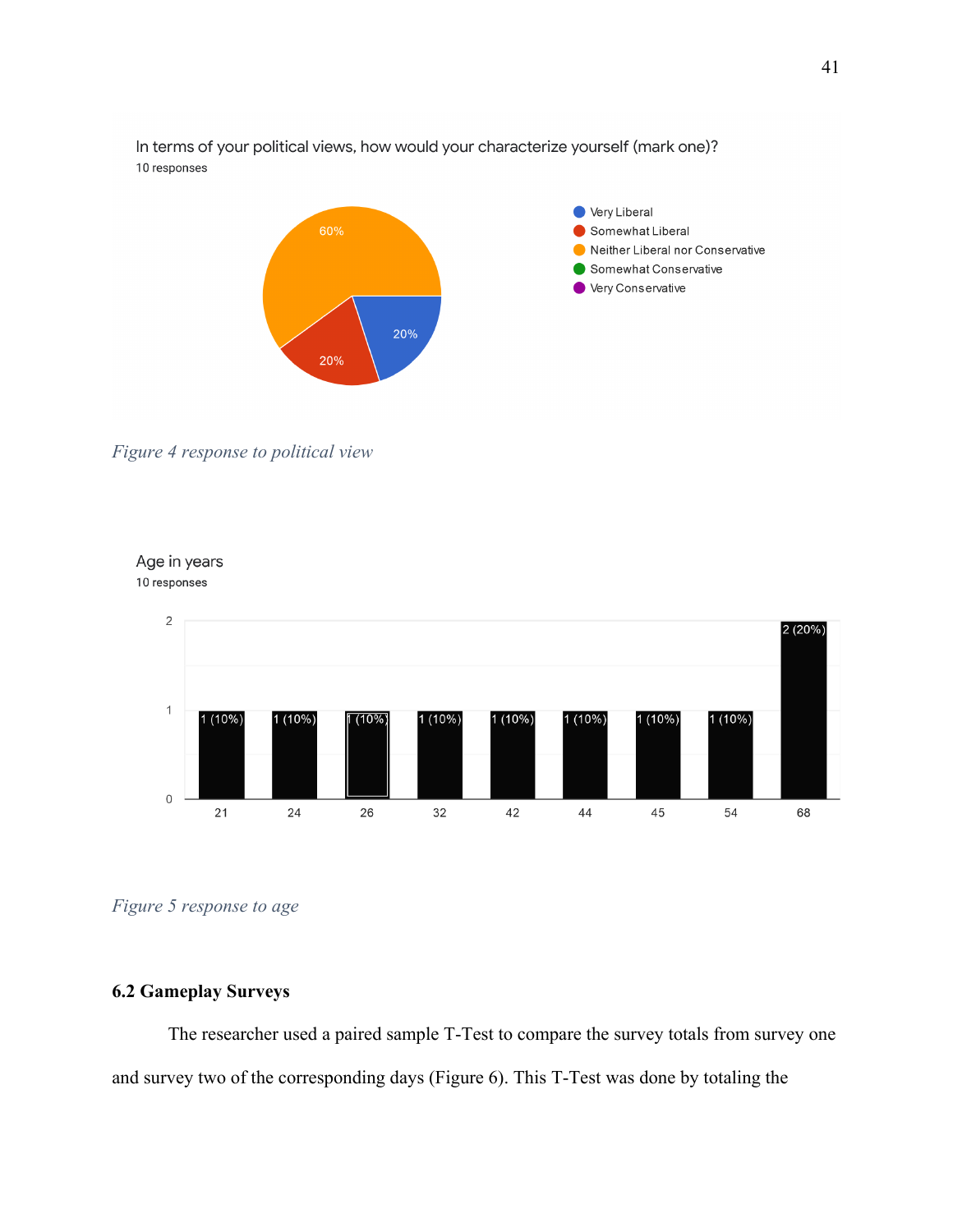values of the answers given in each scenario situation and their corresponding numbers. An example of the totaling process can be found in the methodology section of this paper. There was a significant difference in values on day one or pair 1 before (M=16.50, SD 3.47) and after of  $(M=10.50, SD=1.9)$ , t  $(9) = 4.5$ ,  $p < .001$ . There was also a significant difference in day seven or pair 7 before (M=12.7, SD=3.56) and after (M=15.6, SD=1.78), t (9) = -2.5, p = .034. The other days did not produce significant results.

| <b>Paired Differences</b> |                   |          |                |            |                                              |        |          |    |                 |
|---------------------------|-------------------|----------|----------------|------------|----------------------------------------------|--------|----------|----|-----------------|
|                           |                   |          |                | Std. Error | 95% Confidence Interval of the<br>Difference |        |          |    |                 |
|                           |                   | Mean     | Std. Deviation | Mean       | Lower                                        | Upper  |          | df | Sig. (2-tailed) |
| Pair 1                    | Total11 - Total12 | 6.000    | 4.216          | 1.333      | 2.984                                        | 9.016  | 4.500    | 9  | .001            |
| Pair 2                    | Total21 - Total22 | .300     | 4.785          | 1.513      | $-3.123$                                     | 3.723  | .198     | 9  | .847            |
| Pair 3                    | Total31 - Total32 | $-.700$  | 4.270          | 1.350      | $-3.755$                                     | 2.355  | $-518$   | 9  | .617            |
| Pair 4                    | Total41 - Total42 | 3.800    | 6.563          | 2.075      | - 895                                        | 8.495  | 1.831    | 9  | .100            |
| Pair 5                    | Total51 - Total52 | 2.800    | 5.029          | 1.590      | $-797$                                       | 6.397  | 1.761    | 9  | .112            |
| Pair 6                    | Total61 - Total62 | $-2.300$ | 5.397          | 1.707      | $-6.160$                                     | 1.560  | $-1.348$ | 9  | .211            |
| Pair 7                    | Total71 - Total72 | $-2.900$ | 3.665          | 1.159      | $-5.522$                                     | $-278$ | $-2.502$ | 9  | .034            |
| Pair 8                    | Total81 - Total82 | $-3.300$ | 4.809          | 1.521      | $-6.740$                                     | .140   | $-2.170$ | 9  | .058            |

**Paired Samples Test** 

*Figure 6. Results of daily paired sample T-Test.*

#### **6.3 DIT-2**

A paired T-Test was conducted to compare the two large surveys with the DIT-2 output data (Figure 7). The comparison was on a 0 base level, as discussed in this paper's methodology section on humanitarian/liberal, undecided, and religious answers to the survey. The 0 base level is explained in the Methodology chapters and Processing the findings section of this paper. There was a significant difference in values of the Humanitarian/liberal with before (M=0, SD=0) and after (M=4.44, SD=.53), t (8) = 2.53, p= .035. There was a significance in undecided with before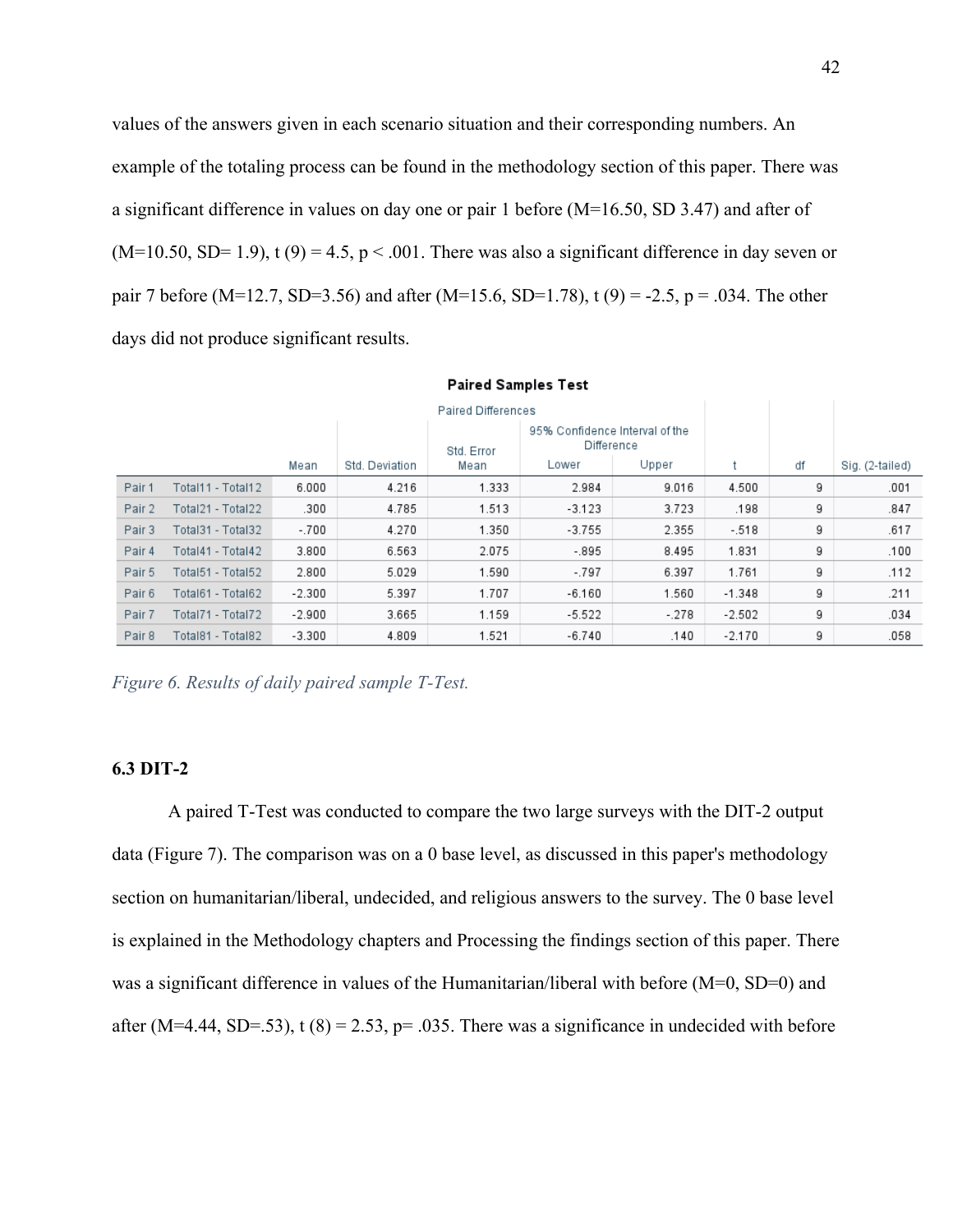$(M=0, SD=0)$  and after  $(M=-.78, SD=-.97)$ , t  $(8)$ ,  $=-2.4$ ,  $p=.43$ . There was a significance in religious with before (M=0, SD=0) and after (M=2.44, SD= 2.74), t (8) = -2.7, p = .28.

| <b>Paired Differences</b> |                                                            |            |                |        |          |          |          |    |                 |
|---------------------------|------------------------------------------------------------|------------|----------------|--------|----------|----------|----------|----|-----------------|
|                           | 95% Confidence Interval of the<br>Difference<br>Std. Error |            |                |        |          |          |          |    |                 |
|                           |                                                            | Mean       | Std. Deviation | Mean   | _ower    | Upper    |          | df | Sig. (2-tailed) |
| Pair 1                    | BASE0 - HumanC                                             | $-44444$   | .52705         | .17568 | - 84957  | $-03932$ | $-2.530$ | 8  | .035            |
| Pair 2                    | BASE0 - UNDC                                               | $-77778$   | .97183         | .32394 | -1.52479 | $-03077$ | $-2.401$ | 8  | .043            |
| Pair 3                    | BASE0 - RELC                                               | $-2.44444$ | 2.74368        | .91456 | -4.55342 | $-33547$ | $-2.673$ | 8  | .028            |

#### **Paired Samples Test**

*Figure 7. Results of DIT 2 paired sample T-Test.*

#### **6.4 Qualitative interview.**

The interviews were conducted in a quiet place with the researcher and the participant's game being viewed. The participant and I sat as close as possible without intrusion into the gameplay. As the game was played, I would ask questions about the game itself and the participant's decision. An example of the questions is found in the methodology section of this paper. At first, the answers to the question were given without looking up from the game and picking responses or reading in-game text. As I pressed for the reasoning behind the game choices, all respondents looked up with a confused look on their face at firsts and stopped playing the game to answer the questions with the same information. The results for the qualitative interview were just two sentences or concepts. When asked why their choices in the game came back to a concept that they did it for the master or did it for money, the subjects looked even more confused. If pressed on the subject, all three respondents got even more confused by the questioning even with a change in the wording, and two became agitated with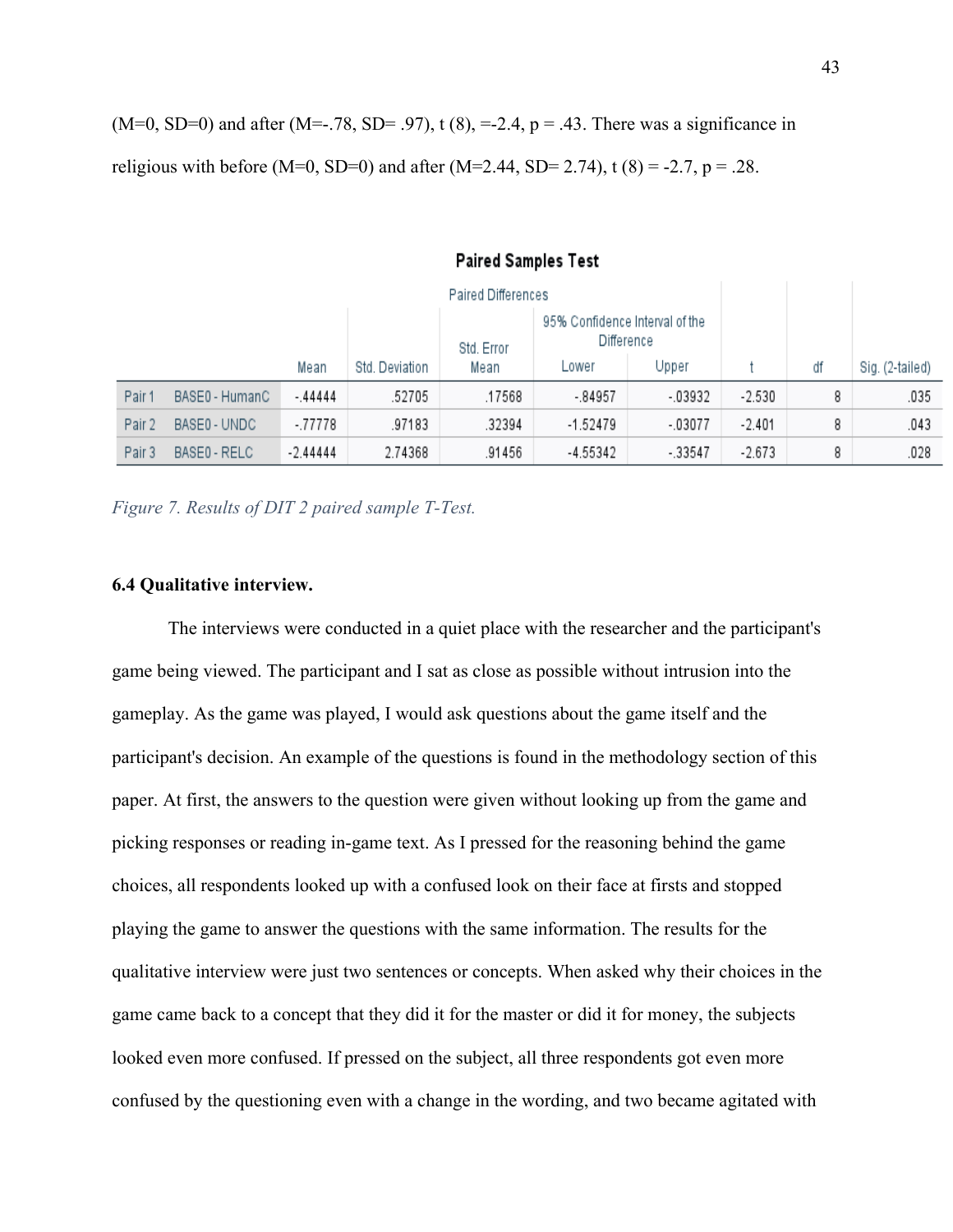my "lack of understanding", "I need to make him happy", and "I need the money". All three showed agitation in their facial expression and started looking me in the eyes more as they said the same two concepts of money and for the master in the game. The subject's facial expression would show agitation as I interrupted with questions that had the same answer. These answers were all the details I got from all three interviews dealing with this research's scope. This situation will be discussed in more detail in the discussion part of the paper. The interviews of the qualitative portion of the thesis did not produce any useful results for this study. The interviews were scheduled for one hour, and the time was spent discussing the game, but no useful information was gathered other than those two concepts about the reasoning behind the choices.

#### **Chapter 7: Discussion**

 The study shows a support for a relationship between virtual video game playing leading to a change in the self. It shows that video games' socialization does not stay in the game but changes the real world's self. This result supported my hypothesis that creating a new self or taking on the self of a virtual character can change a person through the secondary socialization of the nonplayer characters, the choices made, and the interactions with symbols.

 The significance of the DIT 2 results shows playing the game over an extended time affects a person's moral choices in a virtual video game. The interactions with symbolic representation through language and symbolic virtual images changed the person's morality even after a week of no play. This study did not focus on violence and violent games that see mostly aggression as an indicator of change to the self and contradict their findings through this focus. (Valadez and Ferguson, 2012; Ferguson and Rueda, 2010). This study shows that length of time is a factor in playing a game when it comes to social cognitive theory because of the difference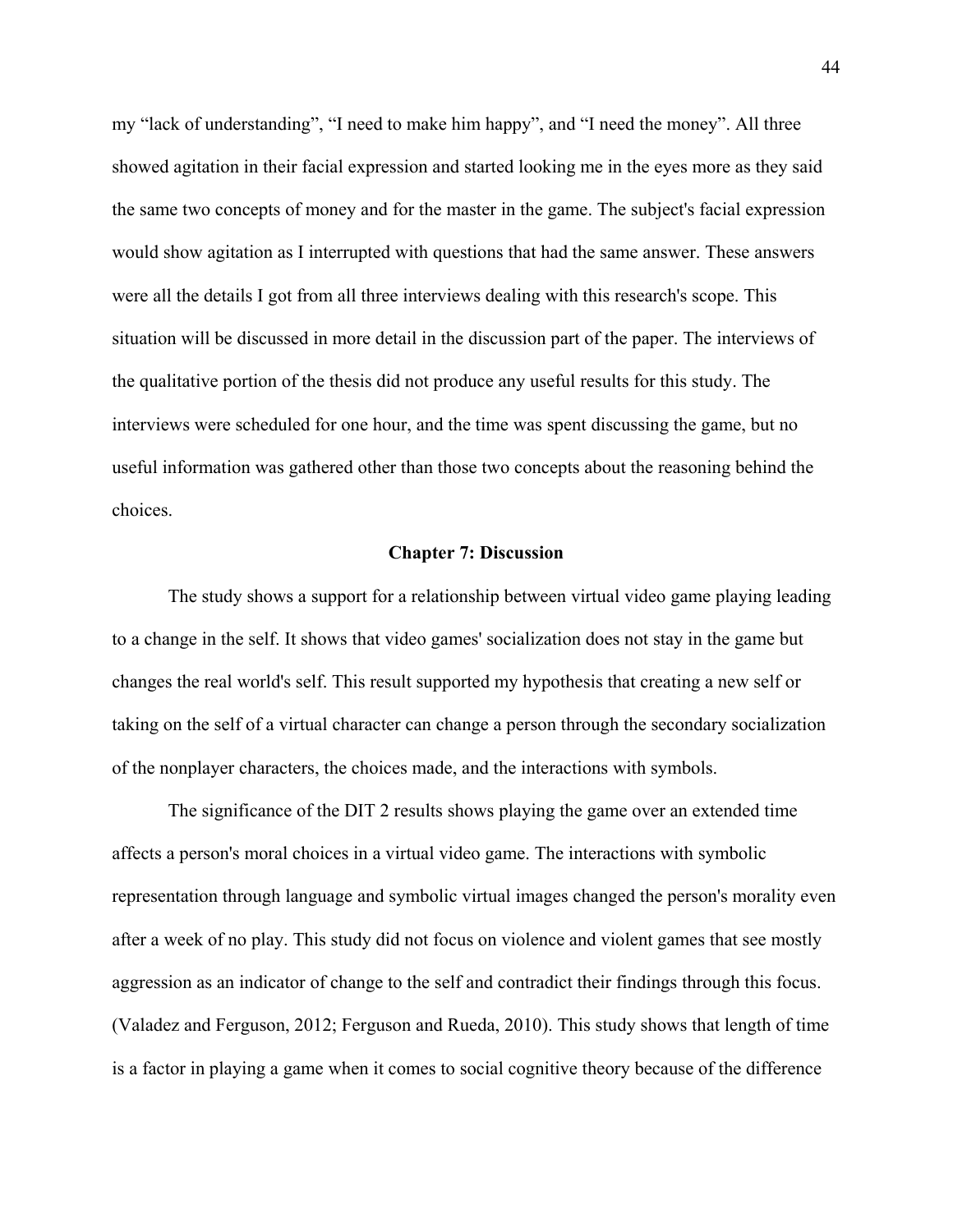in significance shown in the daily and the DIT 2 in direct opposition to some opinions on the subject (e.g., Ghani &Deshpande, 1994; Novak & Hoffman, 1997; Novak et al., 2000; Trevino & Webster,1992; Webster et al., 1993). The findings show that amount of gameplay time was a factor in the change to the self (Renjie, 2008). The gameplay surveys showed no short-term change to the decisions on a morality scale, contrary to the hypothesis. Even with this lack of relationship showing a change in short-term play to the self, the significant change in long-term use indicates a change even in short-term play.

 This research study's findings are different from other studies because of the focus on change instead of focusing on the type of change and aggression being the center of that type. The research focus on trending topics instead of the change to the self lead other research models to choose games that fit the criteria of societal focus. This research was focused on the change to the self and focused on a game that would make moral decisions a part of the game, not aggression. This research does show that feeling like a person is part of the game will affect the change in a person. This research also shows that studies that show immersion into the game without consideration of socialization lead to inconstant findings. Using different games with different socialization aspects will lead to results that should not be compared to each other. A game that is just a symbolic representation of actions without dilemmas that would cause the actor to change or alter the self, for that virtual character cannot be expected to change the self as readily as socialization.

There were some issues with the study, one being the small surveys not showing a change in the self. These findings could be because of the small surveys' design, or it could be because of the amount of change over time. More distance in time between the surveys should show if the issue is design or time. Increasing the time played or increasing the length of the study would be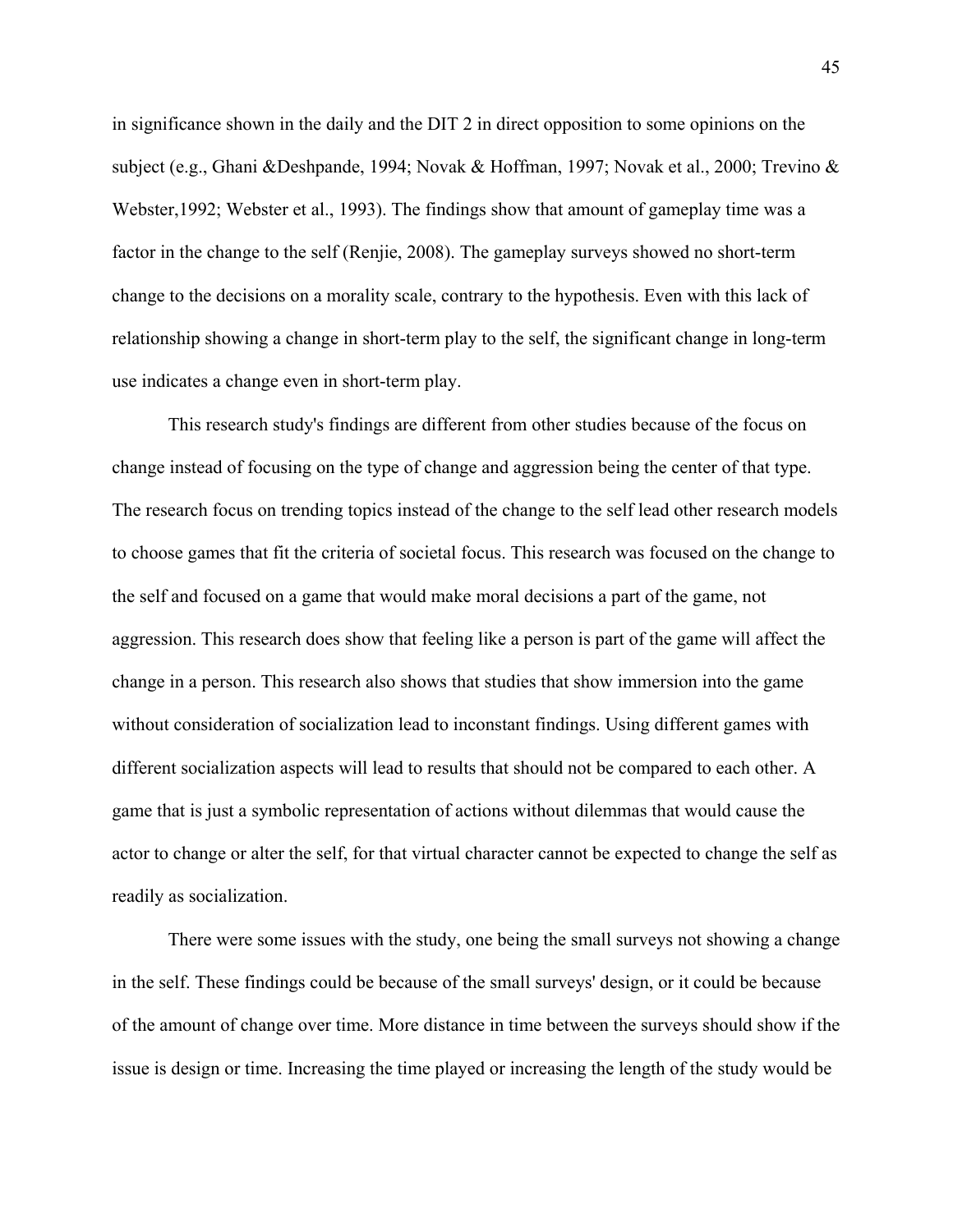an excellent place to start. The study needs a larger sample size with different demographics to see if the results hold or change because of demographic reasons. This new methodology is true for all the results of this study.

A glaring issue with the study was the lack of information from the qualitative interviews. However, this was not the focus on the quantitative portion of the research. The selection of the game was made to promote moral choices from the viewpoint of another person. It was picked to put the player in a situation with a choice that should have been outside their routine moral decisions. The goal was not about the decisions themselves but the change in the self through the decisions. The game's focus was on getting around the world in 80 days. In this game, you did make moral decisions to further your goal, but it was about making money and keeping your master happy so you can keep playing the game. This situation is why the answers to all the interview questions were about money and the master. A different game should be chosen for the qualitative interviews that focus on the choices instead of the goal. For example, some of the dating games do have a goal, but they are more focused on the choices you make to achieve an outcome. This type of game would put the player in a virtual character situation that corresponds with the character. The moral choices would be outside the norm for this character because of the virtual situation. The type of game might not be the best option but would allow qualitative interviews on the choices.

#### **Chapter 8: Conclusion**

 This study aimed to determine if interactions with virtual video games lead to secondary socialization of the self on players. Based on the quantitative analysis, it can be concluded that the type of game played, time playing the game, engagement in the game, and social structure of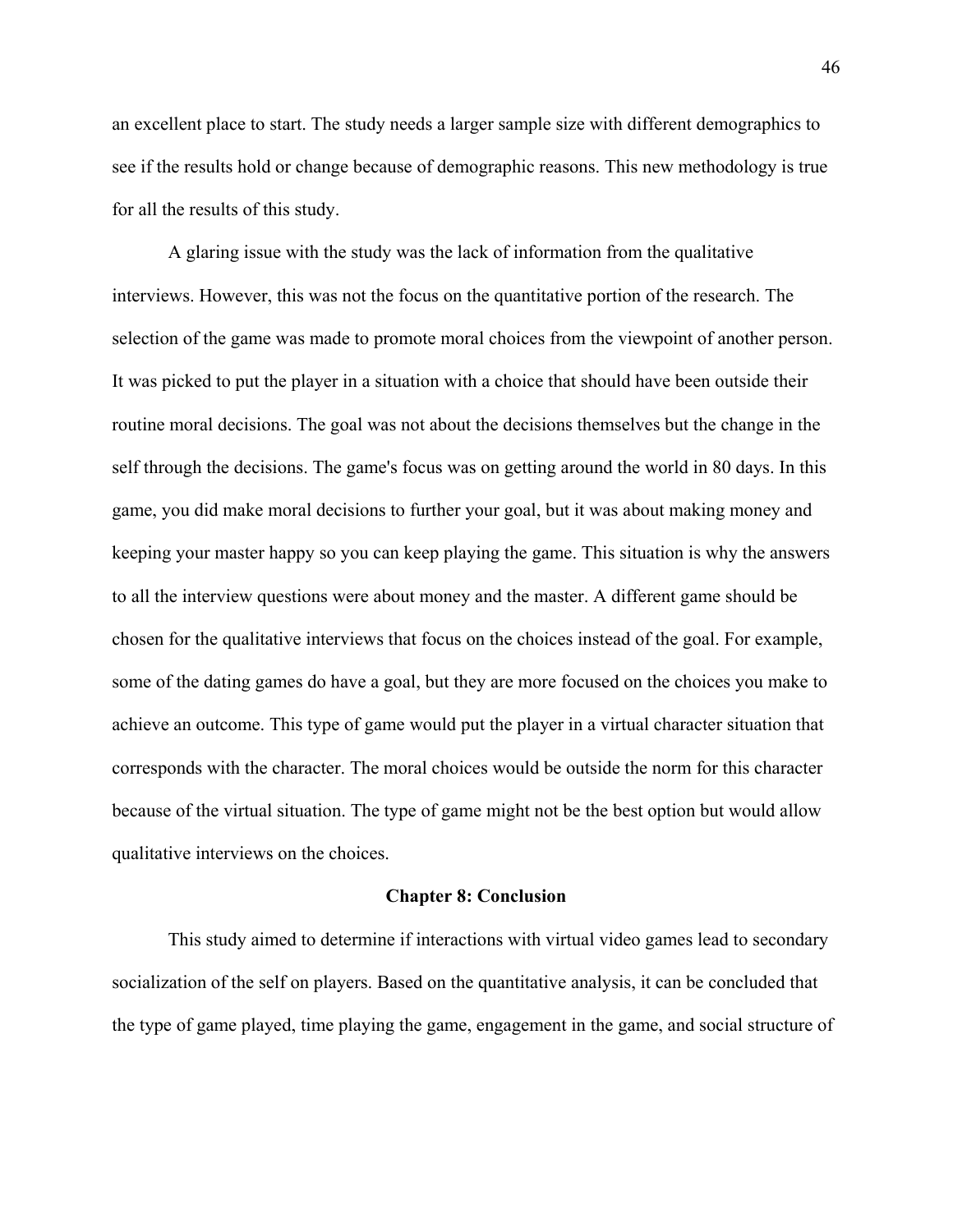the game were factors in the self's change through socialization. The results indicate that a change in the self through moral choices did happen in this study.

The use of a game in which players must make a series of moral choices was done to eliminate the issues with a focus on aggression in the video game and the change in the self through an increase in aggression. A focus on video games that offer no socialization left inconsistent findings. This research generally focused on video games with repetition of play and no social interactions. Social pressures drove the focus on type of violence. These games had a common theme of violence yet no social interactions. It is why a change in the self through symbolic interactions and socialization through interactions and play was neglected. Through social interactions using symbols in the real or virtual worlds, the self is created or changed. This research shows that interaction with symbolic representations and social structures in the game leads to self changes. If one aspect of the self can be changed, then the next question would be: Can social structures other than moral choices lead to the same change with other aspects of the self?

To better understand the research results, future studies should increase the sample size, have more diverse demographics, try different types of games with different social structures, use a control group that does not have any virtual interactions, and focus on other aspects of the self. This research focused on the self primarily, with the type of game and change being only aspects of the research. The focus was to test for the change through virtual interactions. This study aimed to determine if an individual's interactions with virtual video games lead to the self's secondary socialization. The key to this research is the interaction between the player and the video game, generating a change in the self. This research did not address the type of change that has dominated previous research. The study did fill in some of the research gaps, but with the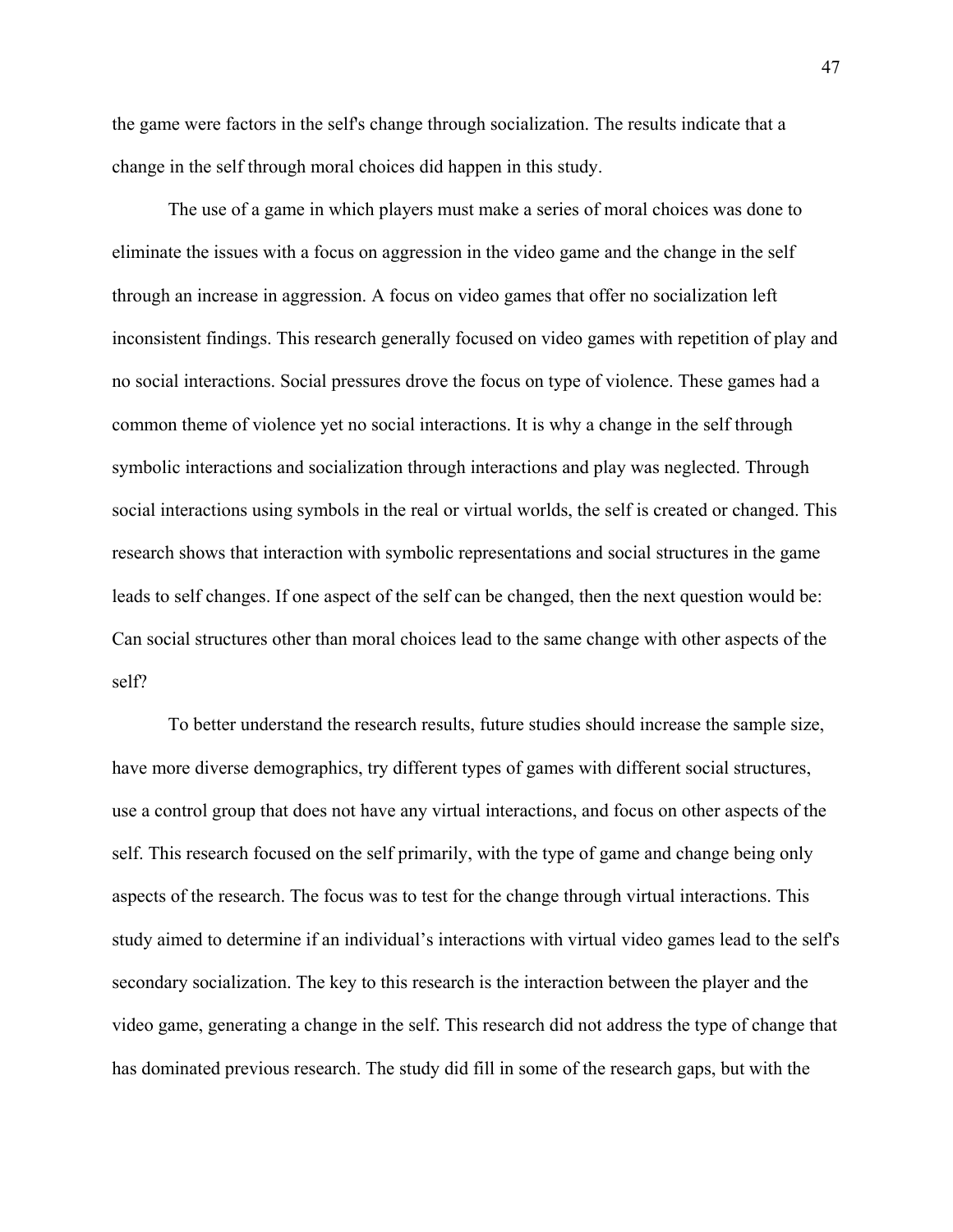dynamic nature of virtual video games and the questions that were still left unanswered, there is much still left to do.

The future of this research is as dynamic and varied as the video games themselves. This research area will be ever-changing as technologies as the integration of social media transform human interactions. Because of the nature of the subject, research will need to change with it. People change through symbolic social interaction, even with virtual objects and characters. As technology changes, the idea of a virtual interaction may change or even disappear. This dynamic nature gives an even greater need for ongoing research. Socialization of the self will stay the same, yet the instrument of that socialization may change or even merge. The game aspects of nonplayer characters and player's characters may combine to become a new force for change to the self through socialization. The idea that virtual video games are just games ignores the concept of play on creating the self and how virtual video games are now new worlds of socialization and the creation of unique selves through play. The real-world self can only change with it as the symbols and socialization change and this virtual identity becomes an increasing part of who we are.

#### **Appendix A**

I am asking you to participate in a research study titled "*Tracking Variations in the Self Amid Virtual Social Interactions"* I will describe this study to you and answer any of your questions. Brian Phillips, graduate student in the Sociology, Social Work, & Criminology Department at Morehead State University, is leading this study. Dr. Timothy Hare is the **Faculty Advisor for this study** Sociology, Social Work, & Criminology at Morehead State University.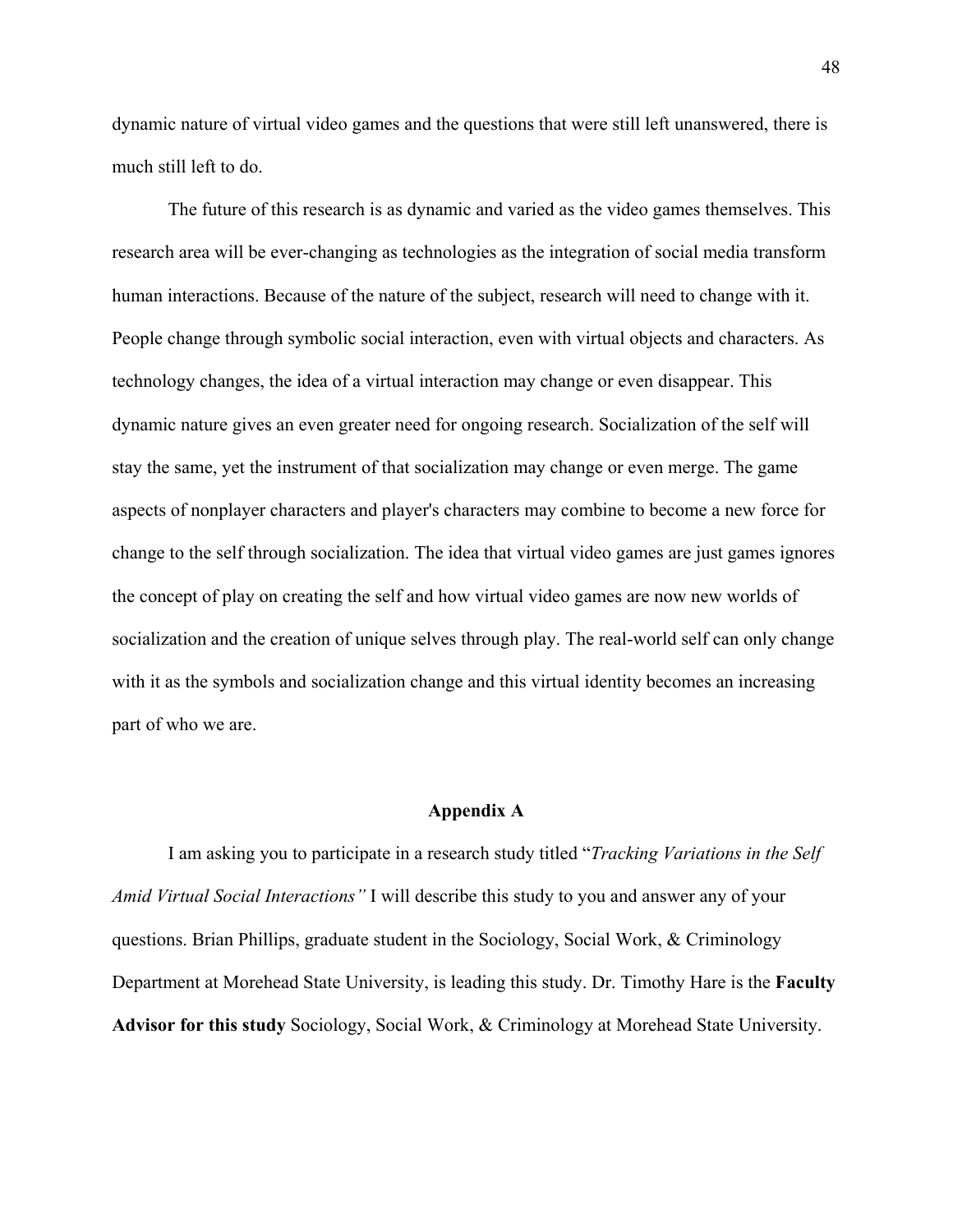- **The participant will play a game and choose options of a moral and ethical nature.**
- **The participant will take surveys on moral and ethical questions.**
- **The participant may be selected for an interview.**
- **There will be minimal risk.**
- **The participant can stop at any time.**
- **The participant can refuse to answer any question.**
- **The participant's privacy will be protected as stipulated in this document.**
- **Taking part will always be voluntary.**

#### **What the study is about**

The purpose of this research is to see if engaging in virtual social interactions through playing video games has a lasting effect on the self.

#### **What we will ask you to do**

We will ask you to take some surveys, possibly do a one-on-one interview with me and play a video game for around 1 hour at a time 3 days a week. The data collection stage that you will take part will be five weeks with three weeks of playing the game. The last two weeks will be one week off from playing the game, doing surveys or interviews that finally ends with the last week of one survey. The surveys and question in the game will be of a moral and ethical nature. The game will require you to put yourself in the place of the character and do what you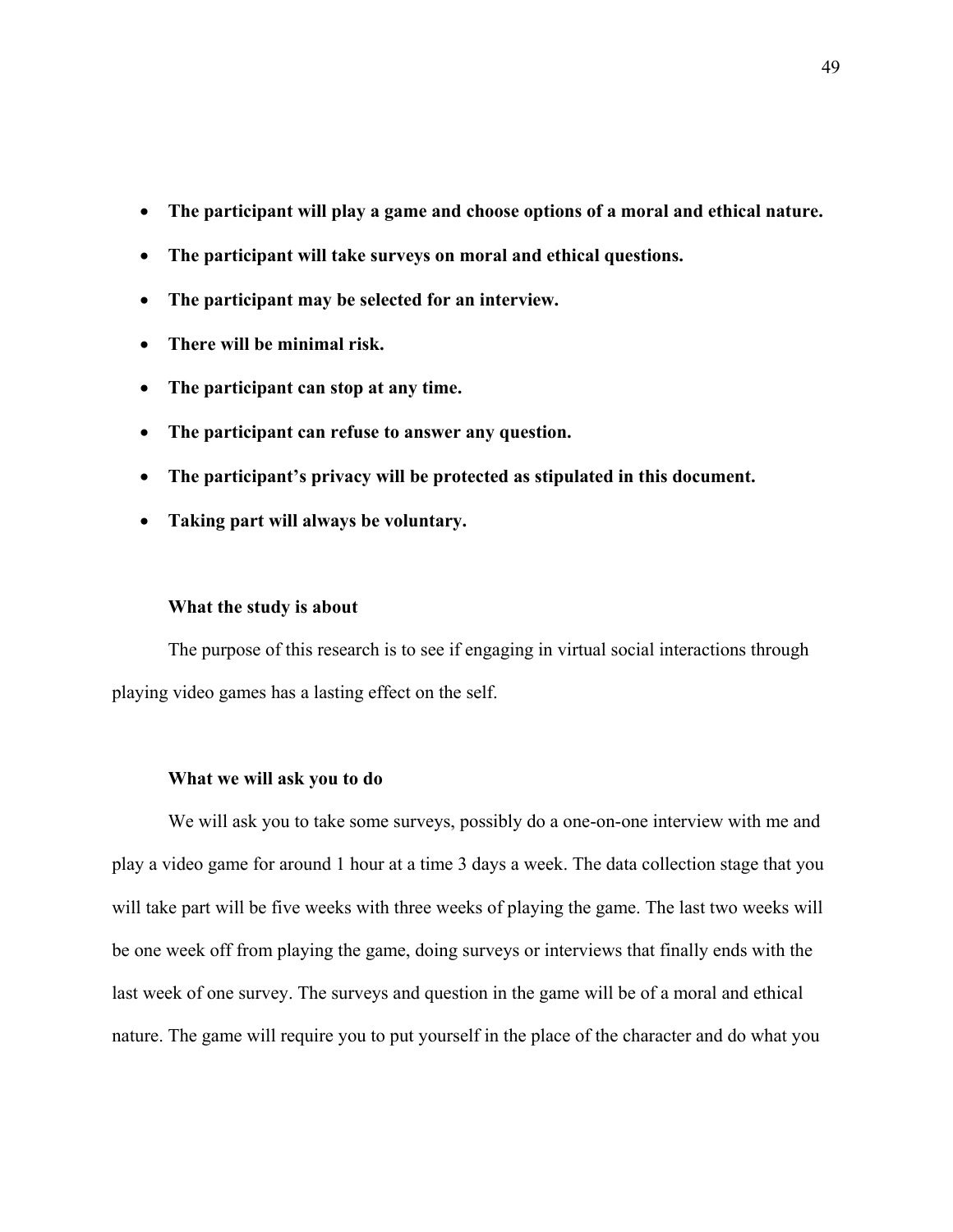believe they would do. The game is based on the book *Around the World in 80 Day* by Jules Verne. It is called *80 Day* and is rated 13+ by the Entertainment Software Rating Board (ESRB).

#### **Risks and discomforts**

**The risks in the study are minimal. The only risk would be the question activating a previous trauma through the moral and ethical nature of the questions or situations. Since the game is rate 13+ the risk is minimal.** 

#### **Benefits**

**The study could lead to a better understanding of how social situations and gameplay through virtual video games can lead to a change in the self. This participation could give an understanding of how this type of change affects study subjects on an individual level. Participation in this study could lead an indirect changes in one's views of daily life. These changes could range from altering perceptions of the video game industry to new understandings about social issues.** 

#### **Compensation for participation**

**There will be no compensation for this study other than a free video game. The project will pay for the game.** 

#### **Audio/Video Recording**

**If you are selected for the interview part of the study, there would be an audio and video recording of the interview. This recording will be only for transcription purposes and**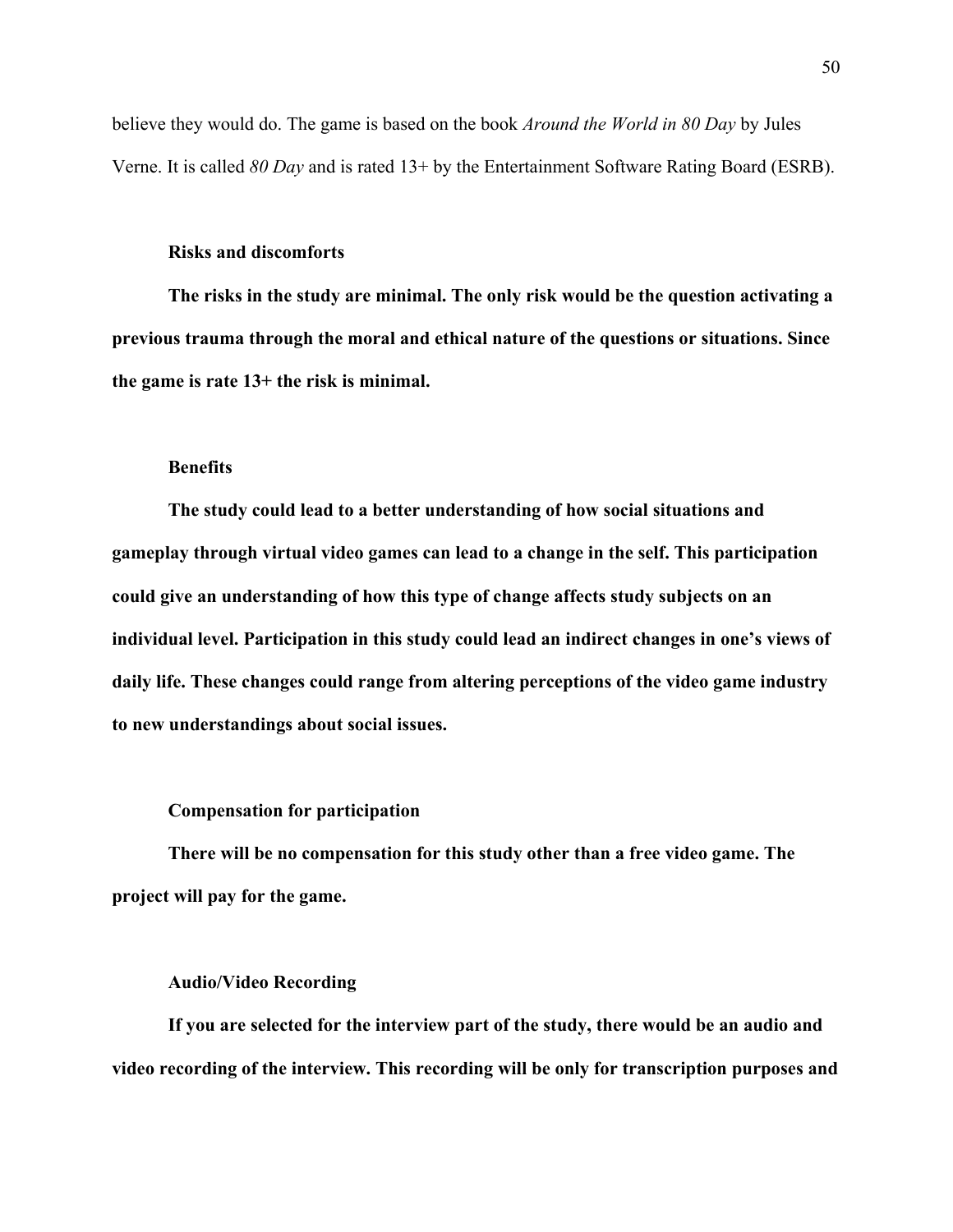**will be destroyed after the project is completed. The all information that could be used to identify individuals will be removed and the transcription will be stored digitally in an encrypted database.** 

**Please sign below if you are willing to have this interview recorded audio and video. You may still participate in this study if you are not willing to have the interview recorded.**

**I do not want to have this interview recorded.**

**I am willing to have this interview recorded:**

| Signed: |  |  |  |
|---------|--|--|--|
|         |  |  |  |
| Date:   |  |  |  |

#### **Privacy/Confidentiality/Data Security**

The data collected will be kept in a locked location and will only be accessed when needed. The researcher and advisors will have access to the data before some of the identifiable information is removed. Any identifiable information will be removed, and pseudonyms will be used as the data is collected and either transcribed or entered into appropriate software. When possible, identifiable information will be removed at the time the data is collected. (Example using pseudonyms when doing electronic survey collections.)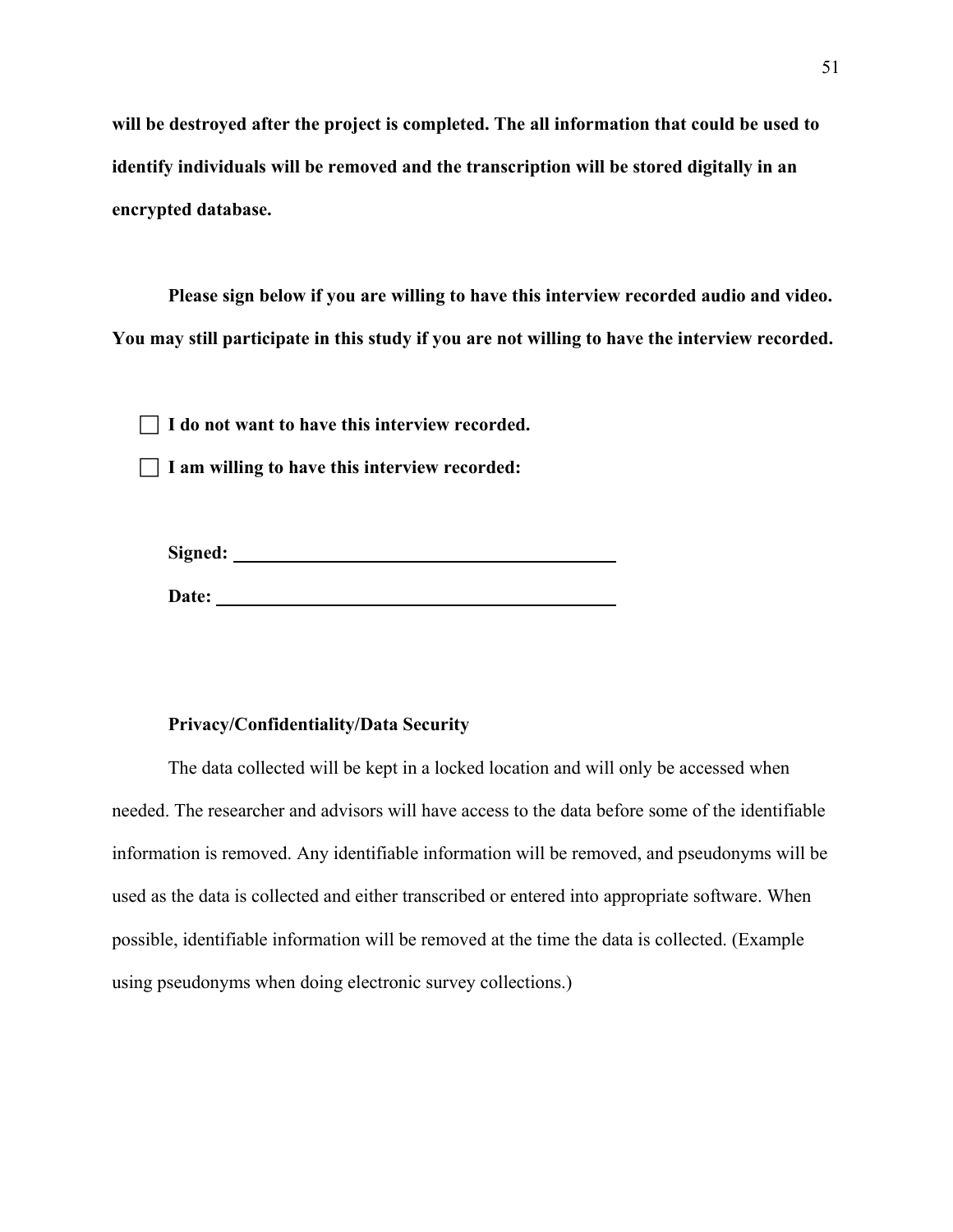Please note that the surveys are being conducted with the help of Survey Monkey, a company not affiliated with Morehead State University and with its own privacy and security policies that you can find at its website. We anticipate that your participation in this survey presents no greater risk than everyday use of the Internet.

Please note that email communication or social media if that is your preferred form of communication, is neither private nor secure. Though I am taking precautions to protect your privacy, you should be aware that information sent through e-mail or over social media could be read by a third party.

**Your confidentiality will be kept to the degree permitted by the technology being used. We cannot guarantee against interception of data sent via the internet by third parties.** 

#### **Sharing De-identified Data Collected in this Research**

De-identified data from this study may be shared with the research community at large to advance science and health. We will remove or code any personal information that could identify you before files are shared with other researchers to ensure that, by current scientific standards and known methods, no one will be able to identify you from the information we share. Despite these measures, we cannot guarantee anonymity of your personal data.

#### **Taking part is voluntary**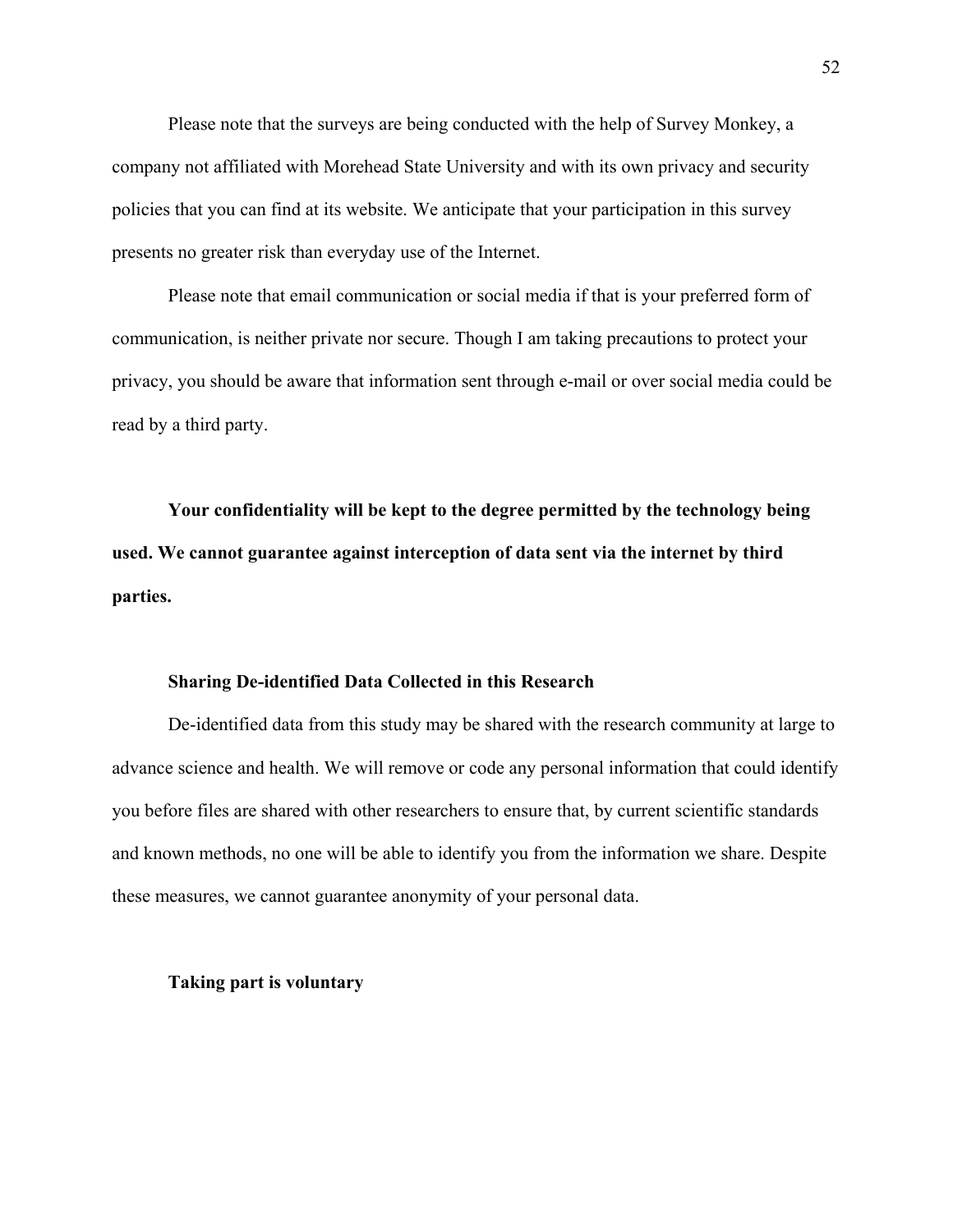Involvement is voluntary, the participant may refuse to participate before the study begins, discontinue at any time, or skip any questions/procedures that may make him/her feel uncomfortable, with no penalty to him/her.

#### **Follow up studies**

We may contact you again to request your participation in a follow up study. As always, your participation will be voluntary and we will ask for your explicit consent to participate in any of the follow up studies.

May we contact you again to request your participation in a follow up study? Yes/No

#### **If you have questions**

The main researcher conducting this study is Brian Phillips a graduate student at Morehead State University. Please ask any questions you have now. If you have questions later, you may contact Brian Phillips at btphillips1@moreheadstate.edu or at (606) 495-8410 If you have any questions or concerns regarding your rights as a subject in this study, you may contact Janet Cline at Morehead State University IRB 606-783-2541

There will be a signed copy of this form for your record.

#### **Statement of Consent**

I have read the above information and have received answers to any questions I asked. I consent to take part in the study.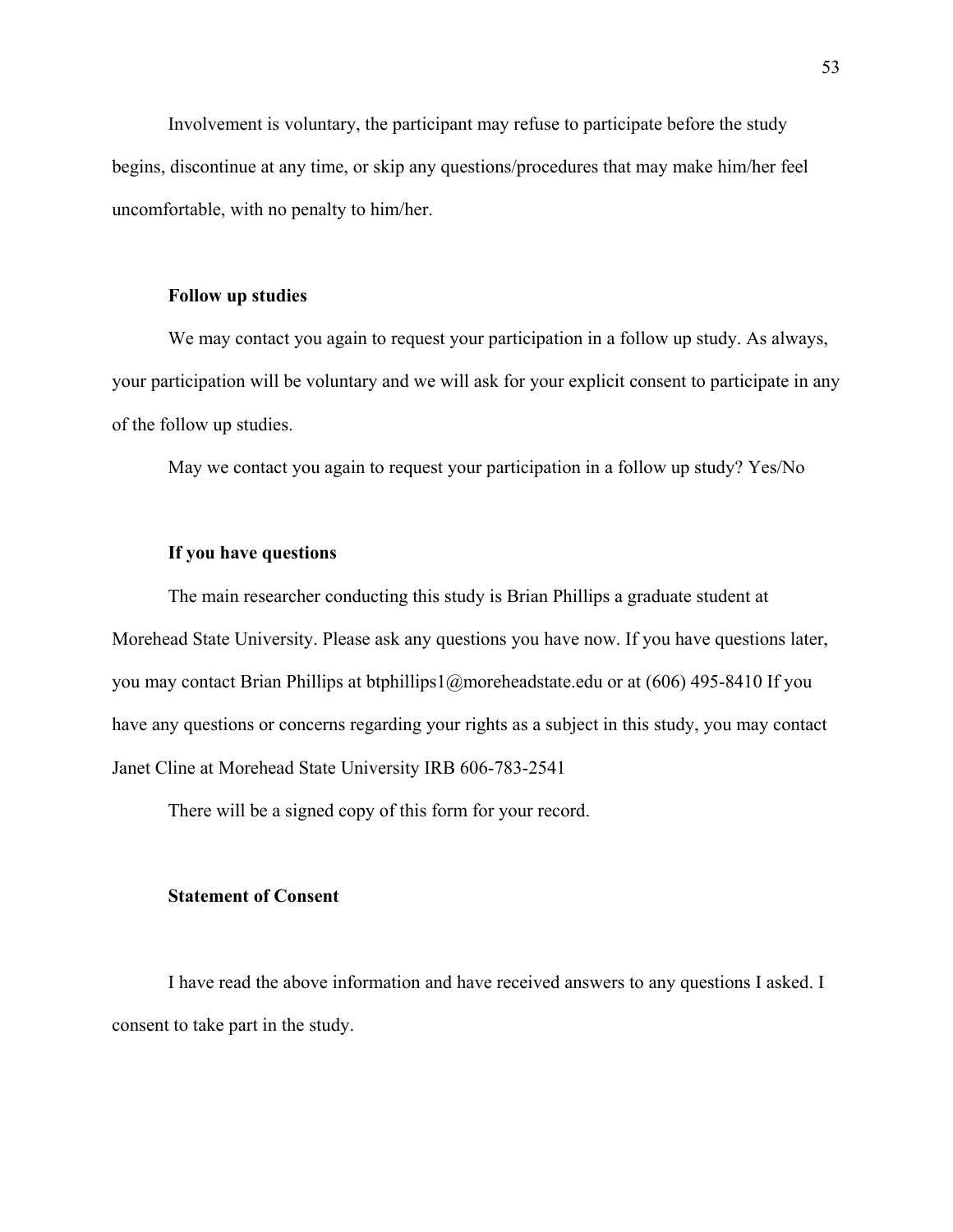|  | Your Signature |
|--|----------------|
|--|----------------|

 $\overline{a}$ 

 $\overline{a}$ 

 $\overline{a}$ 

 $\overline{a}$ 

The Signature Date Date

Your Name (printed)

Signature of person obtaining consent Date Date Date

Printed name of person obtaining consent

This consent form will be kept by the researcher for five years beyond the end of the study.

**Appendix B**

**Summarize**

**a**

**Case Processing Summary**

Cases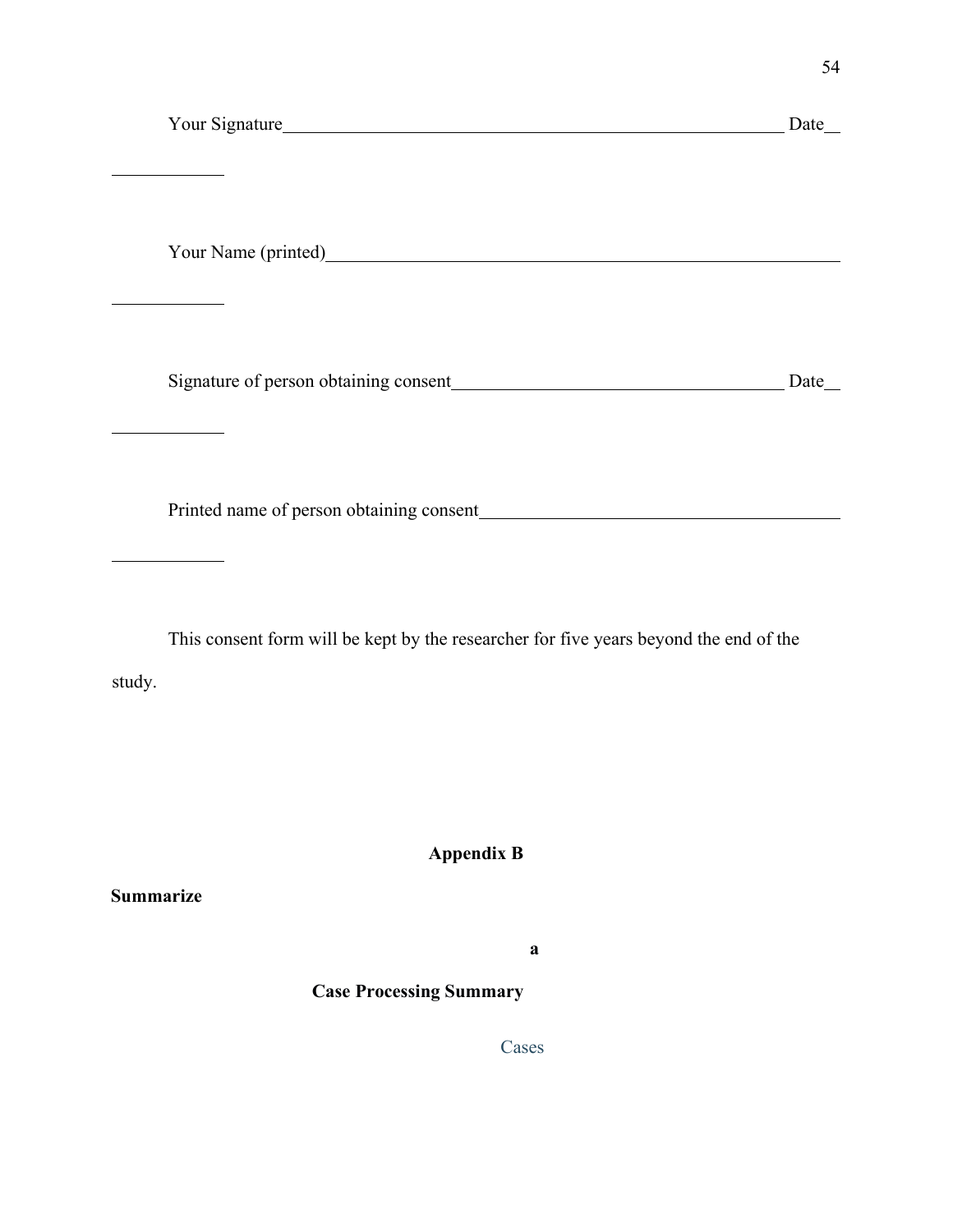|                          |    | Included |                  | Excluded |           | Total   |  |
|--------------------------|----|----------|------------------|----------|-----------|---------|--|
|                          | N  | Percent  | N                | Percent  | ${\bf N}$ | Percent |  |
| Name.                    | 10 | 100.0%   | $\boldsymbol{0}$ | $0.0\%$  | 10        | 100.0%  |  |
| <b>Personal Interest</b> | 10 | 100.0%   | $\boldsymbol{0}$ | $0.0\%$  | 10        | 100.0%  |  |
| (Stage                   |    |          |                  |          |           |         |  |
| 2/3)                     |    |          |                  |          |           |         |  |
| <b>Maintain Norms</b>    | 10 | 100.0%   | $\boldsymbol{0}$ | $0.0\%$  | 10        | 100.0%  |  |
| (Stage                   |    |          |                  |          |           |         |  |
| 4)                       |    |          |                  |          |           |         |  |
| <b>Post Conventional</b> | 10 | 100.0%   | $\boldsymbol{0}$ | $0.0\%$  | 10        | 100.0%  |  |
| (P score)                |    |          |                  |          |           |         |  |
| N <sub>2</sub> score     | 10 | 100.0%   | $\boldsymbol{0}$ | $0.0\%$  | 10        | 100.0%  |  |
| (N <sub>2</sub> score)   |    |          |                  |          |           |         |  |
| SPSS filter to           | 10 | 100.0%   | $\boldsymbol{0}$ | $0.0\%$  | 10        | 100.0%  |  |
| eliminate purged         |    |          |                  |          |           |         |  |
| subjects                 |    |          |                  |          |           |         |  |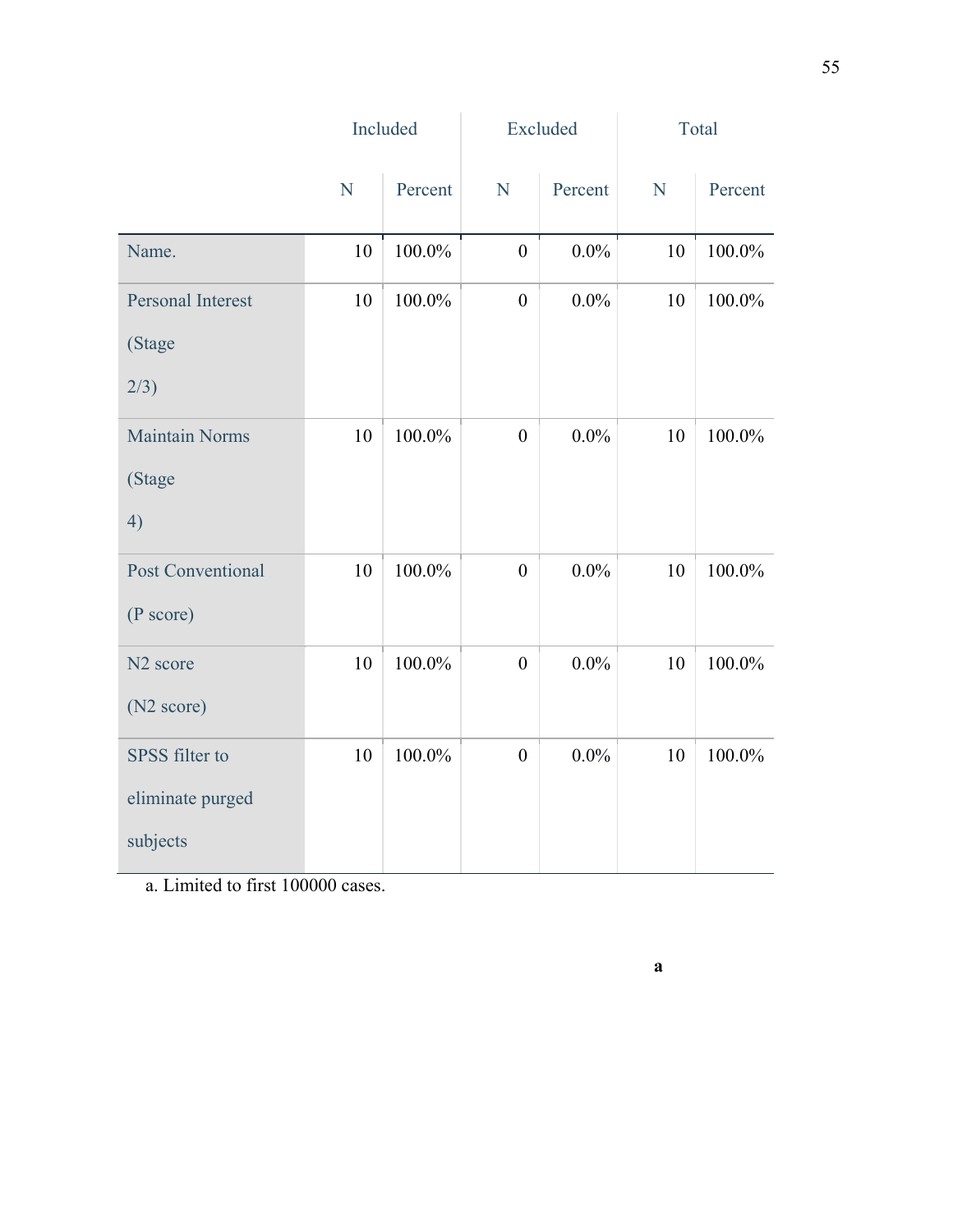|                |         | Personal       | Maintain     | Post         |                        |
|----------------|---------|----------------|--------------|--------------|------------------------|
|                |         | Interest       | <b>Norms</b> | Conventional | N <sub>2</sub> score   |
|                | Name.   | (Stage $2/3$ ) | (Stage 4)    | (P score)    | (N <sub>2</sub> score) |
| $\mathbf{1}$   | 101     | 40.00          | $6.00\,$     | 42.00        | 22.21                  |
| $\overline{2}$ | 102     | 40.00          | 42.00        | 2.00         | $-.09$                 |
| $\overline{3}$ | 103     | 32.00          | 42.00        | 22.00        | 6.66                   |
| $\overline{4}$ | 104     | 36.00          | 60.00        | 4.00         | 1.30                   |
| 5              | 105     | 40.00          | 24.00        | 34.00        | 31.11                  |
| 6              | 106     | 40.00          | 38.00        | 16.00        | 11.69                  |
| $\overline{7}$ | 107     | 30.00          | 42.00        | 20.00        | 11.24                  |
| 8              | 108     | 28.00          | 34.00        | 20.00        | 9.73                   |
| 9              | 109     | 14.00          | 28.00        | 46.00        | 36.78                  |
| 10             | $110\,$ | 50.00          | $20.00\,$    | 18.00        | 21.25                  |
| Total N        | $10\,$  | $10\,$         | $10\,$       | 10           | $10\,$                 |

## **Individual participant output: Developmental indices**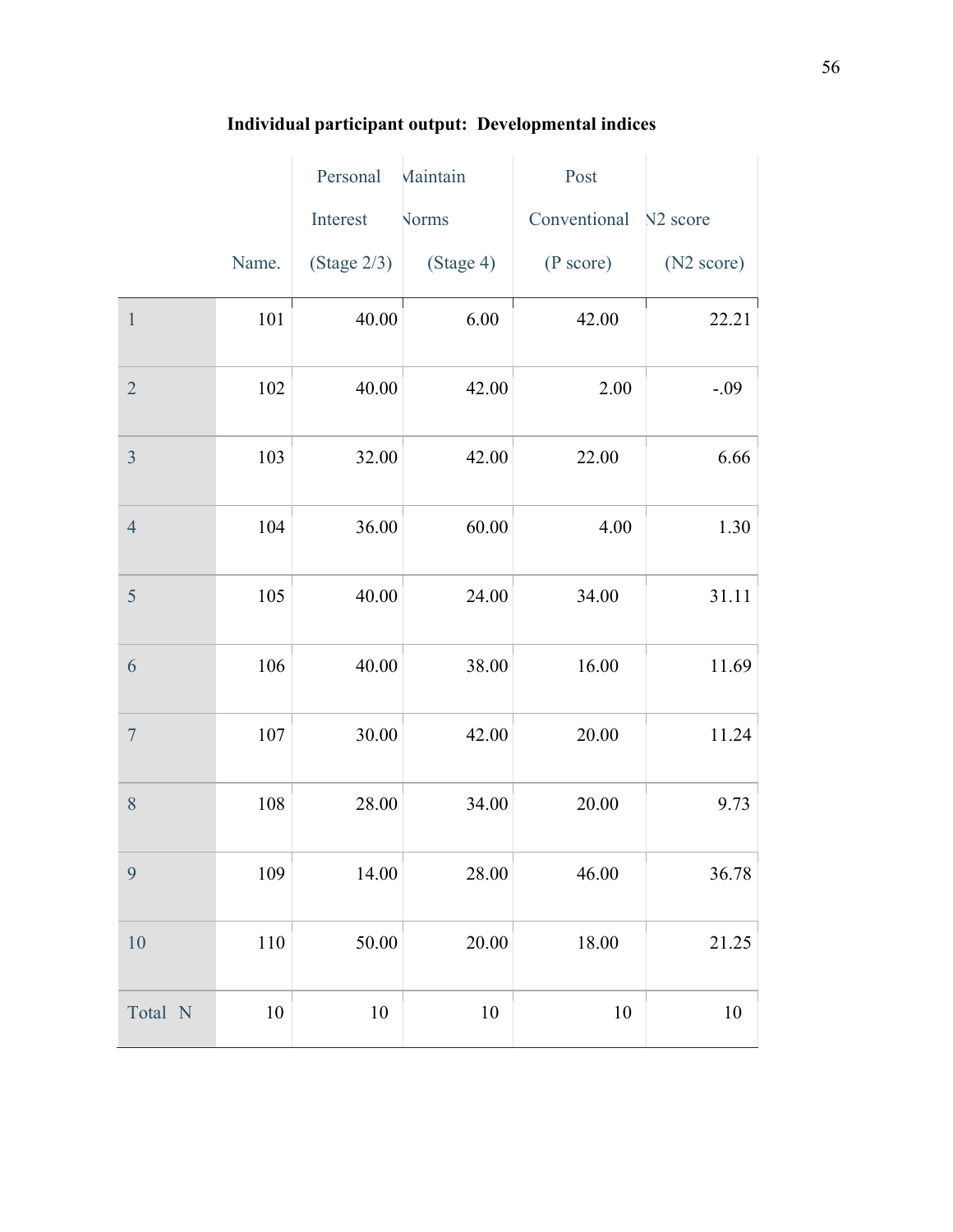## **Individual participant output: Developmental indices**

|            | SPSS filter to<br>eliminate<br>purged subjects |
|------------|------------------------------------------------|
| 1          | Selected                                       |
| 2          | Selected                                       |
| 3          | Selected                                       |
| 4          | Selected                                       |
| 5          | Selected                                       |
| 6          | Selected                                       |
| 7          | Selected                                       |
| 8          | Selected                                       |
| 9          | Selected                                       |
| 10         | Selected                                       |
| Total<br>N | 10                                             |

a. Limited to first 100000 cases.

### **Summarize**

**a**

### **Case Processing Summary**

#### Cases

|                | Included |         | Excluded         |         | T stal |         |
|----------------|----------|---------|------------------|---------|--------|---------|
|                | N        | Percent | N                | Percent | N      | Percent |
| Name.          | 10       | 100.0%  | $\boldsymbol{0}$ | $0.0\%$ | 10     | 100.0%  |
| Type indicator | 10       | 100.0%  | $\boldsymbol{0}$ | $0.0\%$ | 10     | 100.0%  |
| Utilizer score | 10       | 100.0%  | $\boldsymbol{0}$ | $0.0\%$ | 10     | 100.0%  |

**a**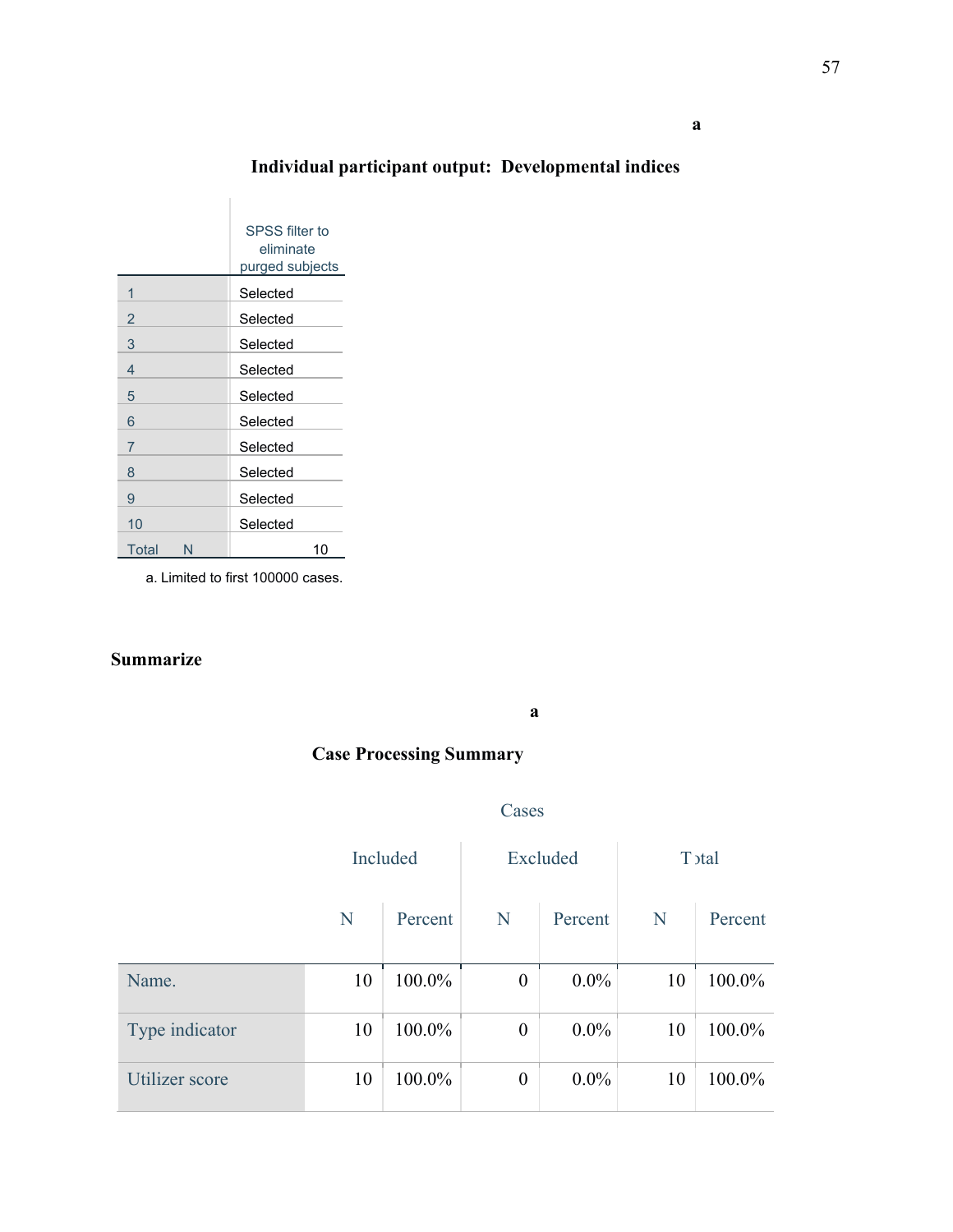| Consolidation    | 10 | 100.0% | $\boldsymbol{0}$ | $0.0\%$ | 10 | 100.0% |
|------------------|----|--------|------------------|---------|----|--------|
| Transition       |    |        |                  |         |    |        |
| SPSS filter to   | 10 | 100.0% | $\boldsymbol{0}$ | $0.0\%$ | 10 | 100.0% |
| eliminate purged |    |        |                  |         |    |        |
| subjects         |    |        |                  |         |    |        |

**a**

## **Individual participant output: Developmental profile and phase indices**

|                |       |           |          |                      | SPSS filter  |
|----------------|-------|-----------|----------|----------------------|--------------|
|                |       |           |          |                      | to eliminate |
|                |       | Type      | Utilizer | Consolidation purged |              |
|                | Name. | indicator | score    | Transition           | subjects     |
| $\mathbf{1}$   | 101   | 7.00      | .25      | 2.00                 | Selected     |
| $\overline{2}$ | 102   | 3.00      | .22      | 1.00                 | Selected     |
| $\overline{3}$ | 103   | 3.00      | .16      | 1.00                 | Selected     |
| $\overline{4}$ | 104   | 3.00      | .36      | 1.00                 | Selected     |
| 5              | 105   | 2.00      | .20      | 1.00                 | Selected     |
| 6              | 106   | 2.00      | .13      | 1.00                 | Selected     |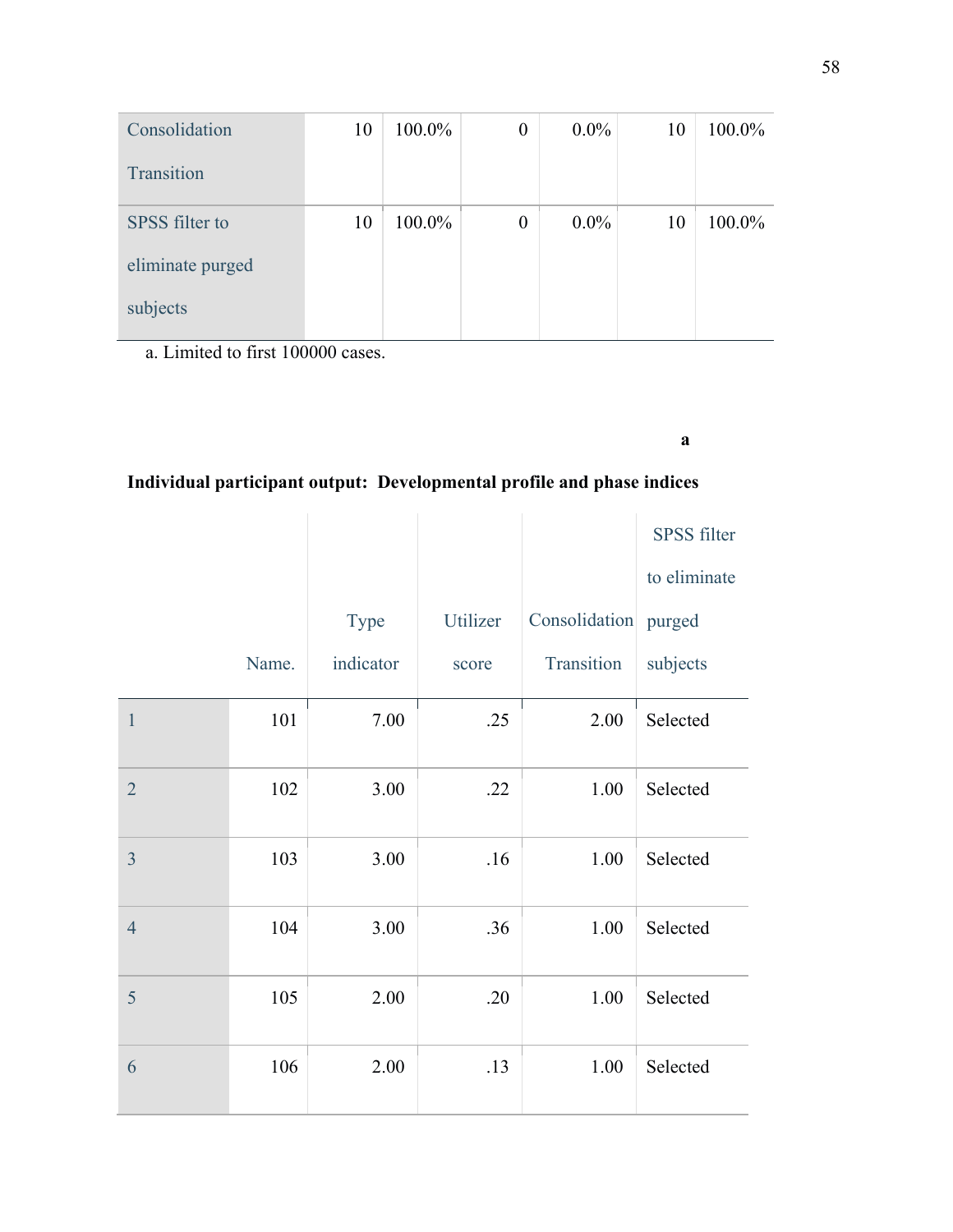| 7       | 107 | 3.00 | .30    | 1.00 | Selected |
|---------|-----|------|--------|------|----------|
| 8       | 108 | 3.00 | .15    | 1.00 | Selected |
| 9       | 109 | 6.00 | .21    | 1.00 | Selected |
| 10      | 110 | 2.00 | $-.05$ | 1.00 | Selected |
| Total N | 10  | 10   | 10     | 10   | 10       |

### **Summarize**

#### **a**

## **Case Processing Summary**

### Cases

|                  | Included |         | Excluded         |         | T stal |         |
|------------------|----------|---------|------------------|---------|--------|---------|
|                  | N        | Percent | N                | Percent | N      | Percent |
| Name.            | 10       | 100.0%  | $\boldsymbol{0}$ | $0.0\%$ | 10     | 100.0%  |
| Humanitarian     | 10       | 100.0%  | $\boldsymbol{0}$ | $0.0\%$ | 10     | 100.0%  |
| Liberalism       |          |         |                  |         |        |         |
| Number of cannot | 10       | 100.0%  | $\theta$         | $0.0\%$ | 10     | 100.0%  |
| decide choices   |          |         |                  |         |        |         |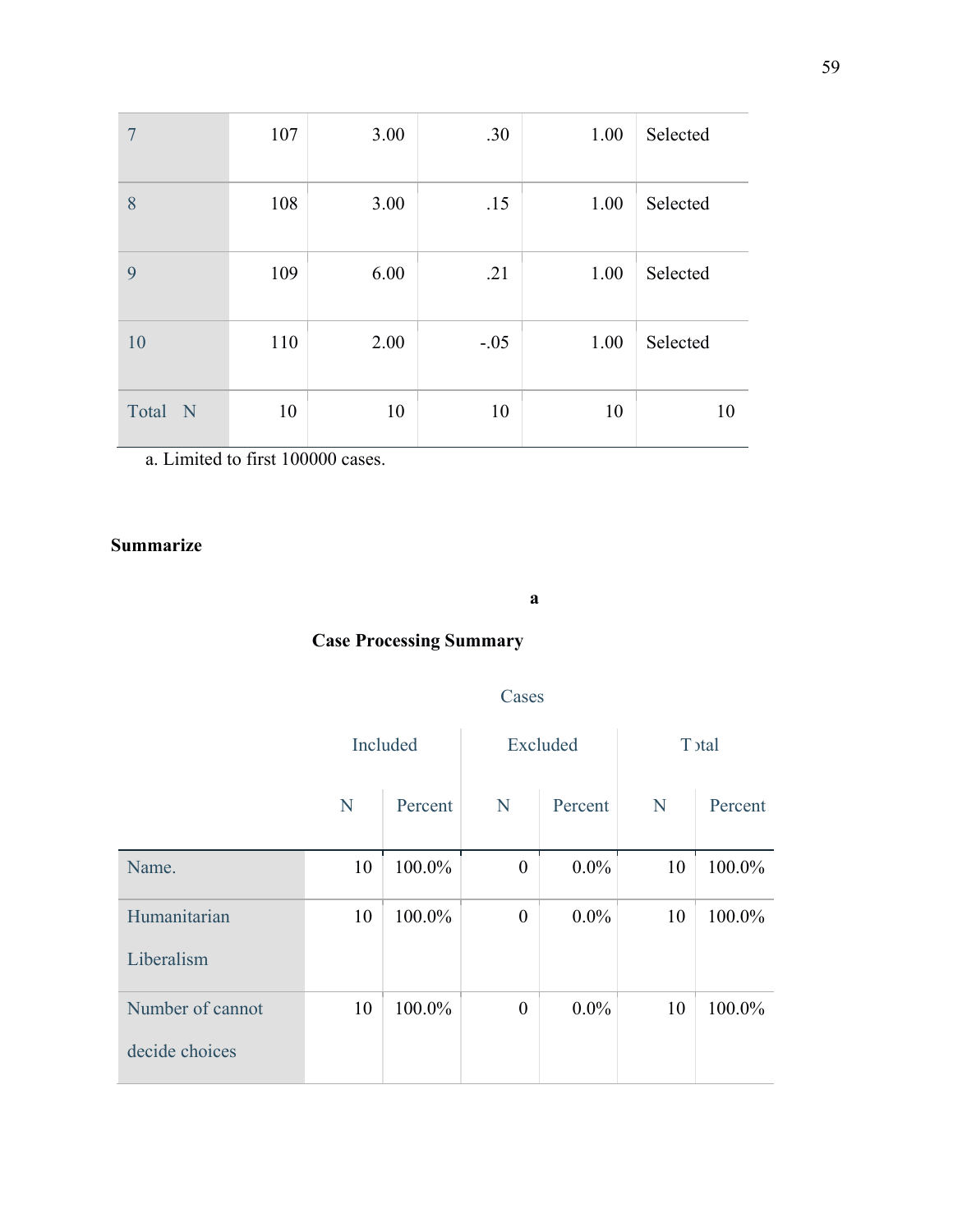| Religious Orthodoxy      | 10 | 100.0% | $\theta$ | $0.0\%$ | 10 | 100.0% |
|--------------------------|----|--------|----------|---------|----|--------|
| (proxy measure)          |    |        |          |         |    |        |
| SPSS filter to eliminate | 10 | 100.0% | 0        | $0.0\%$ | 10 | 100.0% |
| purged subjects          |    |        |          |         |    |        |

**a**

## **Individual participant output: Experimental indices**

|                |       |              | Number of | Religious | <b>SPSS</b> filter |
|----------------|-------|--------------|-----------|-----------|--------------------|
|                |       |              | cannot    | Orthodoxy | to eliminate       |
|                |       | Humanitarian | decide    | (proxy    | purged             |
|                | Name. | Liberalism   | choices   | measure)  | subjects           |
| $\mathbf{1}$   | 101   | 5.00         | .00       | 1.00      | Selected           |
| $\overline{2}$ | 102   | 4.00         | .00       | 1.00      | Selected           |
| 3              | 103   | 4.00         | .00       | 7.00      | Selected           |
| $\overline{4}$ | 104   | 2.00         | .00       | 9.00      | Selected           |
| 5              | 105   | 3.00         | .00       | 1.00      | Selected           |
| 6              | 106   | 1.00         | 1.00      | 2.00      | Selected           |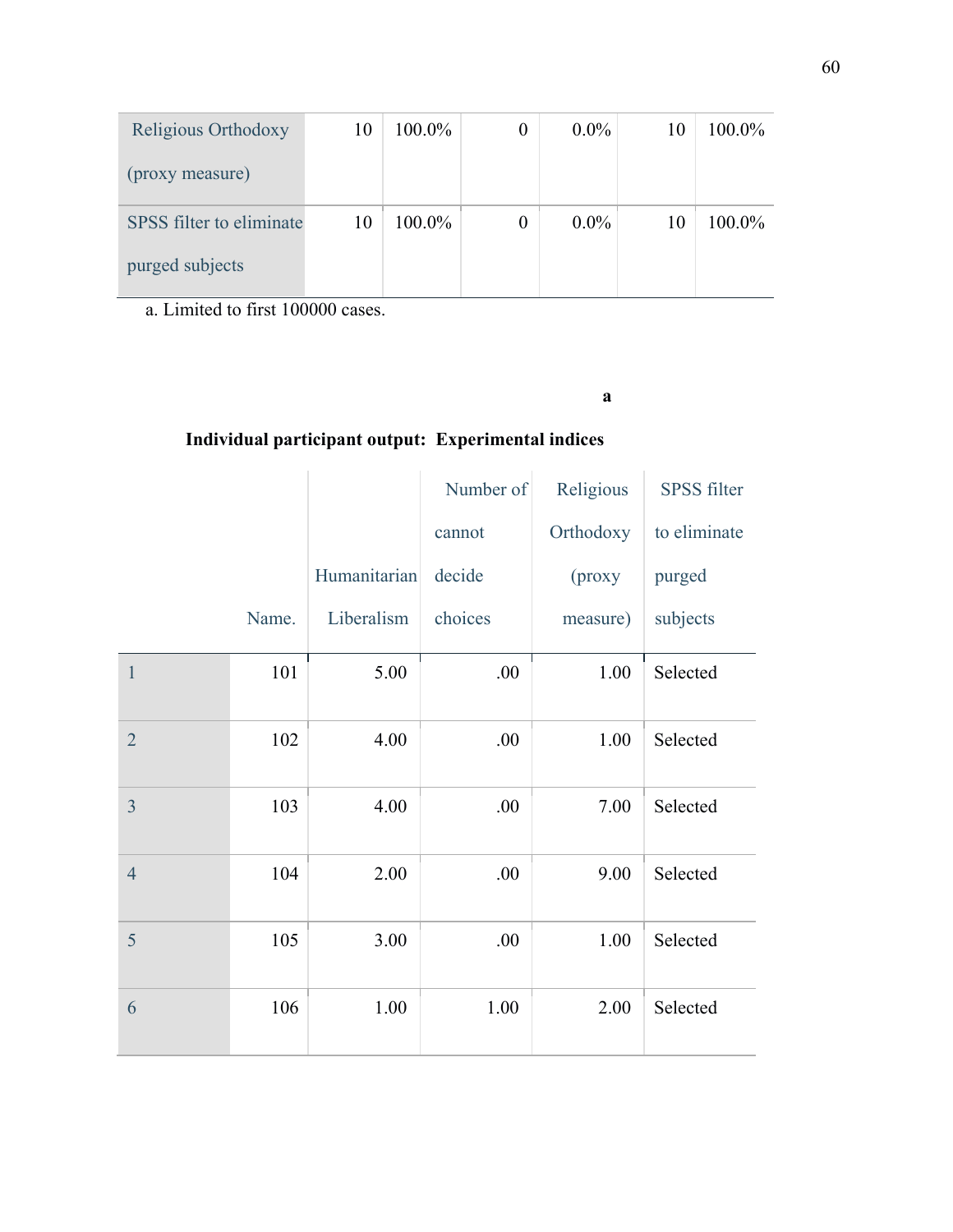| 7                    | 107 | 4.00 | .00  | 1.00 | Selected |
|----------------------|-----|------|------|------|----------|
| 8                    | 108 | 2.00 | 1.00 | 3.00 | Selected |
| 9                    | 109 | 5.00 | .00  | 1.00 | Selected |
| 10                   | 110 | 4.00 | 1.00 | 8.00 | Selected |
| Total<br>$\mathbf N$ | 10  | 10   | 10   | 10   | 10       |

### **Summarize**

**a**

## **Case Processing Summary**

### Cases

|                          | Included |         | Excluded         |         | T <sub>stal</sub> |         |
|--------------------------|----------|---------|------------------|---------|-------------------|---------|
|                          | N        | Percent | N                | Percent | N                 | Percent |
| Name.                    | 10       | 100.0%  | $\boldsymbol{0}$ | $0.0\%$ | 10                | 100.0%  |
| Age in years             | 10       | 100.0%  | $\overline{0}$   | $0.0\%$ | 10                | 100.0%  |
| <b>Sex</b>               | 10       | 100.0%  | $\boldsymbol{0}$ | $0.0\%$ | 10                | 100.0%  |
| <b>Educational Level</b> | 10       | 100.0%  | $\boldsymbol{0}$ | $0.0\%$ | 10                | 100.0%  |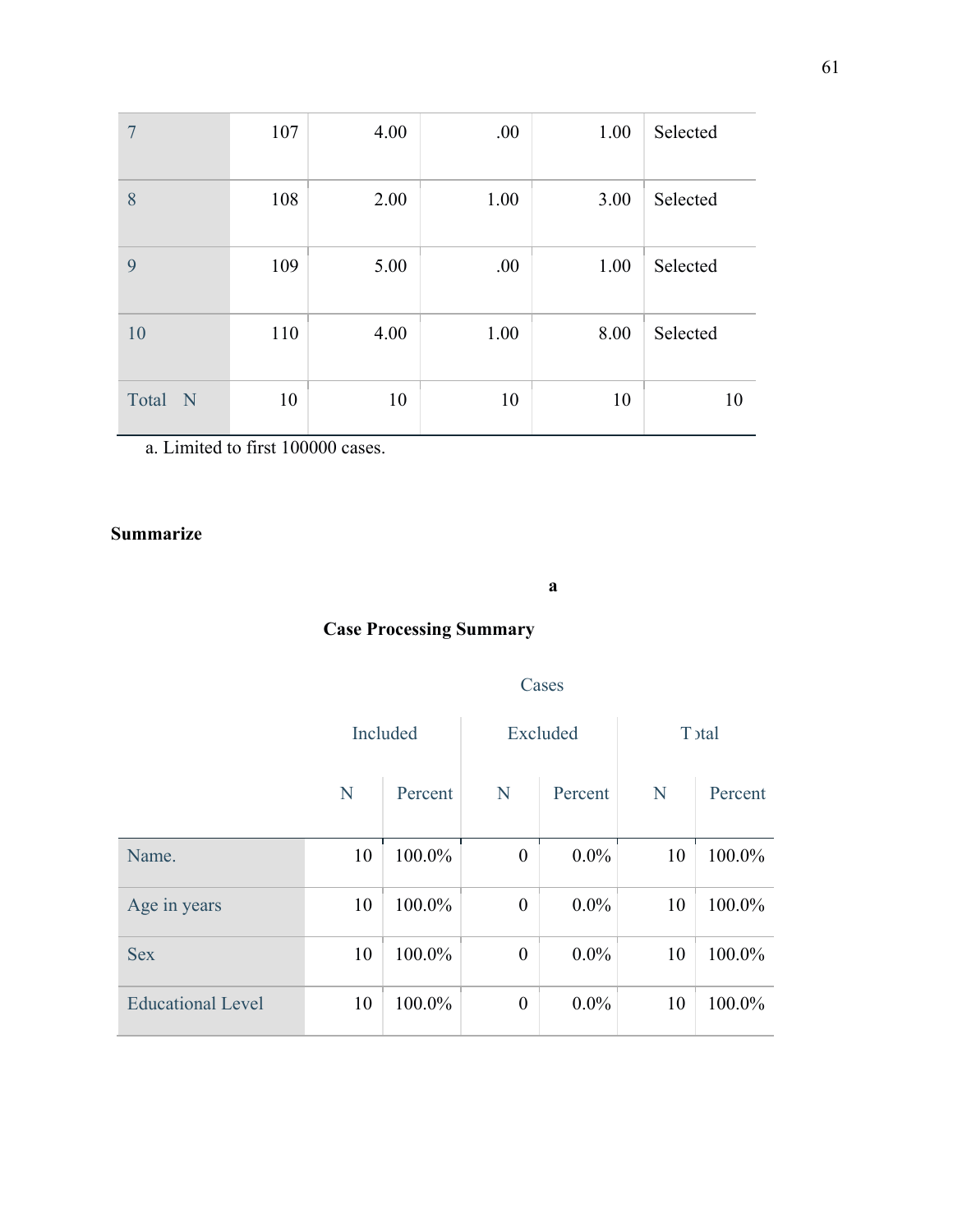| Political Liberalism  | 10 | 100.0% | $\theta$         | $0.0\%$ | 10 | 100.0% |
|-----------------------|----|--------|------------------|---------|----|--------|
| $(high scores = Con)$ |    |        |                  |         |    |        |
| U.S. Citizen?         | 10 | 100.0% | $\boldsymbol{0}$ | $0.0\%$ | 10 | 100.0% |
| English as primary    | 10 | 100.0% | $\boldsymbol{0}$ | $0.0\%$ | 10 | 100.0% |
| language?             |    |        |                  |         |    |        |

### **a**

## **Demographic variables**

|                |       |        |            |             | Political    |          |
|----------------|-------|--------|------------|-------------|--------------|----------|
|                |       |        |            |             | Liberalism   |          |
|                |       | Age in |            | Educational | (high scores | U.S.     |
|                | Name. | years  | <b>Sex</b> | Level       | $=$ Con)     | Citizen? |
| $\mathbf{1}$   | 101   | 21.0   | female     | Sophomore   | 2.0          | yes      |
| $\overline{2}$ | 102   | 42.0   | female     | Grade 7-9   | 2.0          | yes      |
| $\overline{3}$ | 103   | 45.0   | female     | Grade 7-9   | 3.0          | yes      |
| $\overline{4}$ | 104   | 54.0   | female     | Grade 7-9   | 3.0          | yes      |
| 5              | 105   | 68.0   | male       | Junior      | 3.0          | yes      |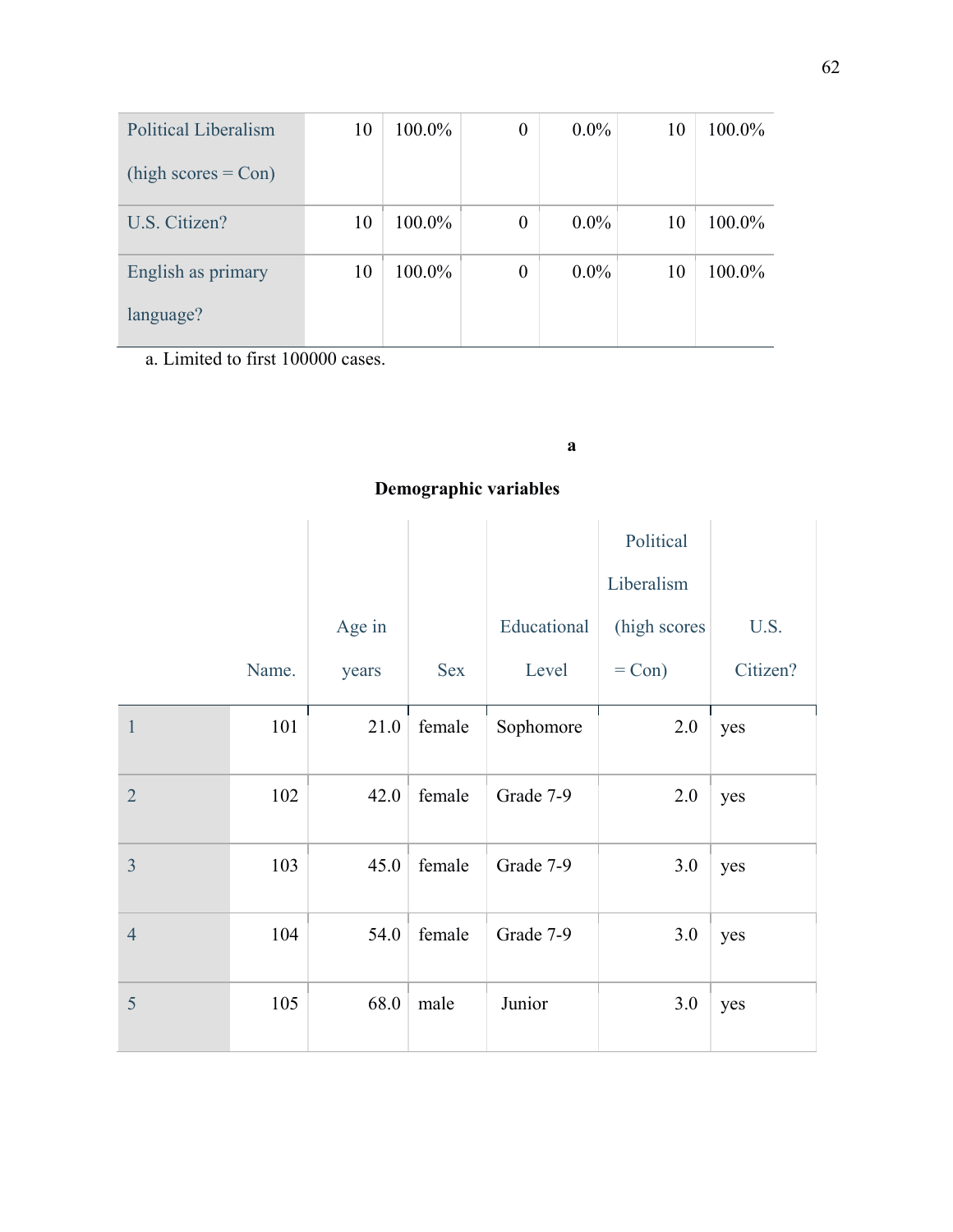| 6              | 106 | 26.0 | female | Junior     | 3.0 | yes |
|----------------|-----|------|--------|------------|-----|-----|
| $\overline{7}$ | 107 | 44.0 | female | Ph.D./Ed.D | 3.0 | yes |
| 8              | 108 | 24.0 | female | Sophomore  | 1.0 | yes |
| 9              | 109 | 32.0 | male   | Ph.D./Ed.D | 1.0 | yes |
| 10             | 110 | 68.0 | female | Grade 7-9  | 3.0 | yes |
| Total N        | 10  | 10   | 10     | 10         | 10  | 10  |

**a** 

## **Demographic variables**

|                   | English as<br>primary<br>language? |
|-------------------|------------------------------------|
| 1                 | yes                                |
| $\overline{c}$    | yes                                |
| 3                 | yes                                |
| $\overline{4}$    | yes                                |
| 5                 | yes                                |
| $\overline{6}$    | yes                                |
| $\overline{7}$    | yes                                |
| 8                 | yes                                |
| 9                 | yes                                |
| 10                | yes                                |
| <b>Total</b><br>N | 10                                 |

a. Limited to first 100000 cases.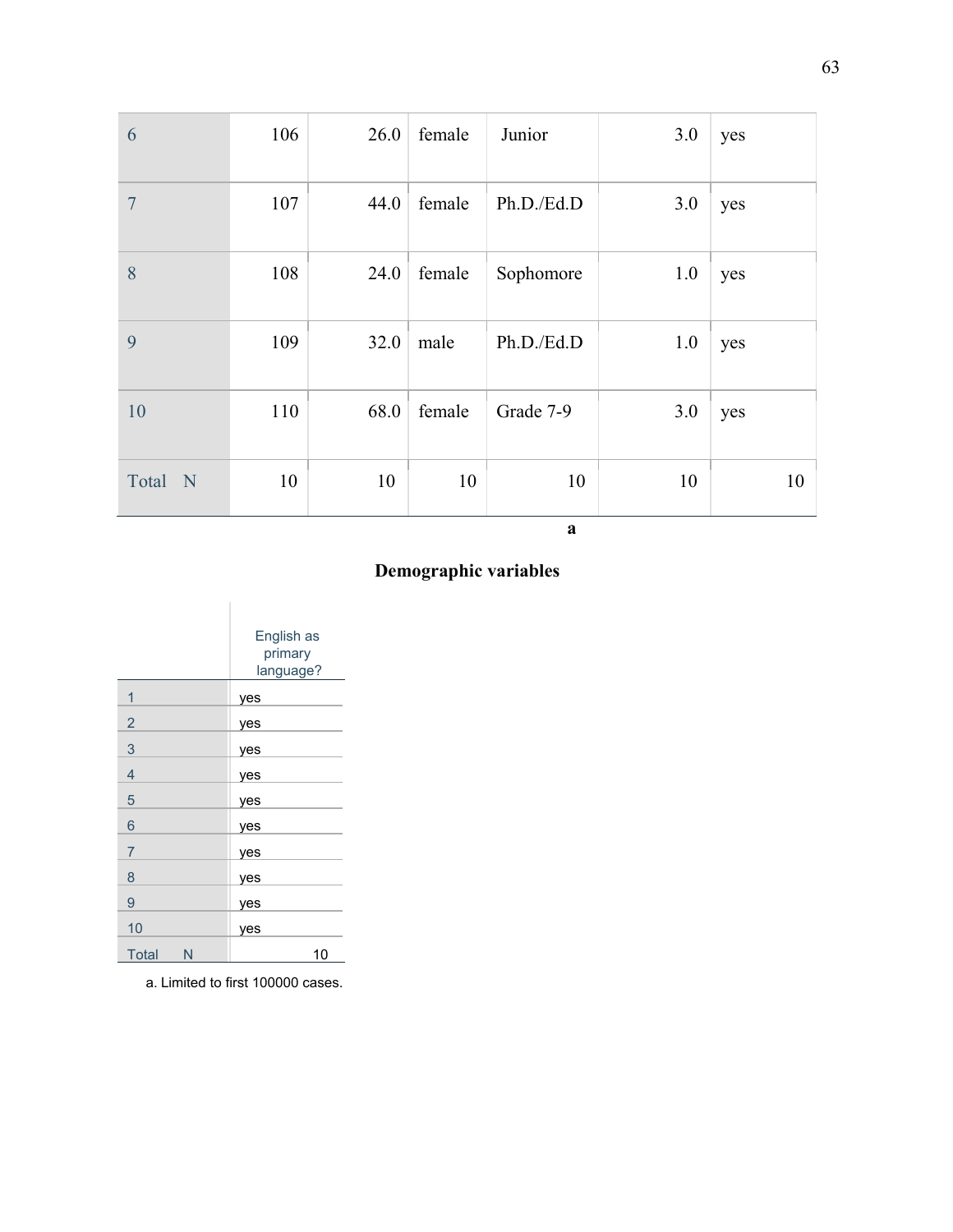## **Report**

Table 1

| Personal    | Maintain     | Post  |              |                      |                                                    |  |
|-------------|--------------|-------|--------------|----------------------|----------------------------------------------------|--|
| Interest    | <b>Norms</b> |       | Conventional | N <sub>2</sub> score |                                                    |  |
|             |              |       |              |                      | $(Stage 2/3)$ $(Stage 4)$ $(P score)$ $(N2 score)$ |  |
|             |              |       |              |                      |                                                    |  |
| Mean        | 35.00        | 33.60 | 22.40        | 15.19                |                                                    |  |
| StdDev      | 9.72         | 14.90 | 14.54        | 12.30                |                                                    |  |
| $\mathbf N$ |              |       |              |                      |                                                    |  |
| 10          | 10           | 10    | 10           |                      |                                                    |  |

## **Report**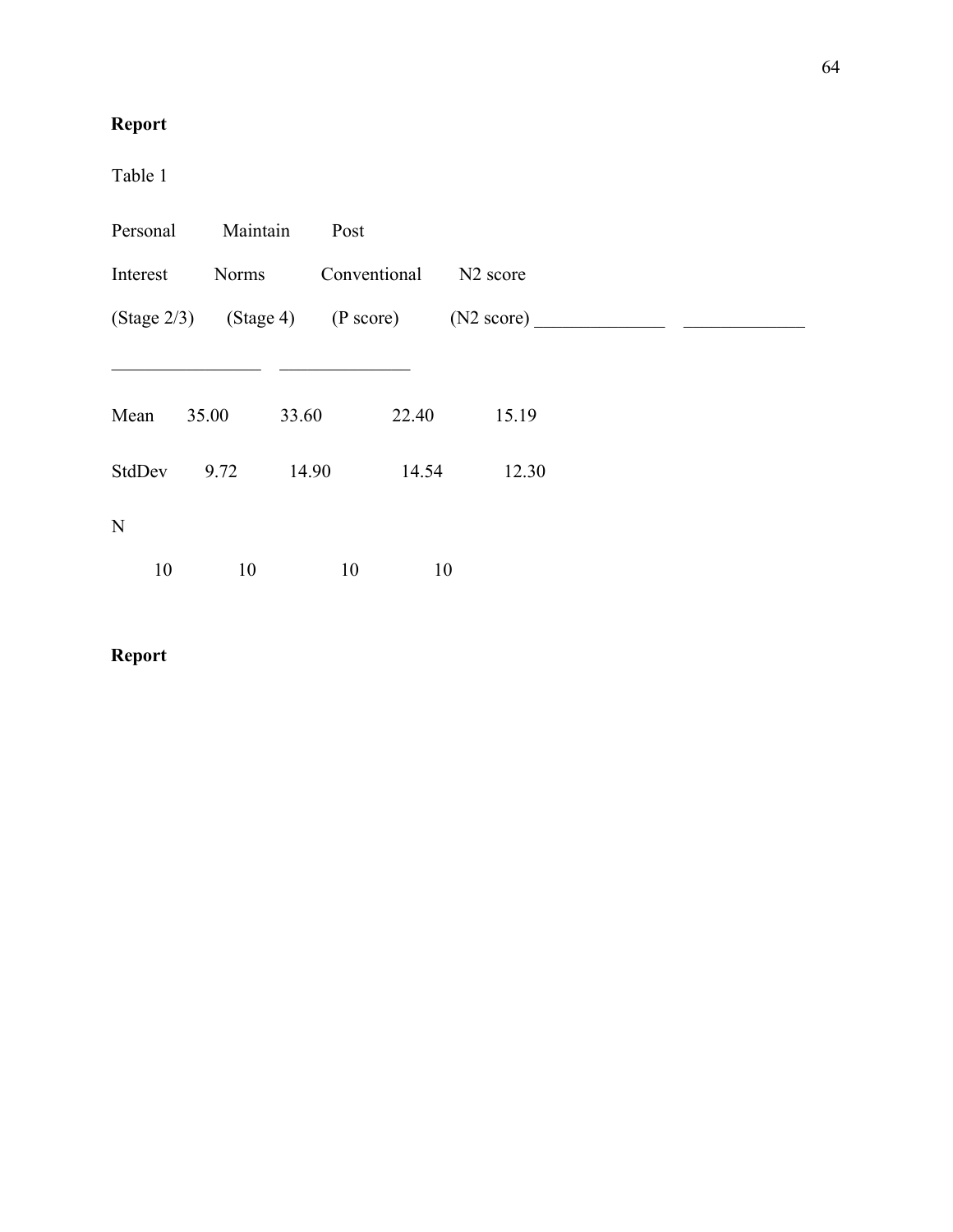## Table 2

|          |                 | Number of Religious |      | cannot                                              |
|----------|-----------------|---------------------|------|-----------------------------------------------------|
|          |                 |                     |      | Orthodoxy Utilizer Humanitarian decide (proxy score |
|          |                 |                     |      |                                                     |
|          |                 |                     |      |                                                     |
| Mean .20 | 3.40            | .30                 | 3.40 |                                                     |
|          | StdDev .11 1.35 | .48                 | 3.27 |                                                     |
| N        |                 |                     |      |                                                     |
| 10       | 10<br>10        | 10                  |      |                                                     |

## **Report**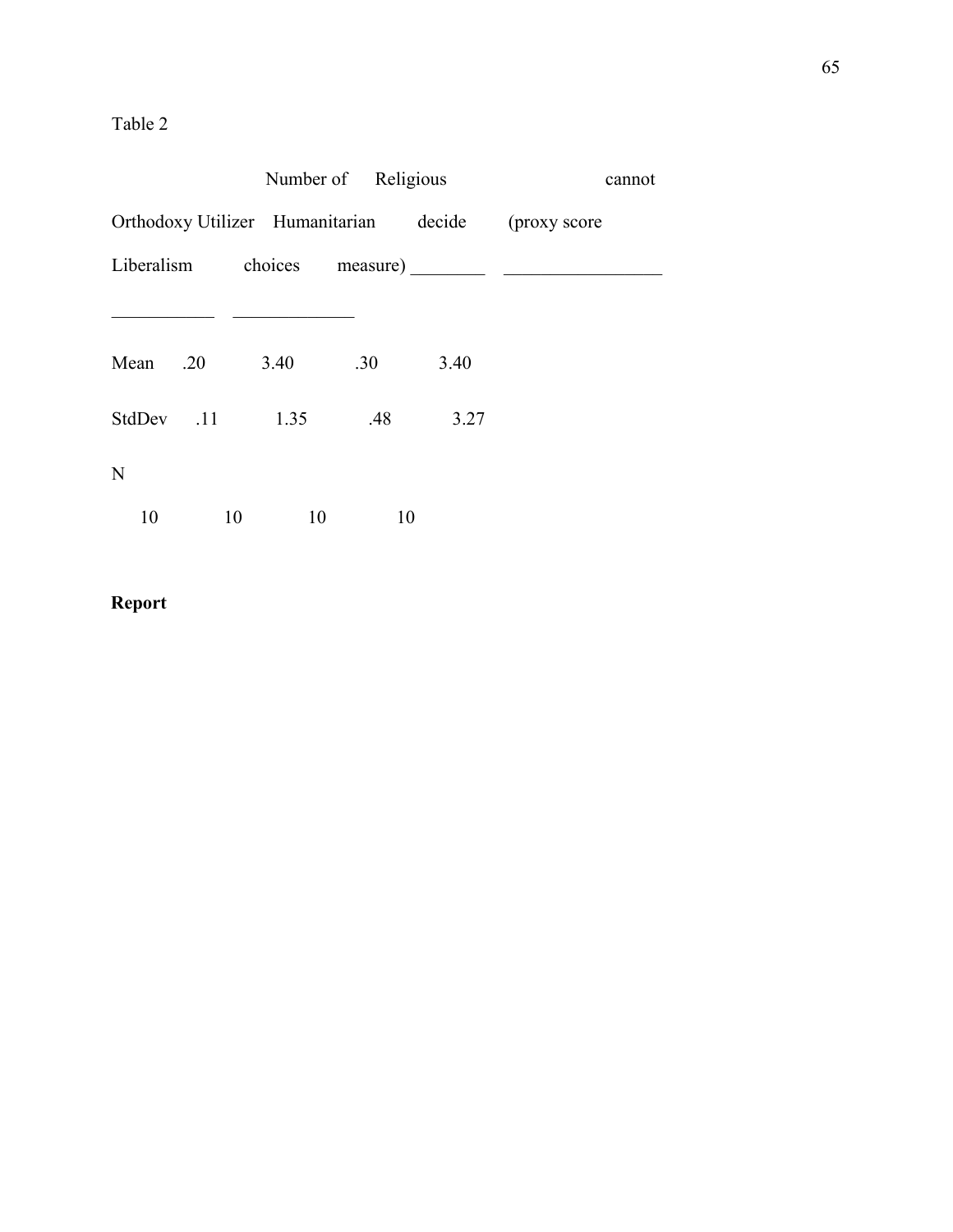|             |    |          |               | Political                      | Age               |      |     | Liberalism             | English |
|-------------|----|----------|---------------|--------------------------------|-------------------|------|-----|------------------------|---------|
| in          |    |          | (high         |                                | as                | year |     | Educational $scores =$ | U.S.    |
|             |    |          |               | primary Name. s Sex Level Con) |                   |      |     |                        |         |
|             |    |          |               |                                |                   |      |     |                        |         |
| Mean        |    | 42.4 1.8 |               | 6.2                            | 2.4               | 1.0  | 1.0 |                        |         |
| StdDev      |    |          | $17.1 \t\t 4$ | 4.0                            | $\boldsymbol{.8}$ | 0.0  | 0.  |                        |         |
| $\mathbf N$ |    |          |               |                                |                   |      |     |                        |         |
| 10          | 10 | 10       |               | 10                             | 10                | 10   | 10  |                        |         |

# **Appendix C**

**Summarize**

**a**

Cases

**Case Processing Summary**

|                          | Included |         | Excluded         |         | Total |         |
|--------------------------|----------|---------|------------------|---------|-------|---------|
|                          | N        | Percent | N                | Percent | N     | Percent |
| What is your name?       | 9        | 100.0%  | $\boldsymbol{0}$ | $0.0\%$ | 9     | 100.0%  |
| <b>Personal Interest</b> | 9        | 100.0%  | $\boldsymbol{0}$ | $0.0\%$ | 9     | 100.0%  |
| (Stage                   |          |         |                  |         |       |         |
| 2/3)                     |          |         |                  |         |       |         |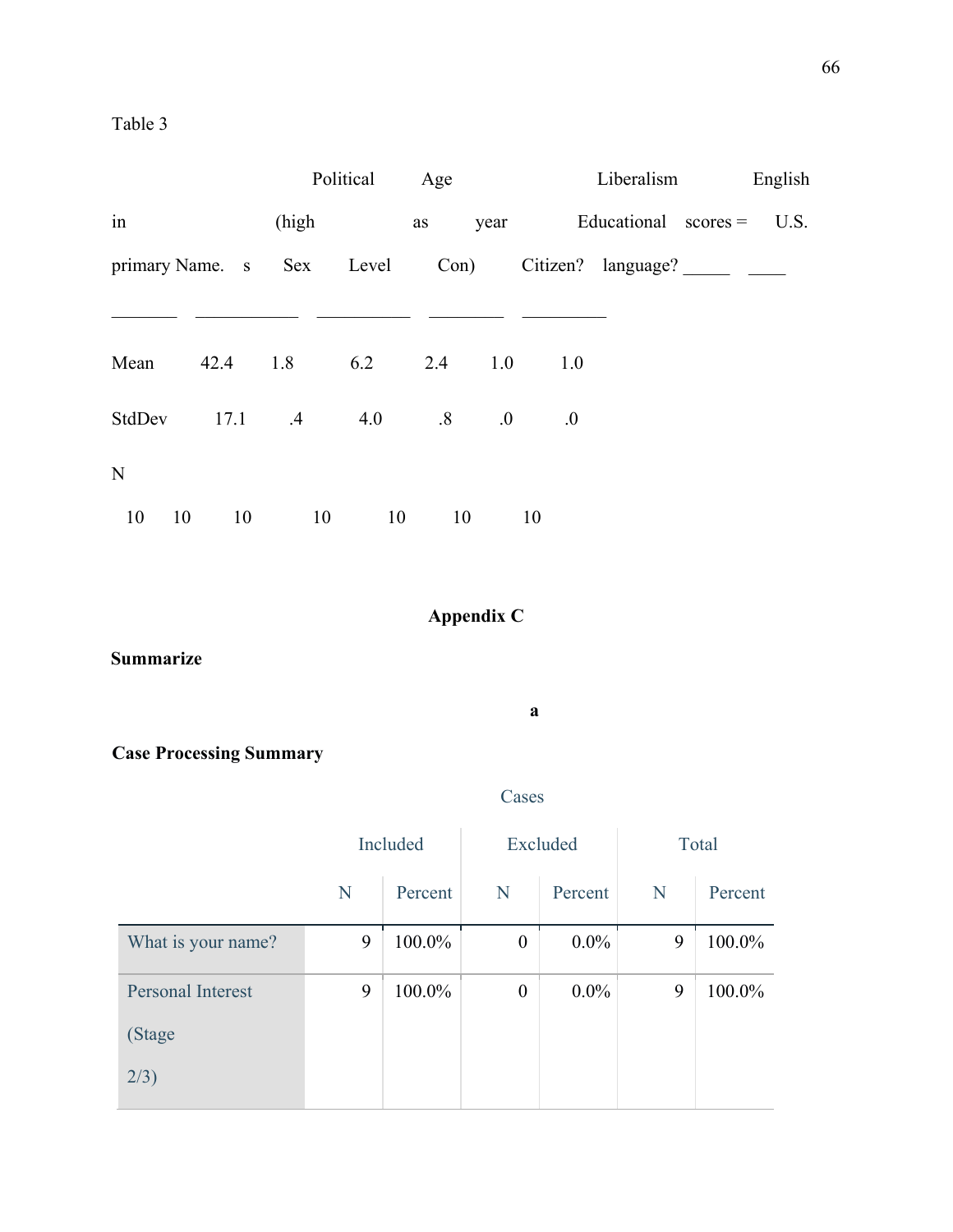| <b>Maintain Norms</b>    | 9 | 100.0% | $\overline{0}$   | $0.0\%$ | 9 | 100.0% |
|--------------------------|---|--------|------------------|---------|---|--------|
| (Stage                   |   |        |                  |         |   |        |
| 4)                       |   |        |                  |         |   |        |
| <b>Post Conventional</b> | 9 | 100.0% | $\boldsymbol{0}$ | $0.0\%$ | 9 | 100.0% |
| (P score)                |   |        |                  |         |   |        |
| N <sub>2</sub> score     | 9 | 100.0% | $\theta$         | $0.0\%$ | 9 | 100.0% |
| (N <sub>2</sub> score)   |   |        |                  |         |   |        |
| SPSS filter to           | 9 | 100.0% | $\overline{0}$   | $0.0\%$ | 9 | 100.0% |
| eliminate purged         |   |        |                  |         |   |        |
| subjects                 |   |        |                  |         |   |        |

**a**

# **Individual participant output: Developmental indices**

|                | What is | Personal       | Maintain     | Post         |                      |
|----------------|---------|----------------|--------------|--------------|----------------------|
|                | your    | Interest       | <b>Norms</b> | Conventional | N <sub>2</sub> score |
|                | name?   | (Stage $2/3$ ) | (Stage 4)    | (P score)    | (N2 score)           |
| 1              | 201     | 28.00          | 8.00         | 54.00        | 32.45                |
| $\overline{2}$ | 202     | 38.00          | 18.00        | 18.00        | 11.12                |
| 3              | 203     | 26.00          | 44.00        | 16.00        | 1.17                 |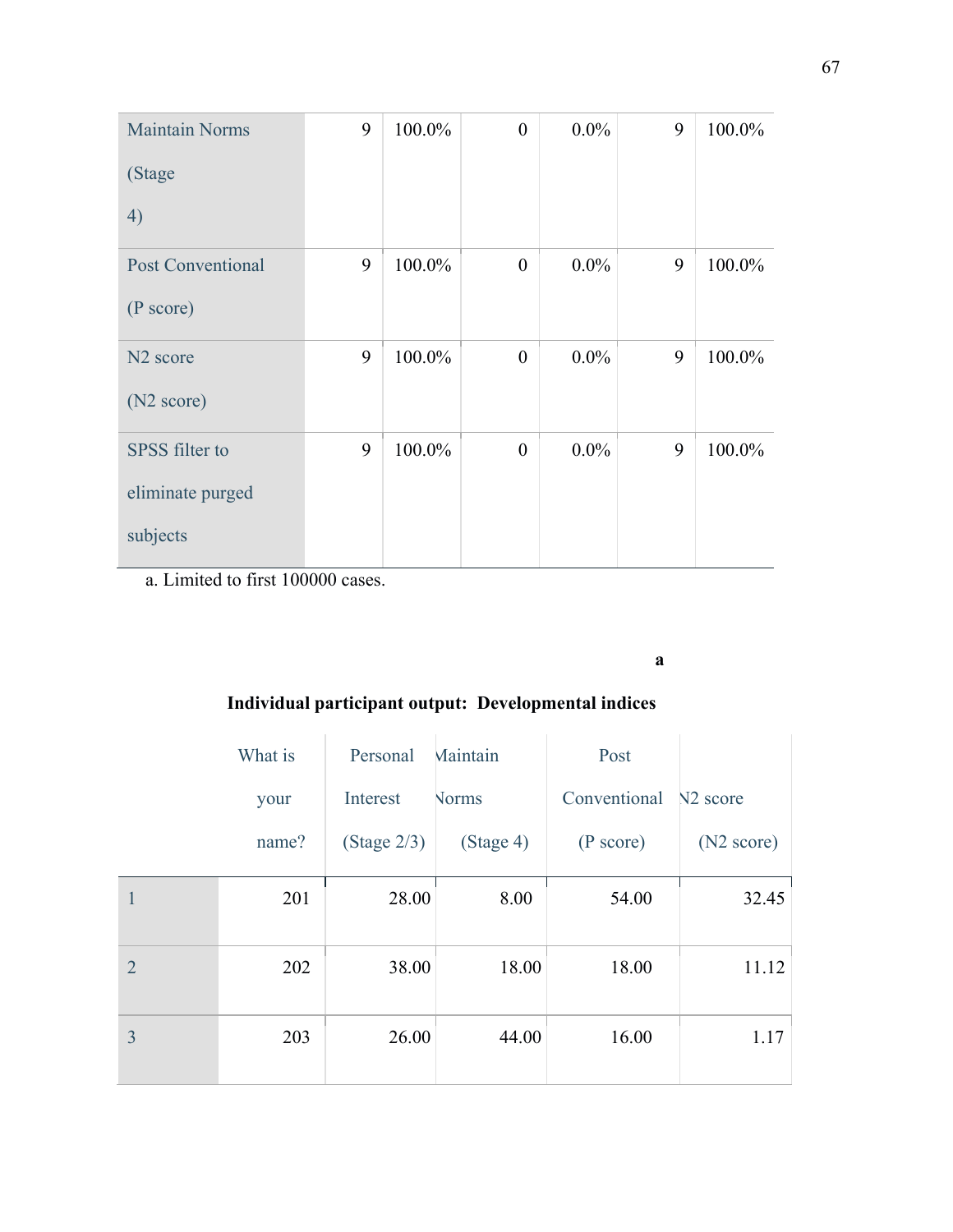| $\overline{4}$  | 204 | 32.00 | 50.00 | 18.00 | 12.26    |
|-----------------|-----|-------|-------|-------|----------|
| 5               | 205 | 34.00 | 20.00 | 32.00 | 35.02    |
| 6               | 206 | 24.00 | 48.00 | 20.00 | 24.90    |
| $7\phantom{.0}$ | 207 | 50.00 | 18.00 | 20.00 | 9.06     |
| 8               | 208 | 38.00 | 34.00 | 20.00 | 23.65    |
| 9               | 210 | 38.00 | 50.00 | 4.00  | 6.23     |
| Total N         | 9   | 9     | 9     | 9     | 9        |
|                 |     |       |       |       | $\bf{a}$ |

# **Individual participant output: Developmental indices**

|                | SPSS filter to<br>eliminate<br>purged subjects |
|----------------|------------------------------------------------|
| 1              | Selected                                       |
| $\overline{2}$ | Selected                                       |
| 3              | Selected                                       |
| 4              | Selected                                       |
| 5              | Selected                                       |
| 6              | Selected                                       |
| 7              | Selected                                       |
| 8              | Selected                                       |
| 9              | Selected                                       |
| Total<br>N     | g                                              |

a. Limited to first 100000 cases.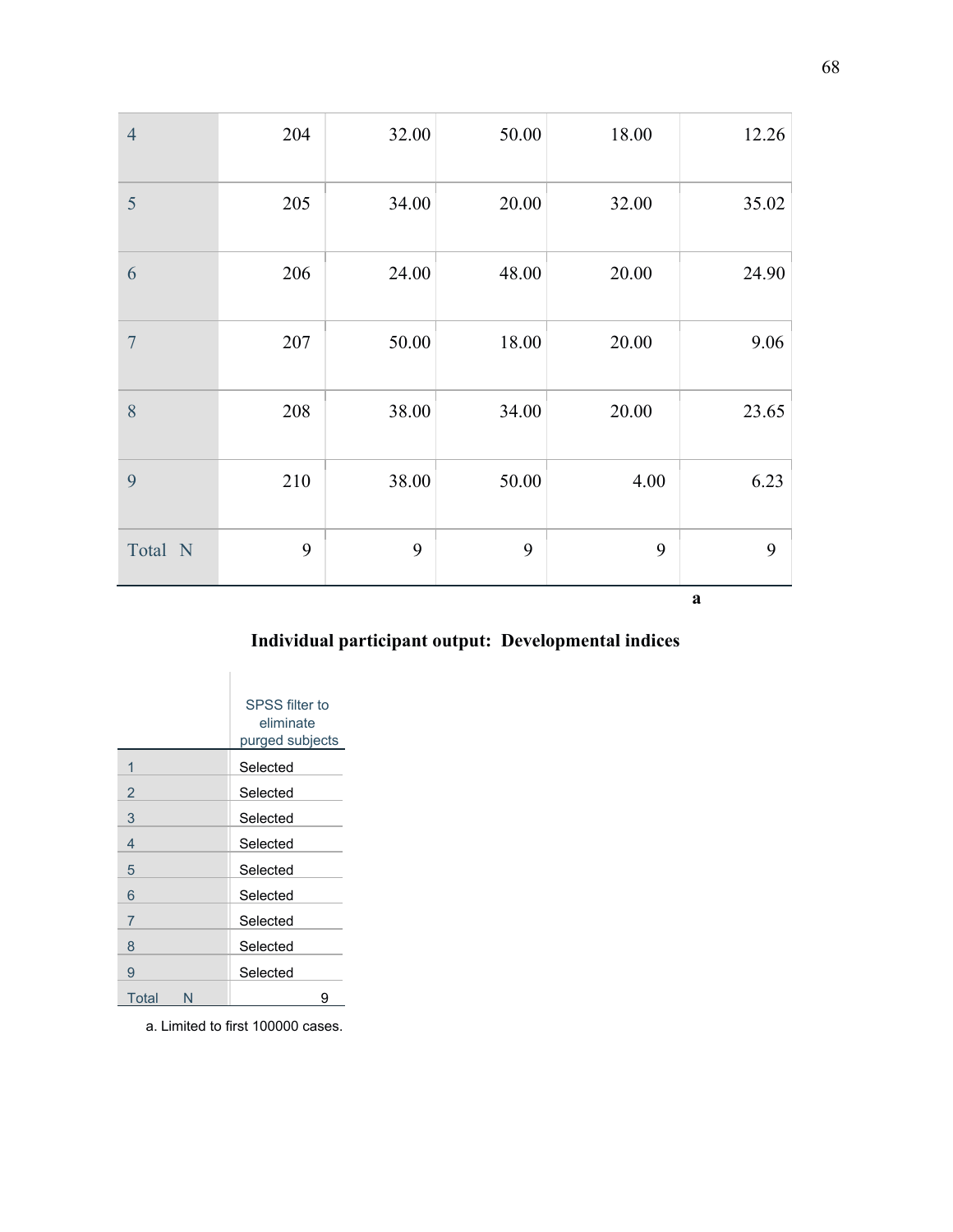#### **a**

# **Case Processing Summary**

#### Cases

|                    | Included       |         | Excluded         |         | T stal |         |
|--------------------|----------------|---------|------------------|---------|--------|---------|
|                    | N              | Percent | N                | Percent | N      | Percent |
| What is your name? | 9              | 100.0%  | $\theta$         | $0.0\%$ | 9      | 100.0%  |
| Type indicator     | 9              | 100.0%  | $\overline{0}$   | $0.0\%$ | 9      | 100.0%  |
| Utilizer score     | $\overline{7}$ | 77.8%   | $\overline{2}$   | 22.2%   | 9      | 100.0%  |
| Consolidation      | 9              | 100.0%  | $\overline{0}$   | $0.0\%$ | 9      | 100.0%  |
| Transition         |                |         |                  |         |        |         |
| SPSS filter to     | 9              | 100.0%  | $\boldsymbol{0}$ | $0.0\%$ | 9      | 100.0%  |
| eliminate purged   |                |         |                  |         |        |         |
| subjects           |                |         |                  |         |        |         |

a. Limited to first 100000 cases.

**a** 

### **Individual participant output: Developmental profile and phase indices**

| What is |             |          |                             |              |
|---------|-------------|----------|-----------------------------|--------------|
| your    | <b>Type</b> | Utilizer | Consolidation   SPSS filter |              |
| name?   | indicator   | score    | Transition                  | to eliminate |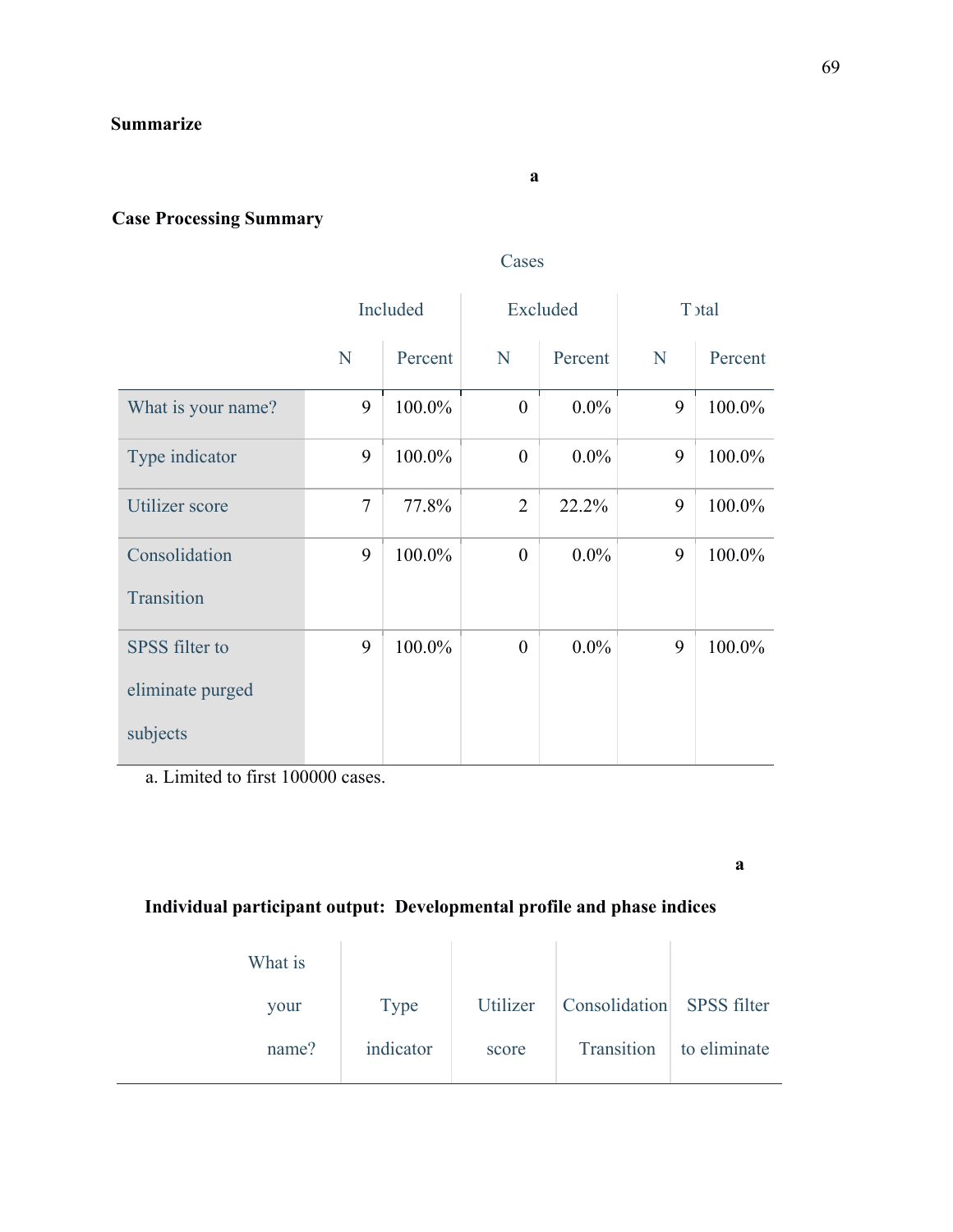|                      |     |      |        |          | purged   |
|----------------------|-----|------|--------|----------|----------|
|                      |     |      |        |          | subjects |
| $\,1\,$              | 201 | 6.00 | .27    | 1.00     | Selected |
| $\overline{2}$       | 202 | 2.00 | .21    | $1.00\,$ | Selected |
| $\overline{3}$       | 203 | 4.00 | $-.08$ | 2.00     | Selected |
| $\overline{4}$       | 204 | 3.00 | .25    | 1.00     | Selected |
| 5                    | 205 | 2.00 | .29    | $1.00\,$ | Selected |
| 6                    | 206 | 3.00 | 9.99   | $1.00\,$ | Selected |
| $\overline{7}$       | 207 | 2.00 | .63    | $1.00\,$ | Selected |
| $\,8\,$              | 208 | 2.00 | 9.99   | 1.00     | Selected |
| 9                    | 210 | 3.00 | .09    | $1.00\,$ | Selected |
| Total<br>$\mathbf N$ | 9   | 9    | $\tau$ | 9        | 9        |

### **Summarize**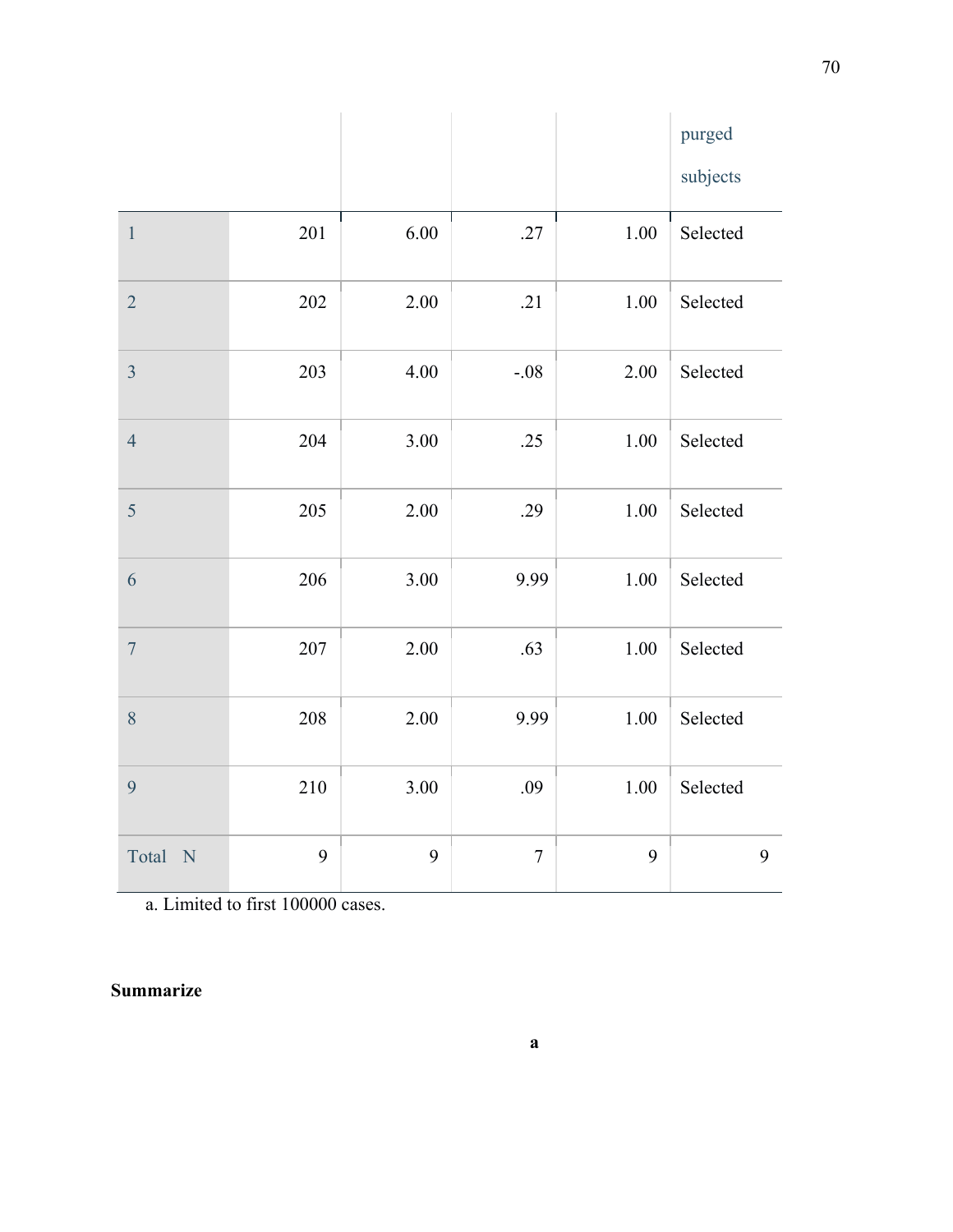## **Case Processing Summary**

|                          | Included |         | Excluded       |         | Total |         |
|--------------------------|----------|---------|----------------|---------|-------|---------|
|                          | N        | Percent | N              | Percent | N     | Percent |
| What is your name?       | 9        | 100.0%  | $\theta$       | $0.0\%$ | 9     | 100.0%  |
| Humanitarian             | 9        | 100.0%  | $\overline{0}$ | $0.0\%$ | 9     | 100.0%  |
| Liberalism               |          |         |                |         |       |         |
| Number of cannot         | 9        | 100.0%  | $\overline{0}$ | $0.0\%$ | 9     | 100.0%  |
| decide choices           |          |         |                |         |       |         |
| Religious Orthodoxy      | 9        | 100.0%  | $\overline{0}$ | $0.0\%$ | 9     | 100.0%  |
| (proxy measure)          |          |         |                |         |       |         |
| SPSS filter to eliminate | 9        | 100.0%  | $\overline{0}$ | $0.0\%$ | 9     | 100.0%  |
| purged subjects          |          |         |                |         |       |         |

Cases

a. Limited to first 100000 cases.

**a**

## **Individual participant output: Experimental indices**

|         |              | Number of | Religious | <b>SPSS</b> filter |
|---------|--------------|-----------|-----------|--------------------|
| What is |              | cannot    | Orthodoxy | to eliminate       |
| your    | Humanitarian | decide    | $($ proxy | purged             |
| name?   | Liberalism   | choices   | measure)  | subjects           |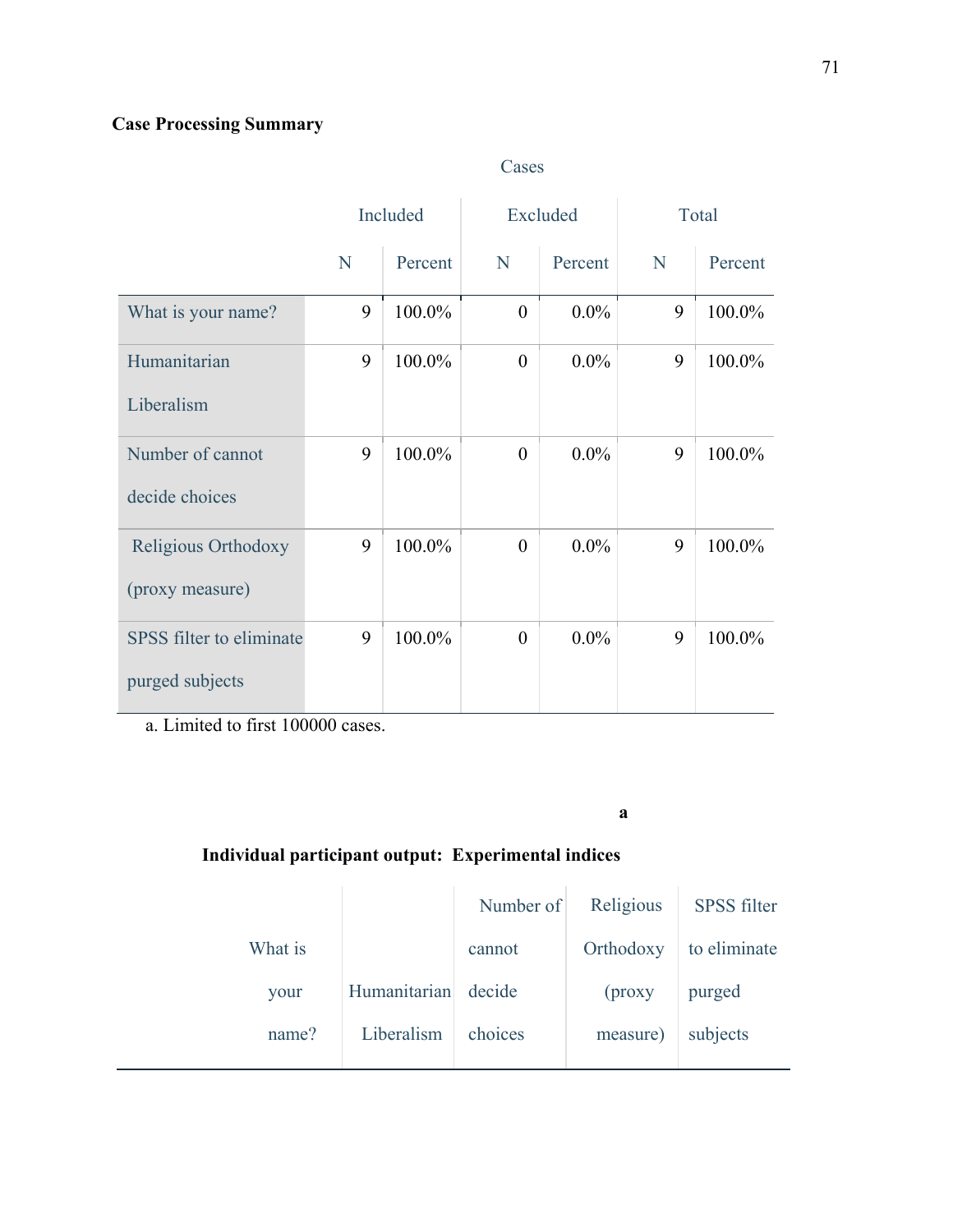| $\mathbf{1}$   | 201 | 5.00 | .00.     | 1.00 | Selected |
|----------------|-----|------|----------|------|----------|
| $\overline{2}$ | 202 | 5.00 | .00.     | 1.00 | Selected |
| 3              | 203 | 3.00 | $1.00\,$ | 9.00 | Selected |
| $\overline{4}$ | 204 | 2.00 | .00      | 9.00 | Selected |
| 5              | 205 | 2.00 | 2.00     | 3.00 | Selected |
| 6              | 206 | 1.00 | 3.00     | 4.00 | Selected |
| $\overline{7}$ | 207 | 3.00 | .00.     | 8.00 | Selected |
| 8              | 208 | 2.00 | 3.00     | 5.00 | Selected |
| 9              | 210 | 4.00 | .00.     | 1.00 | Selected |
| Total<br>N     | 9   | 9    | 9        | 9    | 9        |

### **Summarize**

**Case Processing Summary**

Included Excluded Total

Cases

**a**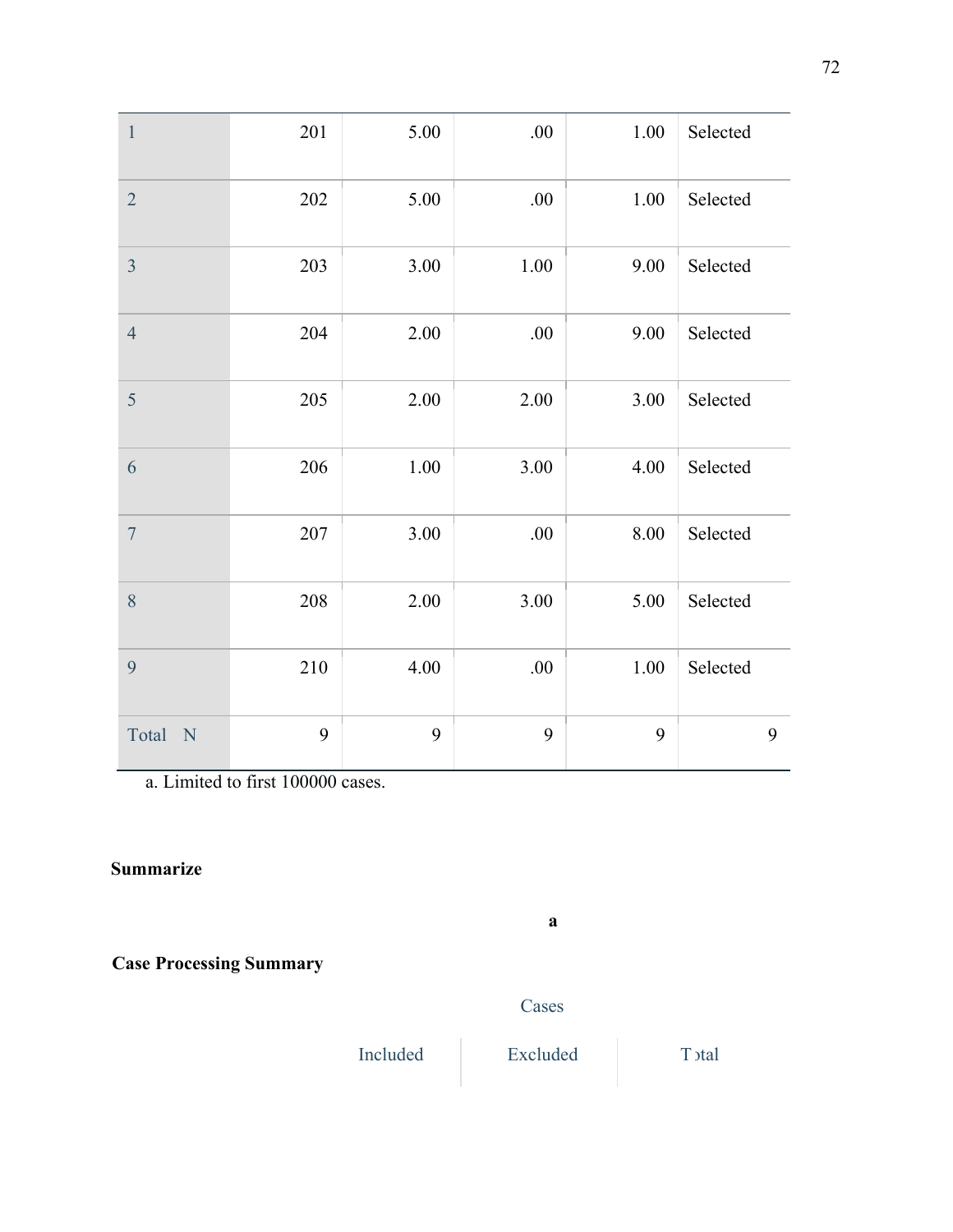|                             | N                | Percent | N              | Percent | N | Percent |
|-----------------------------|------------------|---------|----------------|---------|---|---------|
| What is your name?          | 9                | 100.0%  | $\overline{0}$ | $0.0\%$ | 9 | 100.0%  |
| <b>AGE</b>                  | $\overline{0}$   | $0.0\%$ | 9              | 100.0%  | 9 | 100.0%  |
| <b>SEX</b>                  | $\boldsymbol{0}$ | $0.0\%$ | 9              | 100.0%  | 9 | 100.0%  |
| <b>Educational Level</b>    | $\boldsymbol{0}$ | $0.0\%$ | 9              | 100.0%  | 9 | 100.0%  |
| <b>Political Liberalism</b> | $\overline{0}$   | $0.0\%$ | 9              | 100.0%  | 9 | 100.0%  |
| $(high scores = Con)$       |                  |         |                |         |   |         |
| U.S. Citizen?               | $\boldsymbol{0}$ | $0.0\%$ | 9              | 100.0%  | 9 | 100.0%  |
| English as primary          | $\boldsymbol{0}$ | $0.0\%$ | 9              | 100.0%  | 9 | 100.0%  |
| language?                   |                  |         |                |         |   |         |

**a** 

## **Demographic variables**

|                |         |           |            |             | Political    |           |
|----------------|---------|-----------|------------|-------------|--------------|-----------|
|                | What is |           |            |             | Liberalism   |           |
|                | your    |           |            | Educational | (high scores | U.S.      |
|                | name?   | AGE       | <b>SEX</b> | Level       | $=$ Con $)$  | Citizen?  |
| 1              | 201     | $\bullet$ | $\bullet$  | $\bullet$   | $\bullet$    | $\bullet$ |
| $\overline{2}$ | 202     | $\bullet$ | $\bullet$  | $\bullet$   | $\bullet$    | $\bullet$ |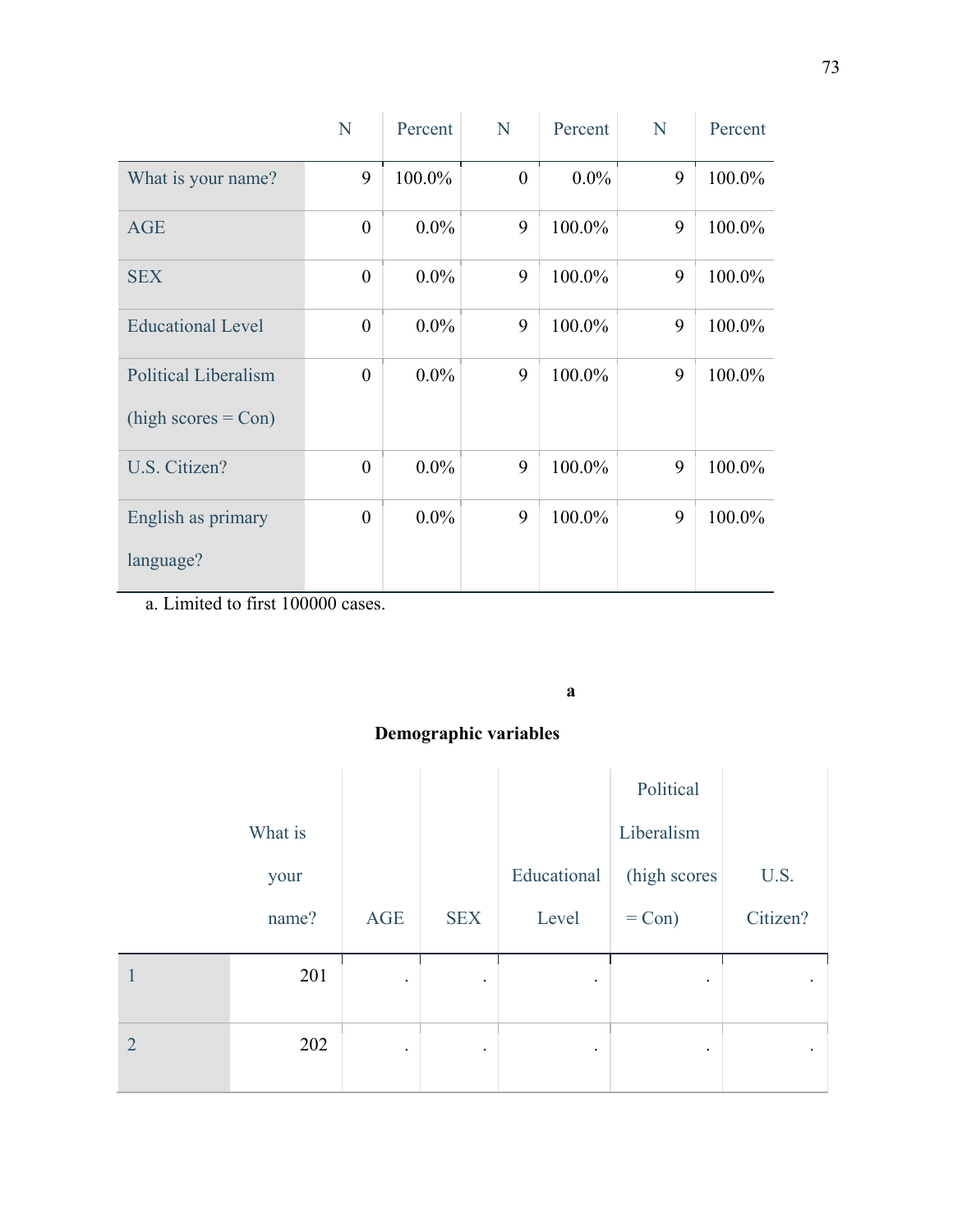| $\overline{3}$ | 203     | $\bullet$            | $\bullet$ | $\bullet$ | $\bullet$ |  |
|----------------|---------|----------------------|-----------|-----------|-----------|--|
| $\overline{4}$ | 204     |                      | $\bullet$ | $\bullet$ | $\bullet$ |  |
| 5              | 205     | $\bullet$            | $\bullet$ | $\bullet$ | ۰         |  |
| 6              | 206     | $\bullet$            | $\cdot$   | $\bullet$ | $\bullet$ |  |
| $\overline{7}$ | 207     | $\ddot{\phantom{0}}$ | $\bullet$ | $\bullet$ | $\bullet$ |  |
| $\, 8$         | 208     | $\bullet$            | $\cdot$   | $\bullet$ | $\bullet$ |  |
| 9              | $210\,$ | $\bullet$            | $\bullet$ | $\bullet$ | $\bullet$ |  |
| Total N        | 9       |                      |           |           |           |  |

**a** 

### **Demographic variables**

|                   | English as<br>primary<br>language? |
|-------------------|------------------------------------|
| 1                 |                                    |
| $\overline{2}$    | ٠                                  |
| 3                 |                                    |
| $\overline{4}$    |                                    |
| 5                 |                                    |
| 6                 |                                    |
| 7                 |                                    |
| 8                 |                                    |
| 9                 | ٠                                  |
| <b>Total</b><br>N |                                    |

a. Limited to first 100000 cases.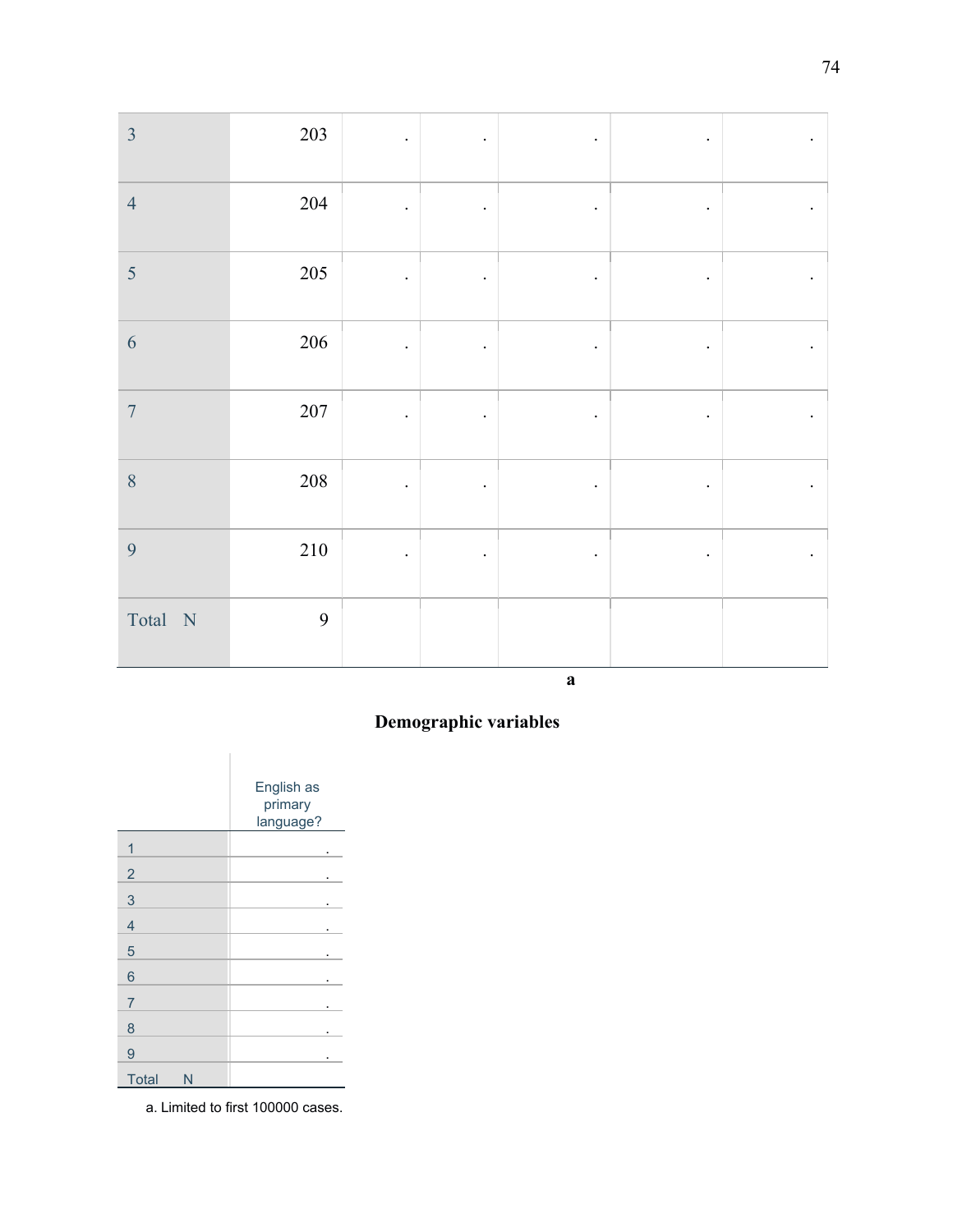# **Report**

Table 1

| Personal | Maintain | Post               |       |                                                    |  |
|----------|----------|--------------------|-------|----------------------------------------------------|--|
| Interest |          | Norms Conventional |       | N <sub>2</sub> score                               |  |
|          |          |                    |       | $(Stage 2/3)$ $(Stage 4)$ $(P score)$ $(N2 score)$ |  |
|          |          |                    |       |                                                    |  |
| Mean     | 34.22    | 32.22              | 22.44 | 17.32                                              |  |
| StdDev   | 7.97     | 16.45              | 13.81 | 12.02                                              |  |
| N        |          |                    |       |                                                    |  |
| 9        | 9        | 9                  | 9     |                                                    |  |

# **Report**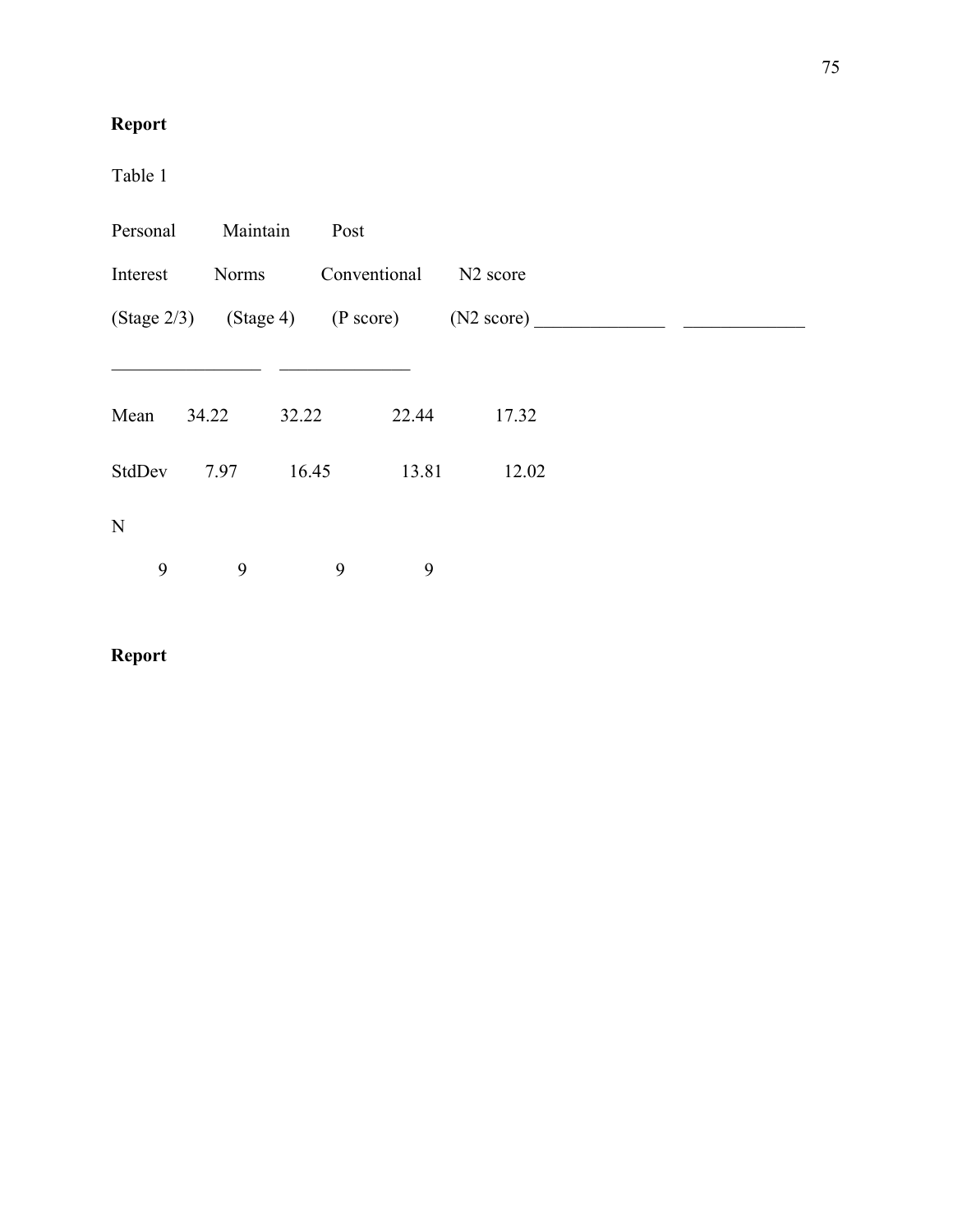## Table 2

|          |   |                      | Number of Religious |      | cannot                                              |  |
|----------|---|----------------------|---------------------|------|-----------------------------------------------------|--|
|          |   |                      |                     |      | Orthodoxy Utilizer Humanitarian decide (proxy score |  |
|          |   |                      |                     |      |                                                     |  |
|          |   |                      |                     |      |                                                     |  |
| Mean .24 |   | 3.00                 | 1.00                | 4.56 |                                                     |  |
|          |   | StdDev .22 1.41 1.32 |                     | 3.40 |                                                     |  |
| N        |   |                      |                     |      |                                                     |  |
| 7        | 9 | 9                    | 9                   |      |                                                     |  |

# **Report**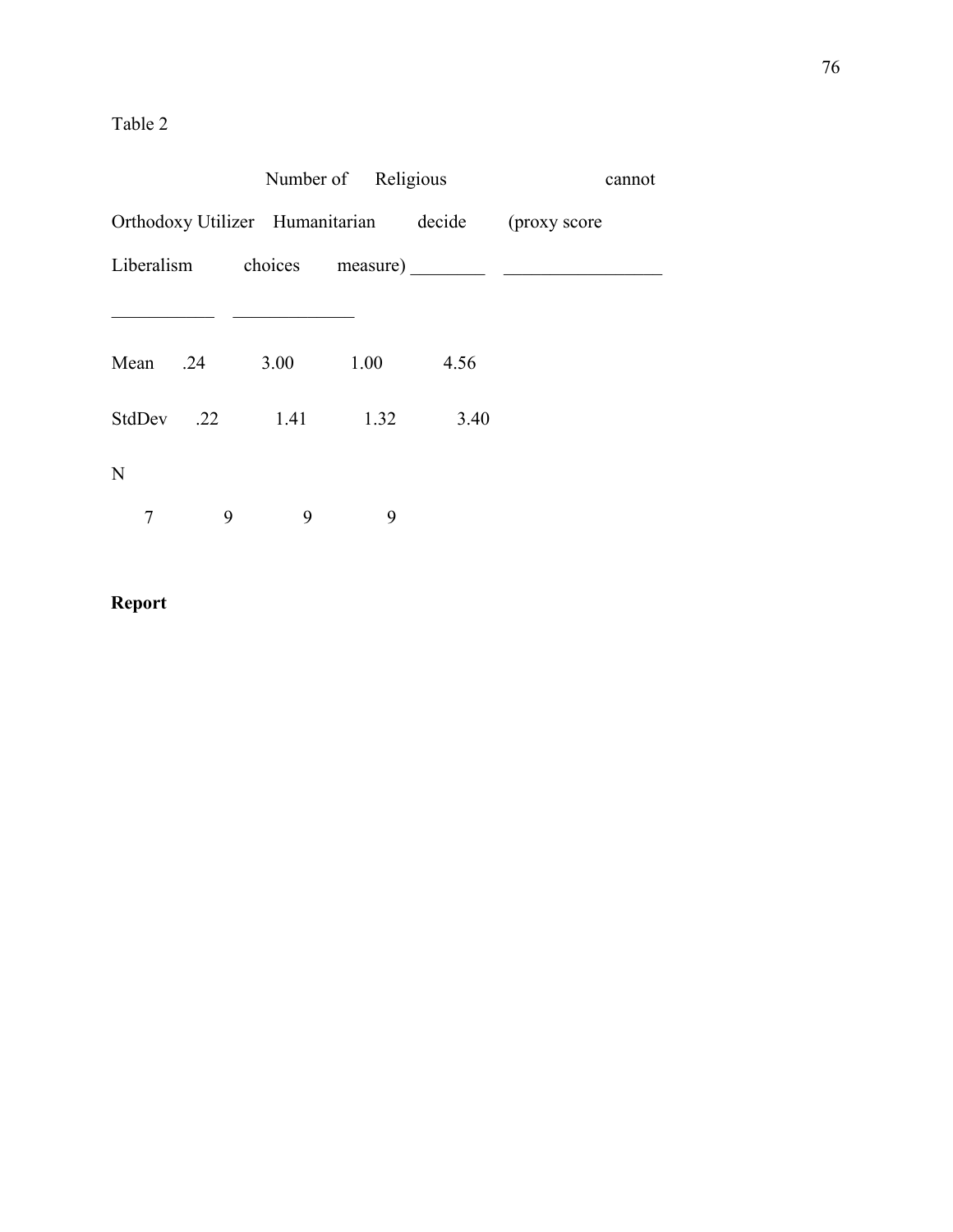|                     |                                                                | Political What                               |                   |                  | Liberalism | English is                                |
|---------------------|----------------------------------------------------------------|----------------------------------------------|-------------------|------------------|------------|-------------------------------------------|
| (high               | as your                                                        |                                              |                   |                  |            | Educational scores = $U.S.$ primary name? |
| AGE<br>$\rm SEX$    | Level                                                          | Con)                                         |                   |                  |            | Citizen? language?                        |
|                     |                                                                |                                              |                   |                  |            |                                           |
| Mean                | $\mathbf{z} = \mathbf{z} \times \mathbf{z}$ . The $\mathbf{z}$ | the control of the control of the control of | <b>Contractor</b> |                  |            |                                           |
| StdDev              | and the control of the control of the control of               |                                              |                   |                  |            |                                           |
| $\mathbf N$         |                                                                |                                              |                   |                  |            |                                           |
| 9<br>$\overline{0}$ | $\boldsymbol{0}$<br>$\boldsymbol{0}$                           | $\boldsymbol{0}$                             | $\mathbf{0}$      | $\boldsymbol{0}$ |            |                                           |

#### **Resources**

Anand, V. (2007). A study of time management: The collelation between video game usage and academic performance markers. Cyber Psychology & Behavior, 10,552–5

ANDERSON, C. A, and K. E DILL. "Video Games and Aggressive Thoughts, Feelings, and Behavior in the Laboratory and in Life." Journal of personality and social psychology 78.4 (2000): 772–790. Web.

Anderson, Craig A. "An Update on the Effects of Playing Violent Video Games." Journal of Adolescence 27.1 [2004]: 113–122. Web.

BANDURA, A. (2001). Social cognitive theory: An agentic perspective. Annual Review of Psychology, 52(1), 1–26. https://doi.org/10.1146/annurev.psych.52.1.1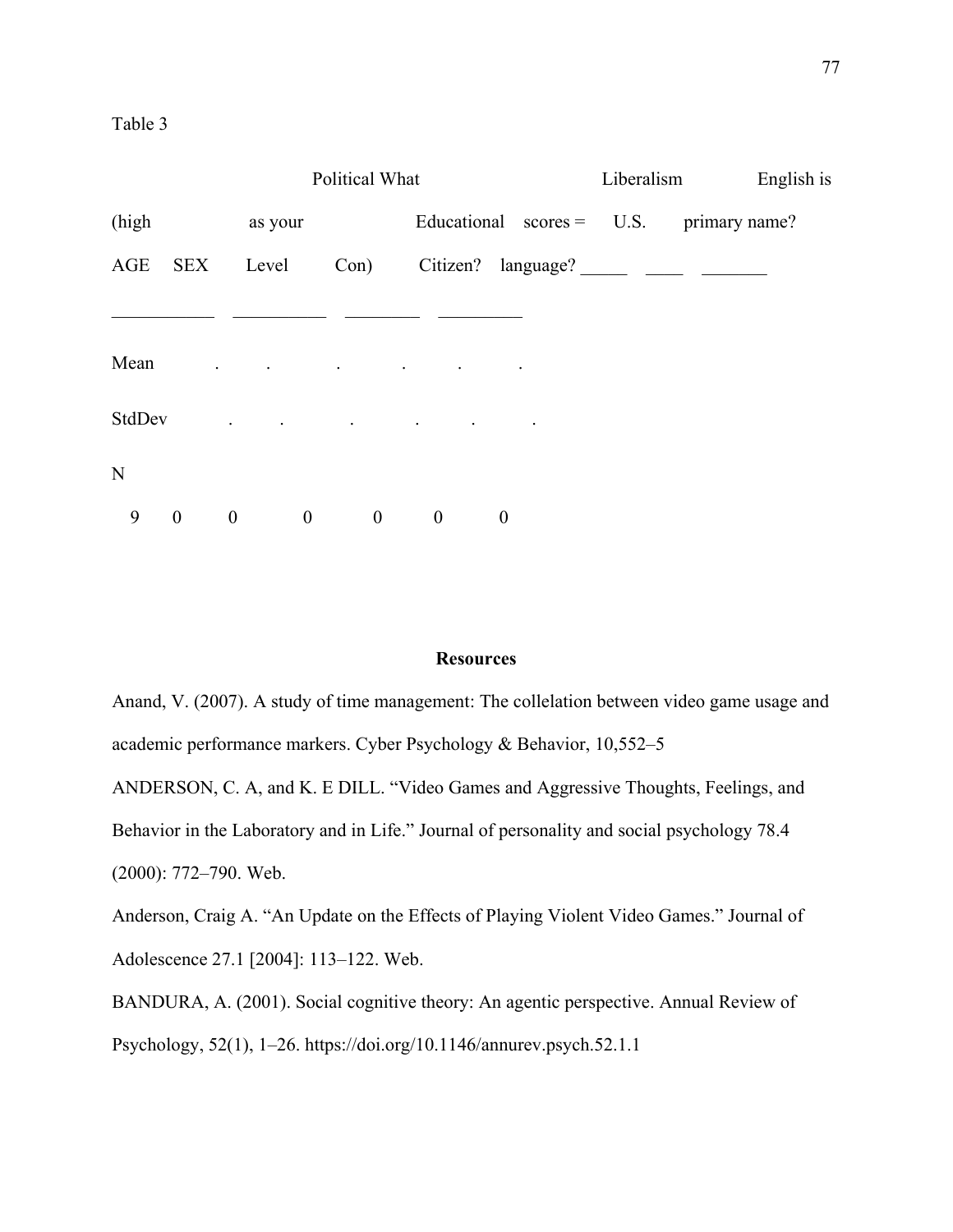Bebeau, M. J., & Thoma, S. J. (2003). Guide for DIT-2. Minineapolis, MN: Center for the study of ethical development.

Brunborg, Geir Scott, Mentzoni, Rune Aune, and Frøyland, Lars Roar. "Is Video Gaming, or

Video Game Addiction, Associated with Depression, Academic Achievement, Heavy Episodic

Drinking, or Conduct Problems?" Journal of Behavioral Addictions 3.1 (2014): 27–32. Web.

Chalari, D. A. (2017). Sociology of the individual. Sage Publications.

Charon, J.M (2011) Symbolic Interactionism: An Introduction, and Interpretation, an Integration (10th ed.). New Delhi: PHI Learning Private Limited.

Csikszentmihalyi, M. (1975).Beyond boredom and anxiety. San ?rancisco, CA: Jossey-Bass

Drewes, A. (2008). Bobo Revisited: What the Research Says. International Journal of Play

Therapy, 17(1), 52–65. https://doi.org/10.1037/1555-6824.17.1.52

Entertainment Software Association. [2018]. ESSENTIAL FACTS ABOUT THE COMPUTER

AND VIDEO GAME INDUSTRY. Retrieved November 24, 2019, from

http://www.theesa.com/wp-content/uploads/2018/05/EF2018\_FINAL.pdf

Falk, R., & Miller, N. (1998). The reflexive self: A sociological perspective. Roeper Review,

20(3), 150–153. https://doi.org/10.1080/02783199809553881

Farganis, James. Readings in Social Theory : the Classic Tradition to Post-Modernism . 7th ed. New York: McGraw-Hill, 2014. Print.

Ferguson, Christopher J., and Rueda, Stephanie M. "The Hitman Study: Violent Video Game Exposure Effects on Aggressive Behavior, Hostile Feelings, and Depression." European Psychologist 15.2 [2010]: 99–108. Web.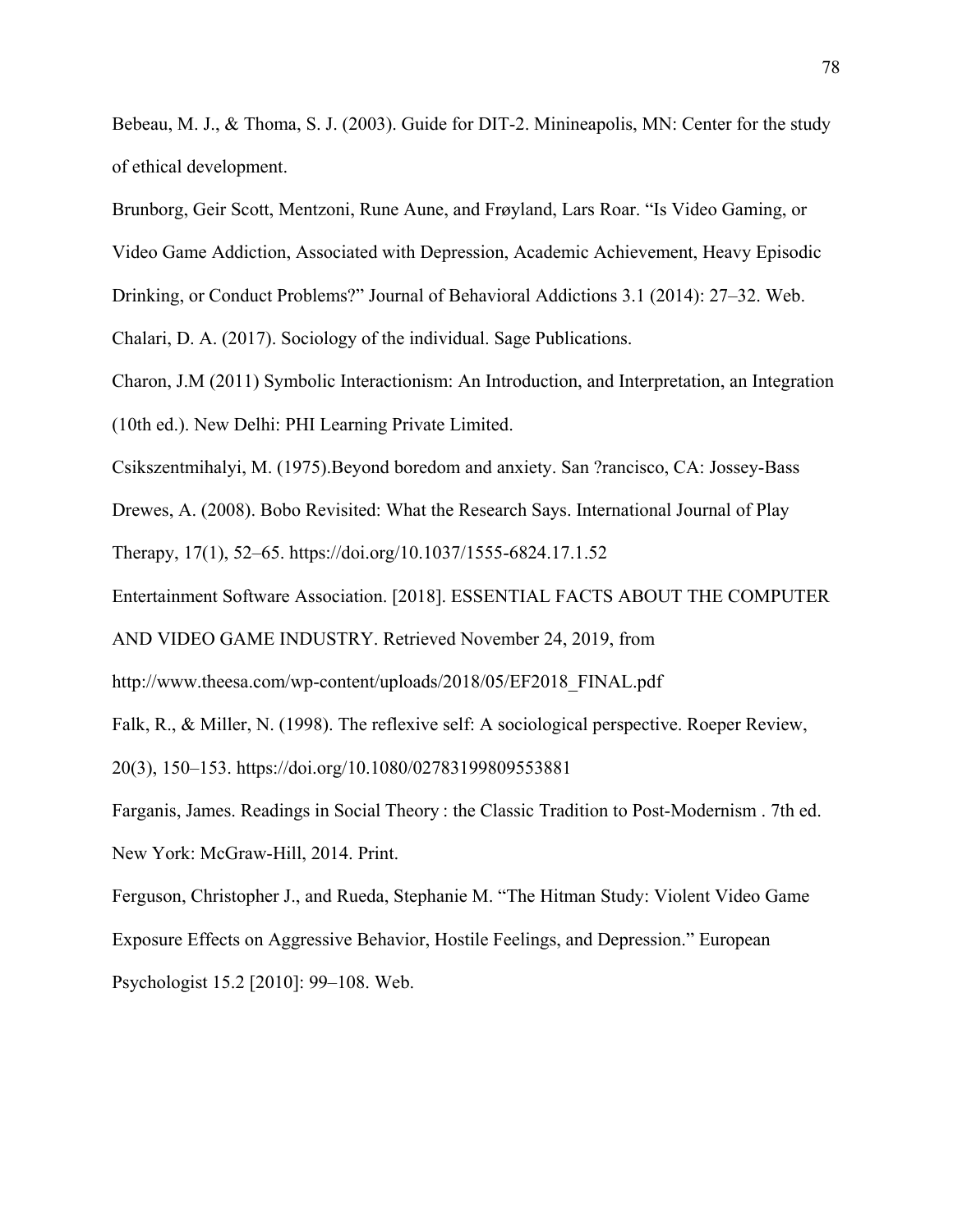Ferguson, Christopher J., and Rueda, Stephanie M. "The Hitman Study: Violent Video Game Exposure Effects on Aggressive Behavior, Hostile Feelings, and Depression." European Psychologist 15.2 (2010): 99–108. Web.

Gert, Bernard and Joshua Gert, "The Definition of Morality", The Stanford Encyclopedia of

Philosophy (Fall 2020 Edition), Edward N. Zalta (ed.), URL =

<https://plato.stanford.edu/archives/fall2020/entries/morality-definition/>.

Greitemeyer, Tobias, and Mügge, Dirk O. "Video Games Do Affect Social Outcomes: A Meta-Analytic Review of the Effects of Violent and Prosocial Video Game Play." Personality and Social Psychology Bulletin 40.5 (2014): 578–589. Web.

History.com Editors. [2017, September 1]. Video Game History. Retrieved November 24, 2019, from https://www.history.com/topics/inventions/history-of-video-games

Holtz, P. & Appel, M. (2011). Internet use and video gaming predict problem behavior in early adolescence. Journal of Adolescence, 34,49–58.

Johnson, A. G. (2000). The Blackwell Dictionary of Sociology : A User's Guide to Sociological Language: Vol. 2nd ed. John Wiley and Sons, Inc.

Kushner, David (2004). Masters of Doom. ISBN 0-8129-7215-5.

Lemona, S., Brand, S., Vogler, N., Perkinson-Gloor, N., Allemand,M. & Grob, A. (2011). Habitual computer game playing at night is related to depressive symptoms. Personality and Individual Differences, 51,117–12

Longman, H., O'Conner, E., & Obst, P. (2009). The Effect of Social Support Derived from Worldof Warcraft on Negative Psychological Symptoms. Retrieved from https://pdfs.semanticscholar.org/7978/7882765ba3f02effdaa8347e63aece3850f2.pdf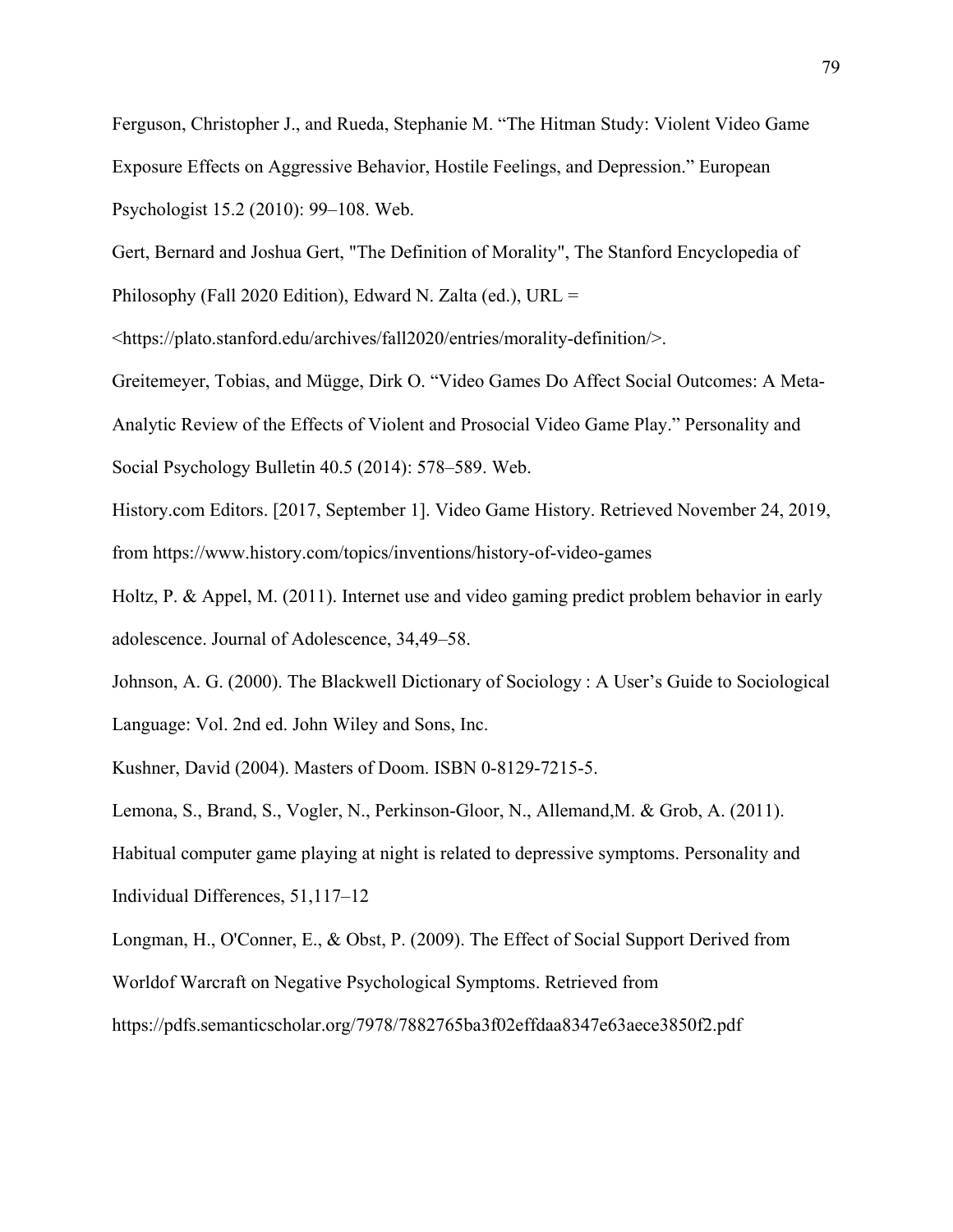Mead, G.H. ([1934] 1962) Mind, Self and the Society: From the Standpoint of a Social

Behaviourist. Chicago, IL: University of Chicago Press.

Merriam-Webster. (n.d.). Video game. In Merriam-Webster.com dictionary. Retrieved March 10,

2021, from https://www.merriam-webster.com/dictionary/video%20game

Merriam-Webster. (n.d.). Virtual. In Merriam-Webster.com dictionary. Retrieved March 10,

2021, from https://www.merriam-webster.com/dictionary/virtual

Nieborg, David B. "Crushing Candy: The Free-to-Play Game in Its Connective Commodity

Form." Social Media + Society 1.2 [2015]: n. pag. Web.

Ream, G. L., Elliott, L. C. & Dunlap, E. (2011). Playing videogames while using or feeling the effects of substances: As-sociations with substance use problems. International Journal of Environmental Research and Public Health, 8,3979–3998

Renjie, Z. (2008). On studies of moral socialization of students: Progress and perplexities.

Frontiers of Education in China, 3(3), 346–359. https://doi.org/10.1007/s11516-008-0023-5

Rest, James, & Narvaez, Darcia (1998). DIT-2

Ritzer, G., & Stepnisky, J. [2018]. Sociological theory [10th ed.]. Thousand Oaks, CA: SAGE Publications.

Sherry, John, and Sherry, John. "The Effects of Violent Video Games on Aggression: A Meta-Analysis." Human Communication Research 27.3 [2001]: 409–431. Web.

Spohn, D. [2019, June 24]. The History of Online Gaming 1969 - 2004. Retrieved November 24, 2019, from https://www.lifewire.com/internet-game-timeline-1983536.

Tassi, P. [2018, June 26]. Study Says 69% Of 'Fortnite' Players Spend Money On The Game, \$85 Spent On Average. Retrieved November 24, 2019, from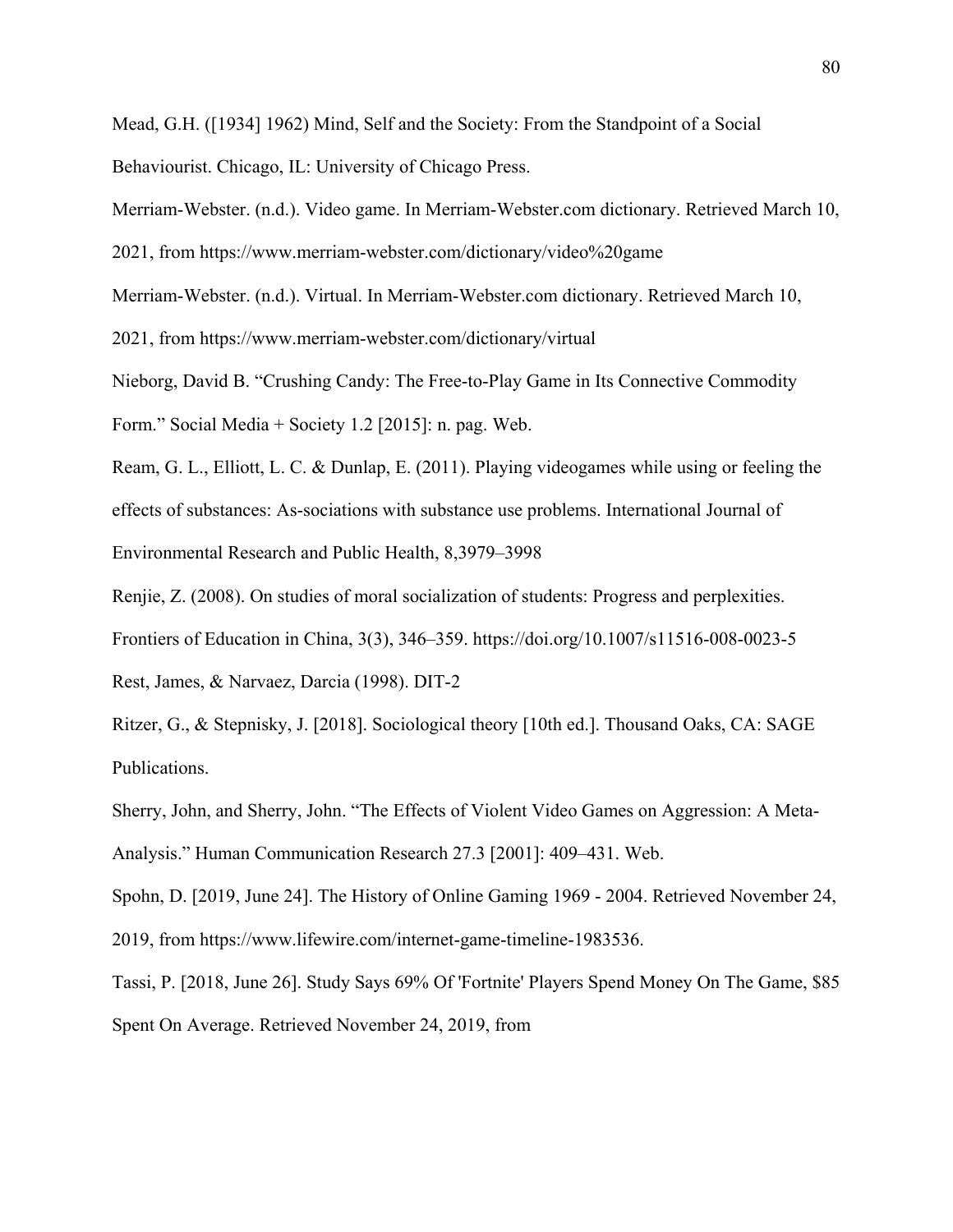https://www.forbes.com/sites/insertcoin/2018/06/26/study-says-69-of-fortnite-players-spendmoney-on-the-game-85-spent-on-average/#4f0387b52060.

The University of Alabama. (2019). About the Dit. Retrieved March 13, 2021, from

https://ethicaldevelopment.ua.edu/about-the-dit.html

Valadez, Jose J., and Ferguson, Christopher J. "Just a Game after All: Violent Video Game

Exposure and Time Spent Playing Effects on Hostile Feelings, Depression, and Visuospatial

Cognition." Computers in Human Behavior 28.2 (2011): 608–616. Web.

Weaver, James B. et al. "Health-Risk Correlates of Video-Game Playing Among Adults."

American Journal of Preventive Medicine 37.4 (2009): 299–305. Web.

Weigert, A.J. and Gecas, V. (2003) 'Self', in L.T. Reynolds and N. Herman-Kinney (eds),

Handbook of Symbolic Interactionism. New York: Rowman and Littlefield.

Zerilli, S. (2007). Socialization. In The Blackwell Encyclopedia of Sociology. John Wiley & Sons, Ltd. https://doi.org/10.1002/9781405165518.wbeoss192